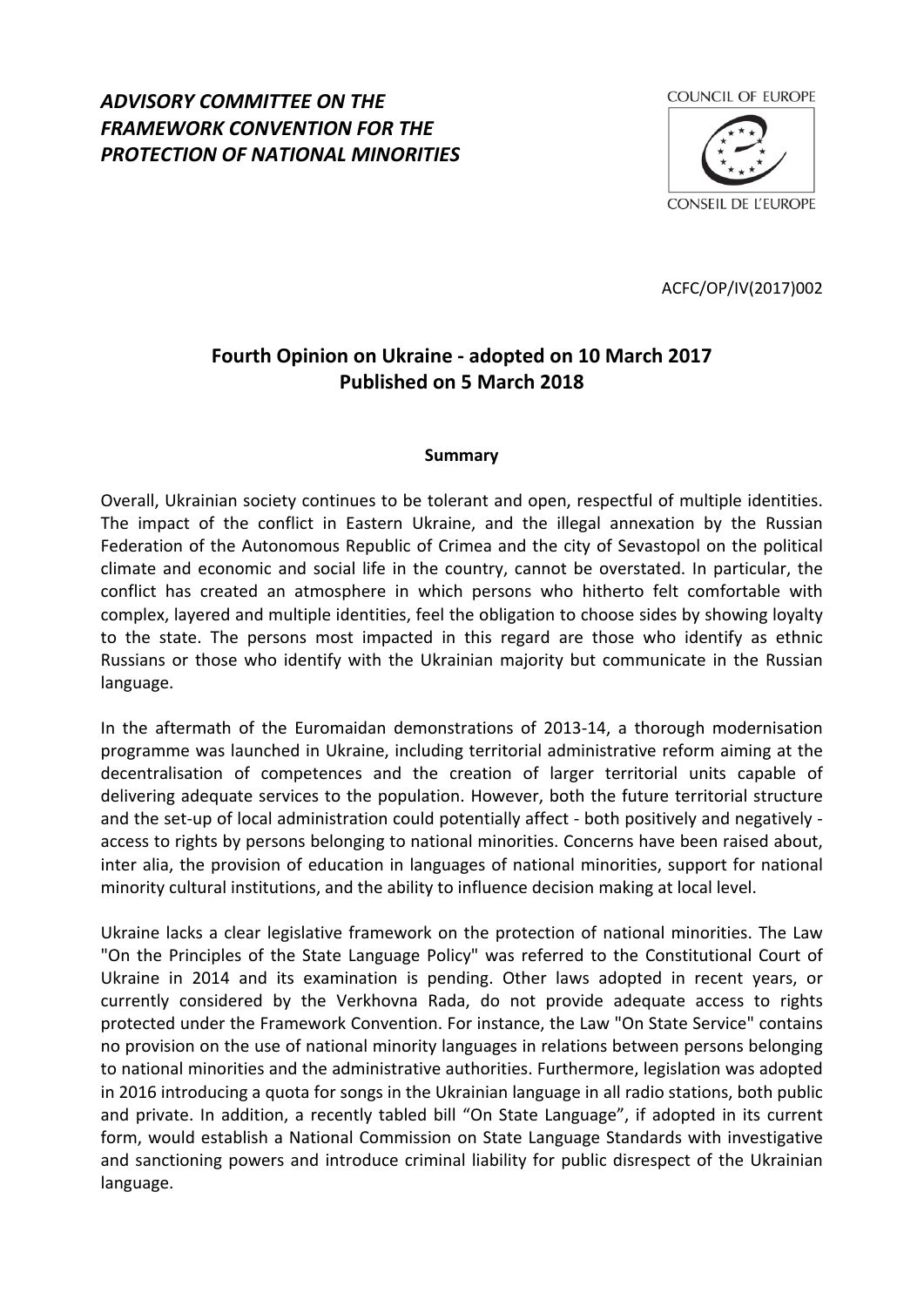The Roma continue to face numerous social challenges in Ukraine. The authorities have continued their efforts to combat discrimination and implement policies for Roma inclusion. The "Strategy for Protection and Integration of the Roma National Minority into Ukrainian Society for the period up to 2020", adopted in 2013, has already yielded some positive results, in particular as regards the provision of identity documents for the Roma. In other areas, progress has been negligible, and Roma continue to suffer systemic discrimination in access to education, adequate housing, health services and employment. Police misconduct and harassment against some groups, including the Roma and suspected illegal migrants, have been reported. Mob violence against Roma in Loshchynivka and the alleged collusion of the local authorities have not been effectively investigated and sanctioned.

# **Recommendations for immediate action:**

- Adopt without delay and in close consultation with the groups concerned, an **adequate and comprehensive legal framework for the protection of national minorities with effective implementation mechanisms;**
- **Promote respect and intercultural understanding among different groups in society as a whole, including through comprehensive measures that target the majority population; combat stereotypes and prejudice in political discourse and promote tolerance and intercultural dialogue throughout society as a whole;**
- **Continue efforts to develop, in consultation with all relevant groups, a clear and coherent legislative and policy framework regarding the use of languages, in order to provide solid legal guarantees for the protection and use of all minority languages, including the numerically smaller ones;**
- **Take all necessary measures to end, without further delay, practices that lead to the continued segregation of Roma children in schools and to redouble efforts to remedy other shortcomings faced by Roma children;**
- **Ensure that, when redrawing administrative boundaries, the rights and freedoms which flow from the Framework Convention are not restricted and that effective participation of persons belonging to national minorities in discussions at local level is guaranteed.**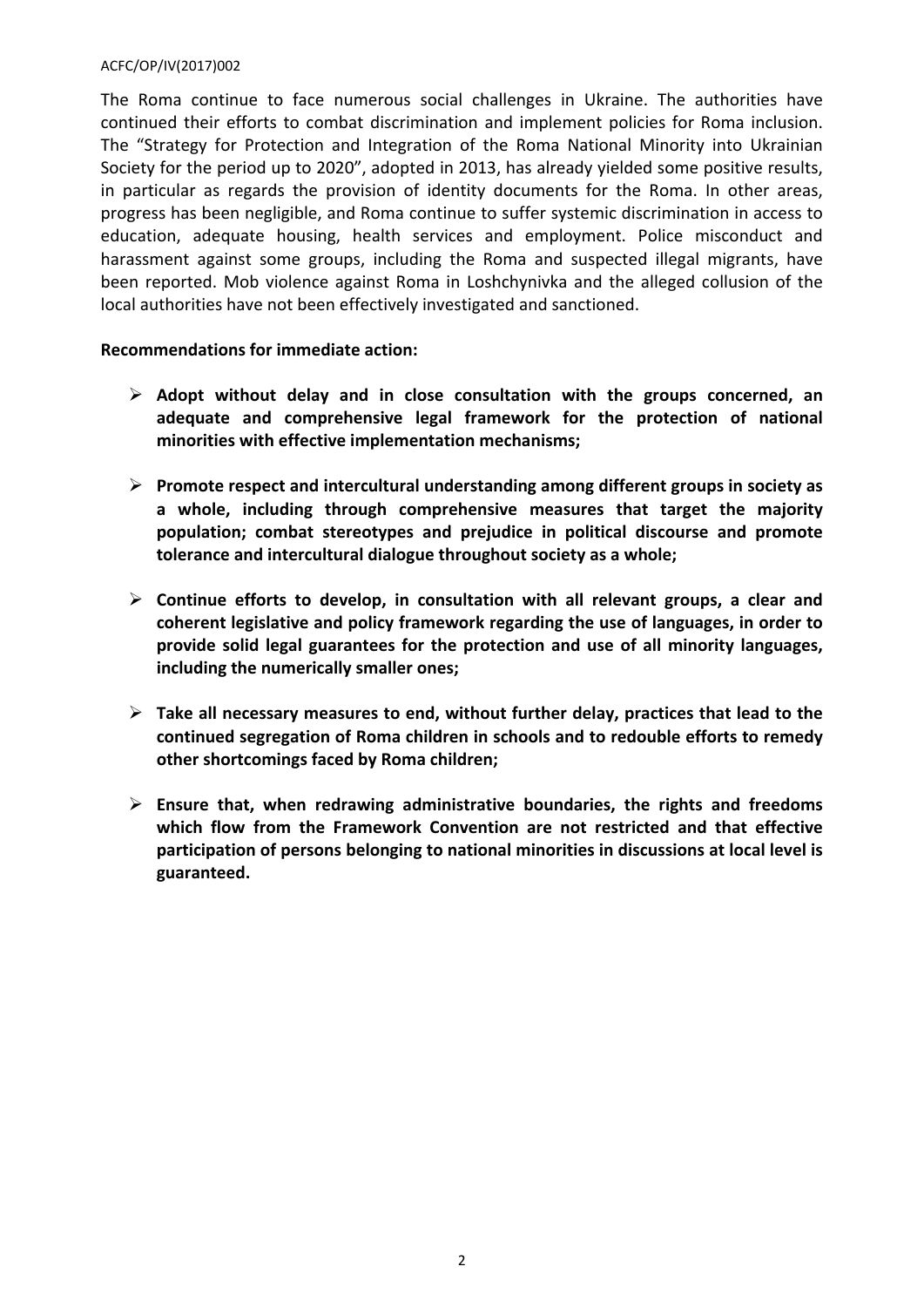# **Table of contents**

| I. |                                                                                      |
|----|--------------------------------------------------------------------------------------|
|    |                                                                                      |
|    |                                                                                      |
|    | ASSESSMENT OF MEASURES TAKEN TO IMPLEMENT THE RECOMMENDATIONS FOR IMMEDIATE ACTION 7 |
|    |                                                                                      |
| н. |                                                                                      |
|    |                                                                                      |
|    |                                                                                      |
|    |                                                                                      |
|    |                                                                                      |
|    |                                                                                      |
|    |                                                                                      |
|    |                                                                                      |
|    |                                                                                      |
|    |                                                                                      |
|    |                                                                                      |
|    |                                                                                      |
|    |                                                                                      |
|    |                                                                                      |
| Ш. |                                                                                      |
|    |                                                                                      |
|    |                                                                                      |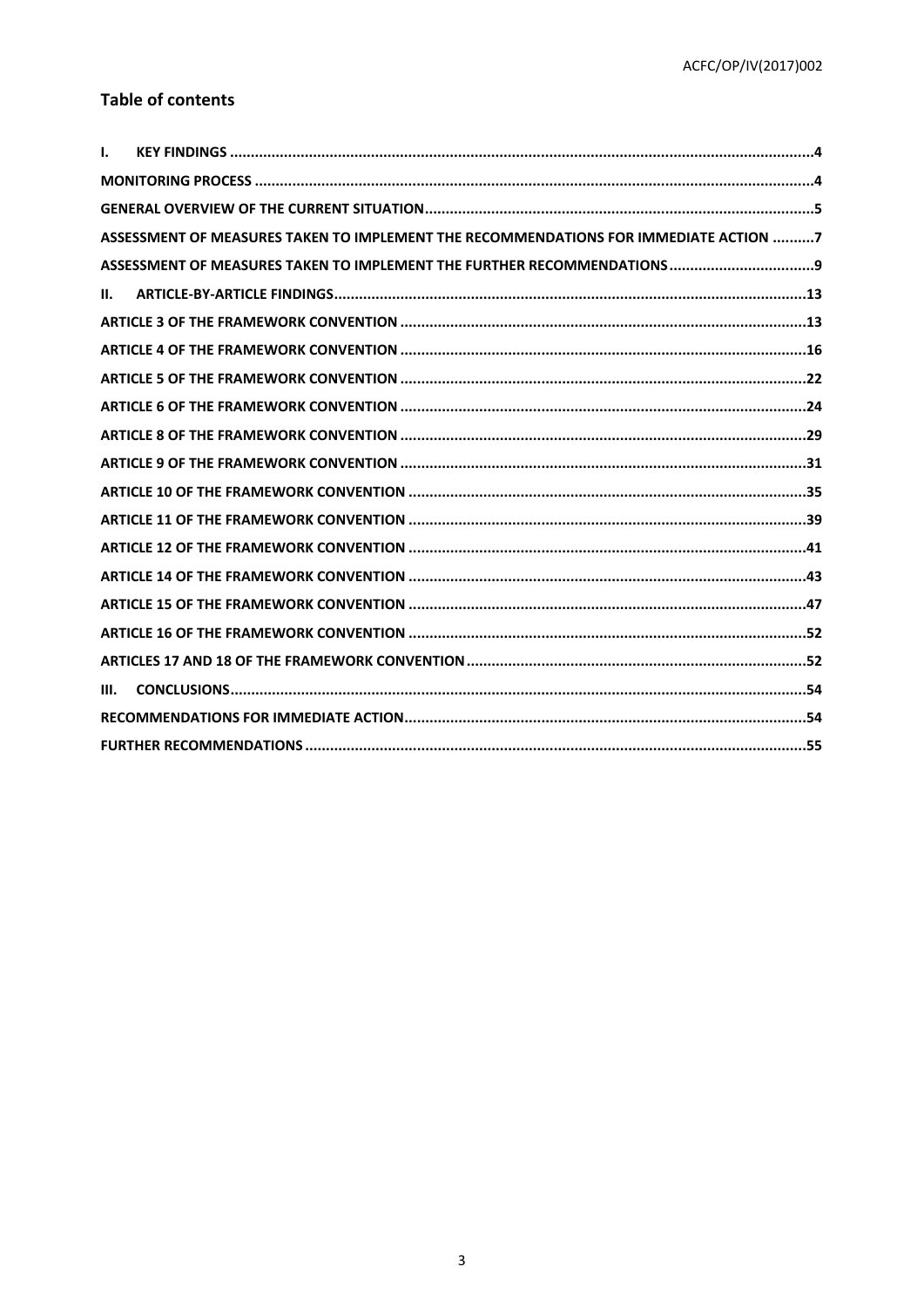# <span id="page-3-0"></span>**I. Key findings**

### <span id="page-3-1"></span>**Monitoring process**

1. This fourth cycle opinion on the implementation of the Framework Convention by Ukraine was adopted in accordance with Article 26.1 of the Framework Convention and Rule 23 of Resolution(97)10 of the Committee of Ministers. The findings are based on information contained in the Fourth State Report, submitted by the authorities on 30 May 2016, other written sources and on information obtained by the Advisory Committee from governmental and non-governmental contacts during its visit to Kyiv, Odesa, Kharkiv and Uzhhorod from 21 to 29 November 2016. Because of the ongoing conflict, the delegation was constrained to visit only areas under effective control of the Ukrainian authorities and which were safe enough to travel to.

2. This report does not take into account the situation in the territories which are currently not under the effective control of the Ukrainian authorities to whom the present report is addressed and which, because of the ongoing conflict, the Advisory Committee's delegation could not visit during its mission. Owing to the fact that the Autonomous Republic of Crimea and the city of Sevastopol and parts of the Donbass region remain outside the effective control of the Ukrainian authorities, the Advisory Committee cannot address any recommendations to them with regard to a more effective implementation of the Framework Convention in those regions.

3. In its findings on the relevant articles, it underlines nevertheless important issues of concern regarding the access to rights of persons falling under the protection of the Framework Convention who have moved from the Autonomous Republic of Crimea and the city of Sevastopol to other regions of Ukraine and reside there as internally-displaced persons (IDPs). The Advisory Committee deeply regrets not being in a position to address recommendations with regard to the situation of national minorities residing in territories outside the effective control of the Ukrainian authorities and remains at the disposal of the Committee of Ministers to visit these areas once the questions of access, security and freedom of movement are resolved.

4. The Advisory Committee welcomes the authorities' overall constructive and cooperative approach towards the monitoring process and the considerable assistance provided by them before, during and after the fourth cycle visit, which was carried out concurrently (and partially in parallel) with delegations of the European Commission against Racism and Intolerance (ECRI) and the Committee of Experts of the European Charter for Regional or Minority Languages (ECRML). The Fourth State Report containing comprehensive and relevant information was submitted with a delay of over two years. In addition, the Advisory Committee received written information from civil society, including national minority representatives.

5. The Advisory Committee notes with regret that no follow-up seminar was organised in Ukraine after the conclusion of the last monitoring cycle. Such an event would have been a useful opportunity for discussion of the opinion and the Committee of Ministers' recommendations, as well as more generally of developments affecting national minorities and policies implemented to address their concerns. Moreover, the Advisory Committee regrets that its last opinion and the resolution of the Committee of Ministers on Ukraine were not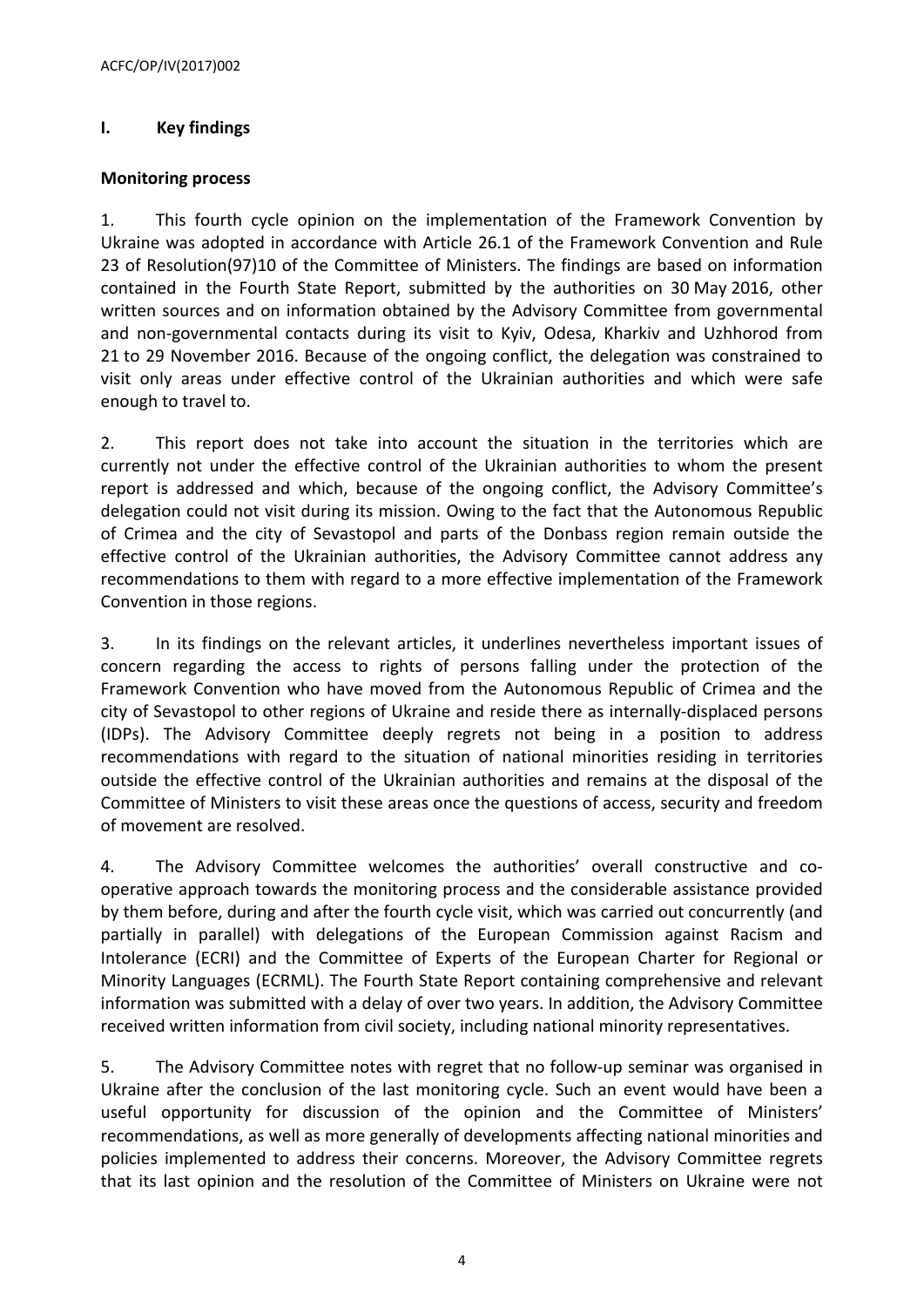translated into Ukrainian and national minority languages, limiting their dissemination within society.

6. The Advisory Committee recalls that on 1 April 2014, it adopted an ad hoc report in response to the decision of 14 March 2014 of the Committee of Ministers, instructing the Advisory Committee "in accordance with paragraph 36 of Resolution Res(97)10 of the Committee of Ministers on the monitoring arrangements under Articles 24 to 26 of the Framework Convention for the Protection of National Minorities, […] to review the situation of national minorities in Ukraine and to report back on its findings as soon as possible" (CM/Del/Dec(2014)1194/1.7). In line with this decision, a delegation of the Advisory Committee travelled to Ukraine in March 2014, and the subsequent report was discussed by the Committee of Ministers on 2 April 2014. The Advisory Committee notes with satisfaction that the report was translated into the Ukrainian language.

7. Not being part of the regular monitoring cycles, the ad hoc report was not a comprehensive assessment of the implementation of the Framework Convention in Ukraine. Furthermore, it did not address specific recommendations to the authorities of Ukraine and, moreover, did not serve as a basis for any specific recommendations of the Committee of Ministers. Therefore, the current opinion assesses implementation by the authorities of the recommendations made under the third monitoring cycle.

8. The Advisory Committee looks forward to continuing its dialogue with the authorities of Ukraine as well as with representatives of national minorities and others involved in the implementation of the Framework Convention. In order to promote an inclusive and transparent process, the Advisory Committee strongly encourages the authorities to make the present opinion public upon its receipt. It also invites the authorities to translate the present opinion and the forthcoming Committee of Ministers' resolution into Ukrainian and minority languages, and to disseminate it widely among all relevant actors. The Advisory Committee considers that, given the multitude and depth of changes to the institutional environment, a follow-up dialogue to review the observations and recommendations made in the current opinion would be particularly beneficial to all.

# <span id="page-4-0"></span>**General overview of the current situation**

9. The impact of the conflict in Eastern Ukraine, and the illegal annexation by the Russian Federation of the Autonomous Republic of Crimea and the city of Sevastopol on the political climate and economic and social life of the country is considerable, and cannot be overstated. Its human cost has been substantial with the number of casualties since the beginning of hostilities in April 2014 until 15 November 2016, reaching 9 733 people killed and 22 720 injured among Ukrainian armed forces, civilians and members of armed groups.<sup>1</sup> The number of IDPs fleeing the conflict exceeds 1.7 million persons, according to data collected by the Ministry of Social Policy.<sup>2</sup>

<sup>&</sup>lt;sup>1</sup> See Office of the United Nations High Commissioner for Human Rights "Report on the human rights situation in Ukraine" 16 August to 15 November 2016, available at

[http://www.ohchr.org/Documents/Countries/UA/UAReport16th\\_EN.pdf](http://www.ohchr.org/Documents/Countries/UA/UAReport16th_EN.pdf).

<sup>&</sup>lt;sup>2</sup> See "Report by Nils Muižnieks, Commissioner for Human Rights of the Council of Europe, following his visit to Ukraine from 21 to 25 March 2016", p. 20, available at

[https://wcd.coe.int/com.instranet.InstraServlet?command=com.instranet.CmdBlobGet&InstranetImage=2928475](https://wcd.coe.int/com.instranet.InstraServlet?command=com.instranet.CmdBlobGet&InstranetImage=2928475&SecMode=1&DocId=2379824&Usage=2) [&SecMode=1&DocId=2379824&Usage=2](https://wcd.coe.int/com.instranet.InstraServlet?command=com.instranet.CmdBlobGet&InstranetImage=2928475&SecMode=1&DocId=2379824&Usage=2).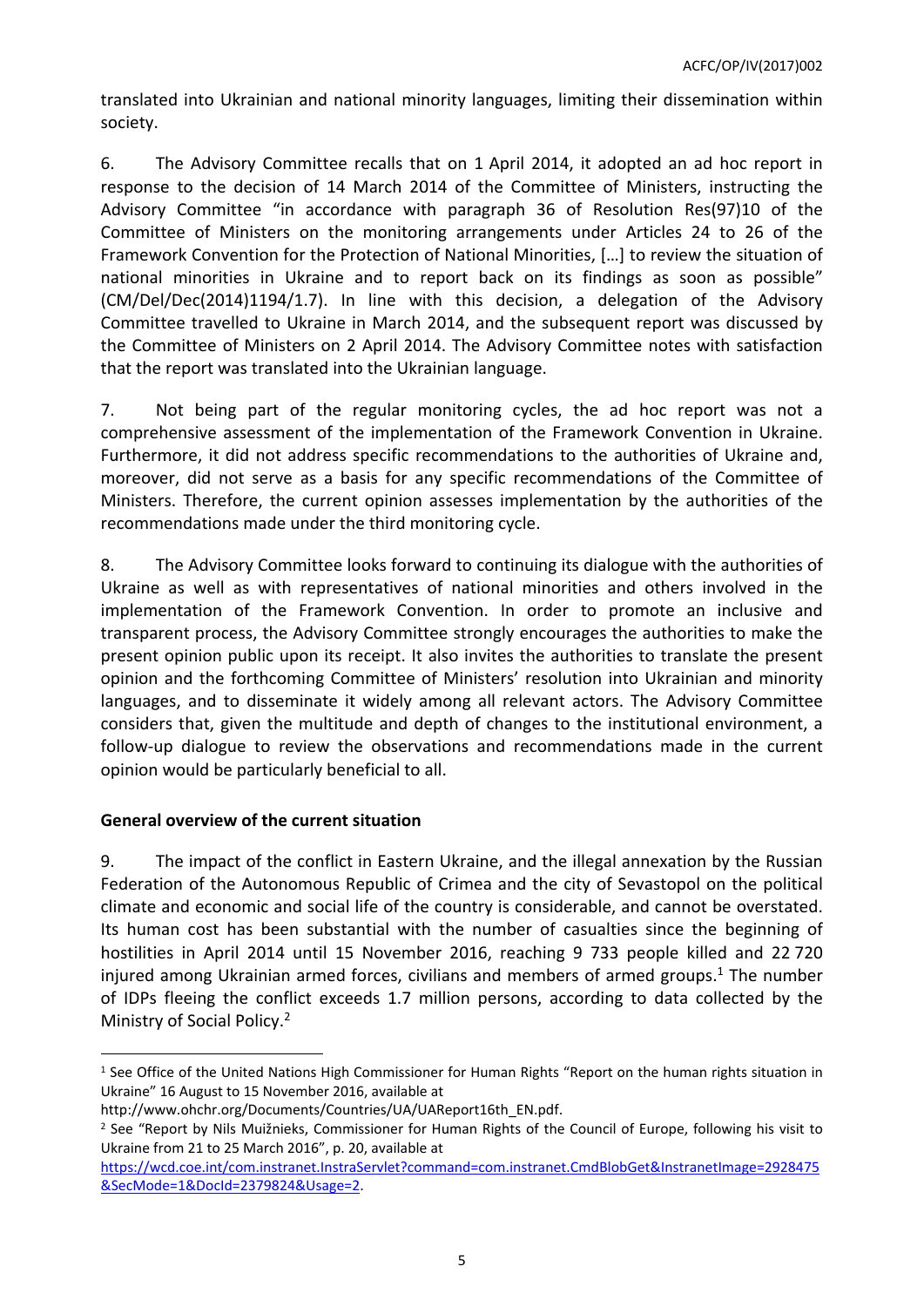10. Notwithstanding this crisis, Ukrainian society continues in the main, to be tolerant and open, respectful of multiple identities of persons making up its population. Nonetheless, the Advisory Committee observed that the conflict has had a catalysing effect on society as a whole, in particular by creating an atmosphere in which persons who hitherto felt comfortable with complex, layered and multiple identities, feel the obligation to choose sides and to show loyalty to the state. The persons most impacted in this regard are those who identify as ethnic Russians or those who identify with the Ukrainian majority but communicate in the Russian language. A perception that the conflict in the east of the country has been exacerbated, artificially or not, by issues of culture and language, has prompted the promotion of the Ukrainian language in all fields of life and to reduce the role of the Russian language in the public sphere. Political radicalisation and a rise in national fervour are detrimental to harmonious community relations in the country and endanger its perspectives for peaceful coexistence and prosperity. Persons belonging to other minorities are also affected, as they for the most part, feel the compulsion to demonstrate solidarity with the state and the Ukrainian majority, at a time of need. In short, the space for individuals to self-identify freely and to express publicly their ethnicity has been significantly affected by the conflict.

11. Alongside that, a thorough reform of the territorial structure and local administration has been undertaken with the aim to strengthen the local administrative units (*hromadas*) by decentralising power and creating larger local communities capable of delivering basic services to the population. In order to achieve this, legislation was adopted in 2014 and 2015, including laws on state regional policy, fiscal decentralisation as well as on co-operation and amalgamation of local communities (*hromadas* at the lower level and *rayons* at the intermediate level of local self-government). These reforms are part of the wider reform package which also includes reform of the judiciary and the public prosecution service, reform of public administration, the media, electoral reform, fight against corruption, reform of the education system, fiscal reform and finally a thorough economic reform.

12. As a first step, the authorities have initiated a process of voluntary amalgamation of *hromadas* to reduce their number from more than 12 000 to approximately 1 200-1 500. Once the process of amalgamation of *hromadas* is complete, there are plans to reduce the number of *rayons* from 490 to around 100-120. The future territorial structure and local administration reforms, which are currently in their initial stages, have the potential to affect - both positively and negatively - the access to rights by persons belonging to national minorities. However, national minority and civil society representatives mentioned several procedural shortcomings: the (voluntary) amalgamation of *hromadas* was not preceded by adequate awareness-raising campaigns; the procedure and consequences of amalgamation of *hromadas* are not sufficiently clear to all stakeholders; there are no clear provisions to rectify any shortcomings which may become apparent after the new system is in place. In a number of cases, the authorities did not authorise amalgamation of adjacent *hromadas* inhabited by a substantial number of persons belonging to national minorities, apparently to prevent establishment of strong local selfgoverning territorial units capable of voicing political demands. This seems to contradict provisions<sup>3</sup> of the Law "On Voluntary Association of Territorial Communities", which expressly provides that historical, natural, ethnic, cultural and other factors affecting the socio-economic development of a merged municipality shall be taken into consideration for decision making in respect of the voluntary merger of municipalities. Under-resourcing and insufficient training of

<sup>&</sup>lt;sup>3</sup> Article 4 of the Law No. 157-VIII "On Voluntary Association of Territorial Communities", adopted on 5 February 2015, available (in Ukrainian) at [http://zakon0.rada.gov.ua/laws/show/157-viii.](http://zakon0.rada.gov.ua/laws/show/157-viii)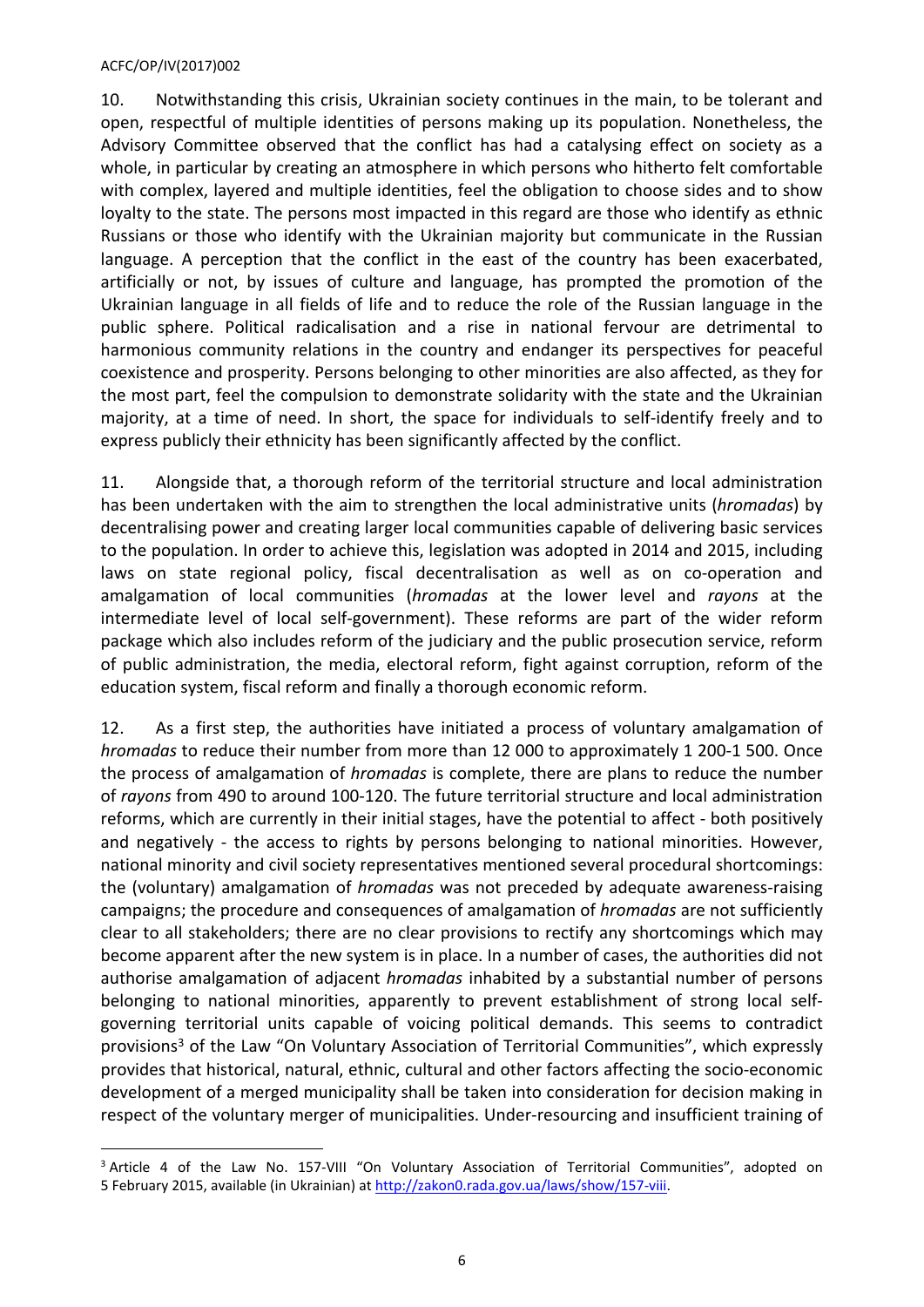local councillors and administrative staff in advance of the reform, may seriously undermine their ability to deliver expected results, and, as a consequence, undermine public trust in the process.

13. The Advisory Committee was informed that, on the whole, the public overwhelmingly supports decentralisation, but also that it has voiced concerns about amalgamation of *hromadas*. Furthermore, in areas inhabited by a substantial number of persons belonging to national minorities visited by the Advisory Committee, there are concerns about the provision of education in languages of national minorities, support for national minority cultural institutions and ability to influence decision making at local level. The Advisory Committee shares concerns of national minority representatives with regard to the lack of consultation on matters affecting them and insufficient insight into the implications for access to rights on the part of decision makers at the planning stage.

# <span id="page-6-0"></span>**Assessment of measures taken to implement the recommendations for immediate action**

14. Measures undertaken to implement recommendations for immediate action made in the Advisory Committee's third opinion and the corresponding Committee of Ministers' resolution have not been particularly successful in the period marked by political upheaval during the Euromaidan demonstrations,<sup>4</sup> the conflict in Eastern Ukraine and the illegal annexation by the Russian Federation of the Autonomous Republic of Crimea and the city of Sevastopol. On 3 July 2012, following extensive political consultation, and elaborated with the help of the Venice Commission,<sup>5</sup> the Verkhovna Rada adopted the Law "On the Principles of the State Language Policy". This law, while confirming the status of Ukrainian as the sole state language, recognised the Russian language, together with other national minority languages, as a regional language to be protected as such in line with international obligations of Ukraine, most notably the European Charter for Regional or Minority Languages, ratified by Ukraine in 2005. In addition to the Russian language, the law created conditions for better protection of other national minority languages spoken in Ukraine in regions where the number of speakers of a minority language exceeds 10% according to the data collected during the census of 2001.

15. The Advisory Committee recalls its view on the law expressed in the "Ad hoc Report on the situation of national minorities in Ukraine adopted on 1 April 2014".<sup>6</sup> In particular, it recalls its criticism as regards the polarising effect of the law on Ukrainian society and its call for significantly more comprehensive consultation with representatives of all minorities. It further notes that, following the vote in the Verkhovna Rada to abrogate the law, at the culminating point of the Euromaidan demonstrations on 23 February 2014, and the subsequent decision of the acting president on 27 February 2014 to veto its abrogation, the matter was referred to the Constitutional Court by 57 deputies of the Verkhovna Rada on 10 July 2014. The Constitutional Court of Ukraine is yet to deliver its ruling on the constitutionality of the law. The uncertainty as to the outcome of this review is contributing to perceptible tensions, and political

<sup>4</sup> Euromaidan refers to public protests which began in the *Maidan Nezalezhnosti* (Independence Square) in Kyiv on 21 November 2013 and ended on 21 February 2014 after the "Agreement on Settlement of Political Crisis in Ukraine" was signed.

<sup>&</sup>lt;sup>5</sup> "Opinion on the Draft Law on the Principles of the State Language Policy of Ukraine" adopted by the Venice Commission on 16-17 December 2011, doc. ref.: CDL-AD(2011)047, available at

[https://www.venice.coe.int/webforms/documents/default.aspx?pdffile=CDL-AD\(2011\)047-e](https://www.venice.coe.int/webforms/documents/default.aspx?pdffile=CDL-AD(2011)047-e).

<sup>6</sup> "Ad hoc Report on the situation of national minorities in Ukraine adopted on 1 April 2014", available at https://rm.coe.int/16800c5d6f.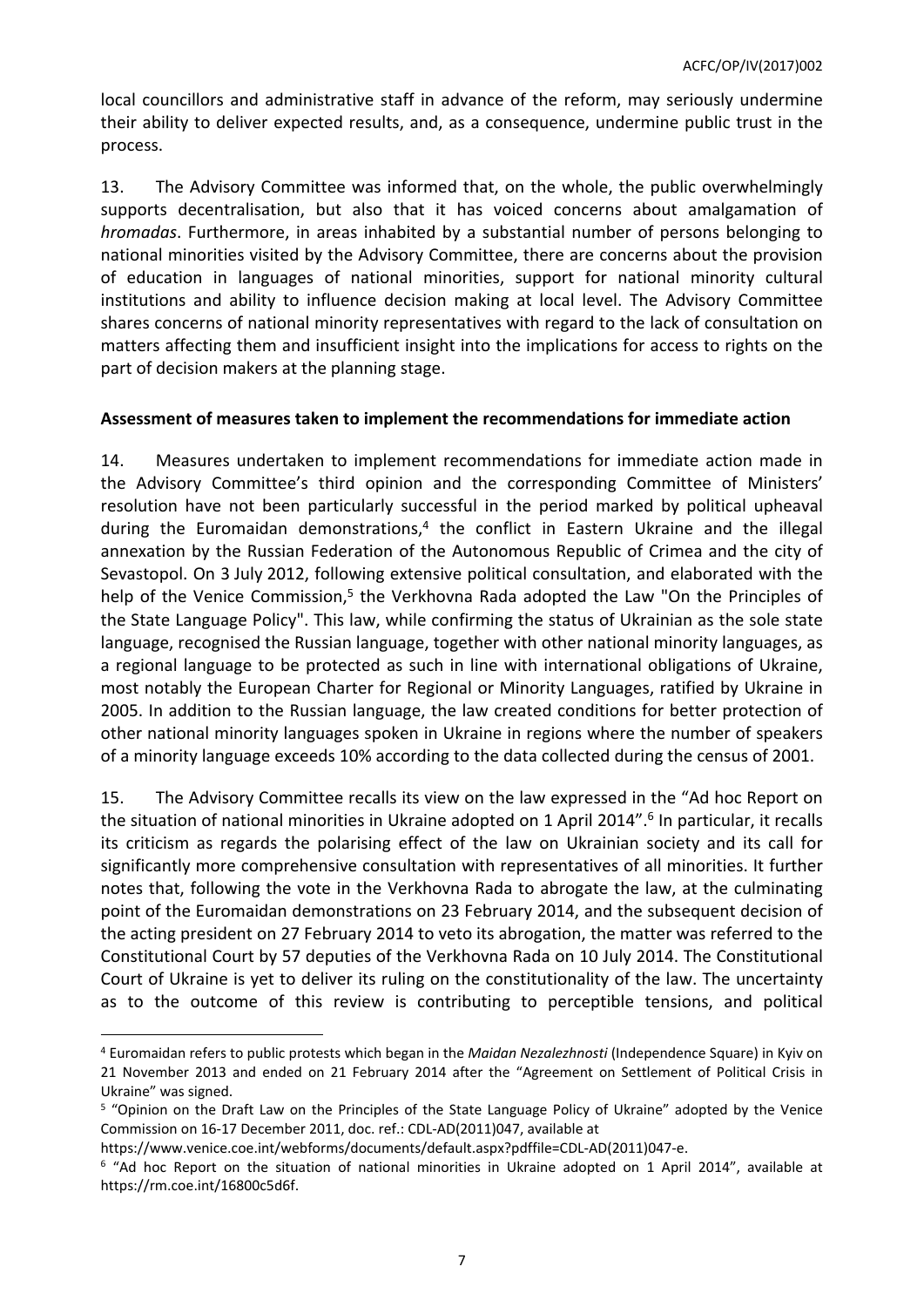instrumentalisation of the issue of the status of minority languages in particular, and the policy towards national minorities in general.

16. Apart from the Law "On the Principles of the State Language Policy", there have been no other changes in legislation aiming to create a comprehensive and consistent legislative framework pertaining to national minority protection. The Advisory Committee notes, however, that work on a comprehensive law on the rights of national minorities is ongoing and that a draft or drafts are expected to be tabled at the Verkhovna Rada in the near future. Regrettably, representatives of national minorities have not been effectively consulted at any stage of the proceedings.

17. The authorities have taken steps to address the situation of persons belonging to disadvantaged minorities, such as the Roma. The "Strategy for Protection and Integration of the Romani National Minority into Ukrainian Society for the Period until 2020" was approved by Decree No. 201 of the President of Ukraine, adopted on 8 April 2013. It was followed by an enabling action plan approved on 11 September 2013 by the Cabinet of Ministers.<sup>7</sup> According to the Fourth State Report, the Action Plan achieved some quantifiable success in particular as regards provision of identity documents for the Roma. In other areas, progress has been negligible, and Roma continue to suffer systemic discrimination in access to adequate education, housing, health services and employment.

18. In the absence of a comprehensive law on national minorities which would define responsibilities and competencies in various policy areas, as well as structures and methods of co-ordinating state policy on national minorities, the authorities introduced a co-ordinative body in 2014 by establishing the post of the Government Plenipotentiary on Interethnic Issues. The post was short-lived and abolished in 2015, without consultation with minorities and without an alternative being proposed. Currently, the Division for National Minorities and Ukrainian Expatriate Community of the Department for Religions and Nationalities<sup>8</sup> at the Ministry of Culture remains the principal state body responsible for co-ordination and implementation of state projects addressed to national minorities. Regrettably, this structure, which is inadequately resourced and financed, cannot develop a fully-fledged action for the benefit of persons belonging to national minorities. The fact that the division, in addition to national minorities, is also responsible for the Ukrainian expatriate community (with the overwhelming part of its budget being devoted to the latter) seriously hampers the authorities' scope for conducting a coherent, co-ordinated and long-term policy towards national minorities.

19. Recommendations with regard to the Crimean Tatars, in particular in respect of their social rights and the restoration of rights of formerly deported persons, including access to land, were never comprehensively addressed during the entire time when the Autonomous Republic of Crimea and the city of Sevastopol were under effective government control. Measures undertaken after the illegal annexation by the Russian Federation of the Autonomous Republic of Crimea and the city of Sevastopol remain unenforceable as these

<sup>&</sup>lt;sup>7</sup> Decree No. 701 of the Cabinet of Ministers of Ukraine "On Approving the Action Plan as to Implementation of the Strategy for Protection and Integration of the Romani National Minority into the Ukrainian Society for the Period until 2020".

<sup>&</sup>lt;sup>8</sup> Religious Information Service of Ukraine "Ministry of Culture of Ukraine Establishes Department on Religions and Nationalities", 17 October 2011, available at

[http://risu.org.ua/en/index/all\\_news/state/authorities\\_religious\\_affairs/44908/.](http://risu.org.ua/en/index/all_news/state/authorities_religious_affairs/44908/)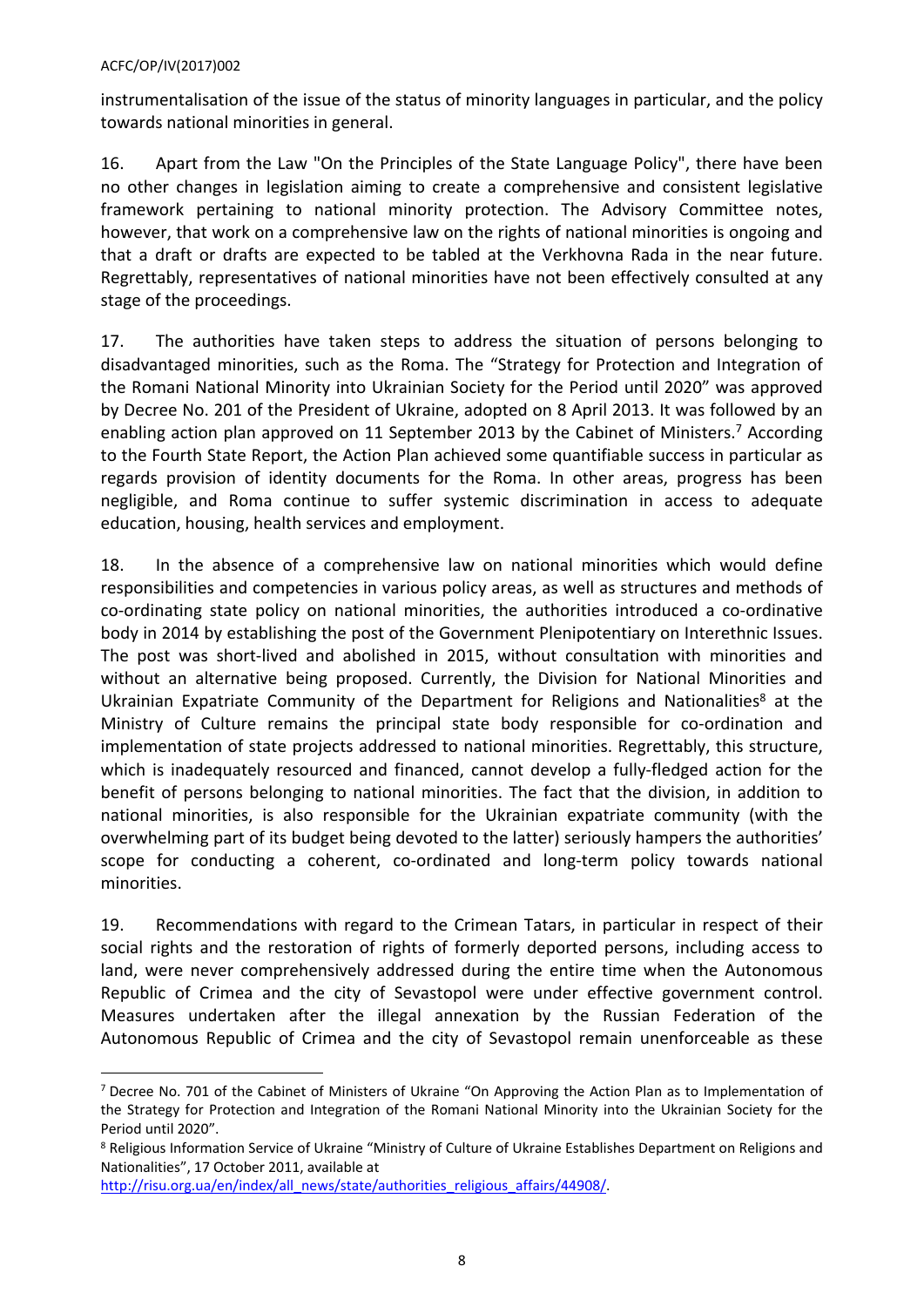territories lie outside the effective control of the Ukrainian Government. These measures include: the "Resolution of the Verkhovna Rada of Ukraine on Guaranteeing the Rights of the Crimean Tatars within the Ukrainian State"<sup>9</sup> adopted on 20 March 2014, which recognised the Mejlis of the Crimean Tatar People to be "the executive body of the Assembly of the Crimean Tatar People", the adoption on 17 April 2014 of the Law "On Restitution of the Rights of People Deported on the National Grounds<sup>"10</sup> (which aims to provide state guarantees to the deported persons as to their settlement within those administrative units where they or their close relatives resided as of the time of the deportation) and the establishment of an office of the Commissioner of the President of Ukraine for the Affairs of Crimean Tatars.<sup>11</sup> Moreover, the delay in transmitting funding necessary for the functioning of the Mejlis and of the office of the commissioner, as well as a delay formalising their status and responsibilities, seriously hampers the ability of these bodies to fulfil their statutory roles.

20. The establishment of the Crimean House (*Krymskyi Dim*) <sup>12</sup> in Kyiv, with the avowed purpose of protecting the rights and freedoms of IDPs and promoting their political, educational and cultural rights, is welcome, and may, if adequately resourced and funded, help the Crimean Tatars living in Kyiv to maintain their identity, language and culture. Crimean Tatar IDPs, like all other victims of the conflict, benefit from support provided by the authorities to all IDPs. Regrettably, the Crimean Tatar language is only taught in one village school in the Kherson region.

# <span id="page-8-0"></span>**Assessment of measures taken to implement the further recommendations**

21. Ukrainian legislation does not allow ethnic data collection other than that collected in the framework of the population census. Given that the last census was conducted in 2001, the available data is outdated and seriously hampers the authorities' ability to develop adequate policy towards persons belonging to national minorities. However, the Ministry of Education and Science registers the number of children learning national minority languages. Such data can only be considered an indicator of the number of children learning minority languages. Regrettably, data disaggregated by ethnicity in other spheres of life is scarce.

22. Legislation imposing rigid language quotas in broadcast media has not only not been liberalised, but was also amended in 2016 to increase the use of Ukrainian and EU languages on Ukrainian television and radio. In accordance with the Law "On Amendments to Some Laws of Ukraine Concerning Share of Ukrainian Songs within Shows of Ukrainian Television and Radio Organizations", broadcasters operating in the country have to ensure at least 35% of Ukrainian language content daily, and within peak listening times. The law allows lowering the Ukrainian language content to 25% in cases where a radio station broadcasts at least 60% of songs in official EU languages within the said periods of time. The exclusion of Russian and of other languages of national minorities that are not EU languages from the list of languages included in the song quotas, indicates the wish to marginalise these languages within the public domain. The Advisory Committee considers that, whereas promotion of the state language in public media is a legitimate aim, provided that adequate provisions are made for broadcasting

<sup>&</sup>lt;sup>9</sup> "Resolution of the Verkhovna Rada of Ukraine" of 20 March 2014 No. 1140-VII, Fourth State Report, p. 69, available at [https://rm.coe.int/1680657b74.](https://rm.coe.int/1680657b74)

<sup>&</sup>lt;sup>10</sup> Law of Ukraine No. 1223 "On Restitution of the Rights of People Deported on the National Grounds".

<sup>11</sup> Fourth State Report, p. 70, "Decree of the President of Ukraine No. 656 of 20 August 2014", available at <https://rm.coe.int/1680657b74>.

<sup>&</sup>lt;sup>12</sup> Decree of the Cabinet of Ministers of Ukraine No. 454 of 16 May 2014 on the State Enterprise "Krymskyi Dim".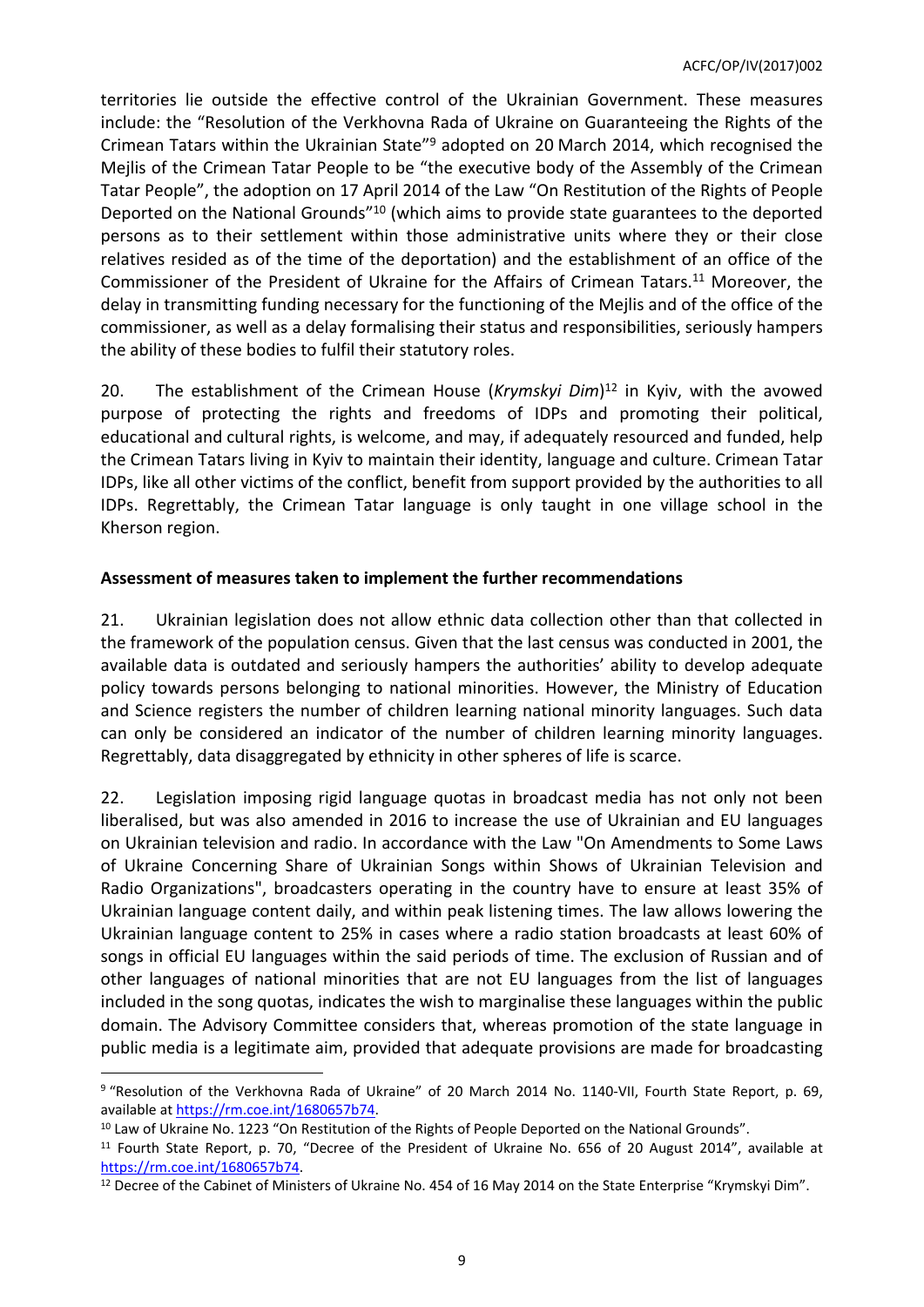in national minority languages, the conditions set in the new legislation breach the Framework Convention since they overstep licensing requirements and unduly interfering with private broadcasters.

23. Important reforms are ongoing in the education sector. On 1 July 2014, the Verkhovna Rada adopted a law on higher education. This law defined minimum requirements for staffing and physical infrastructure at all higher education institutions. It also introduced democratic and collegial governing structures (academic councils, supervisory boards, working and advisory bodies and general assemblies) making all higher education institutions autonomous and self-governing.<sup>13</sup> The principal aim of the reform has been to improve the quality of education, to eliminate corruption, and to offer more equal access to quality education. The Advisory Committee notes that the Law "On Higher Education" introduced a principle that the Ukrainian language is to be used in the teaching process, with permitted exceptions being the promotion of academic mobility and the teaching of foreign students.<sup>14</sup> In practice, there are opportunities to study in the Russian language in many higher education institutions, starting with the Taras Shevchenko National University of Kyiv.<sup>15</sup>

24. National philologies are taught at the Institute of Philology of the Taras Shevchenko National University of Kyiv, the Lviv, Uzhhorod, Chernivtsi and Odesa National Universities, Izmail State Humanities University, and a number of pedagogical universities. Furthermore, the law recognises equality of all types of higher education institutions (public, communal and private) and allows private universities to choose the language of tuition on the condition that the state language is also studied as an individual discipline. In spite of the autonomous and self-governing nature of the higher education institutions, affirmed by the authorities, it has to be noted that, according to the Advisory Committee interlocutors, instances of interference from the Ministry of Education and Science occur, including as regards language practices and the conduct to be respected by academics and students alike. In particular, a circular of the Ministry of Education and Science (issued in October 2016), recalling the obligation to use the Ukrainian language during courses and in all other contexts on university premises has been brought to the attention of the Advisory Committee. The Advisory Committee deeply regrets the prohibition to use languages other than Ukrainian in private conversations, which contravenes the right protected under Article 10 of the Framework Convention. More generally, it is recalled that the use of a minority language in private or among members of a minority group, is protected by the right to freedom of expression guaranteed under Article 10 of the European Convention on Human Rights.

25. The authorities have also taken steps to reform primary and secondary education, referred to in Ukraine as "general secondary education".<sup>16</sup> A draft law on education<sup>17</sup> was

[https://www.coe.int/t/dg4/linguistic/Source/Ukraine\\_CountryReport\\_rev10.doc](https://www.coe.int/t/dg4/linguistic/Source/Ukraine_CountryReport_rev10.doc).

<sup>&</sup>lt;sup>13</sup> Union of Rectors of Higher Education Institutions of Ukraine. "Education in Ukraine", available at [www.krasp.org.pl/pliki/fae3a7a99b7136802eda4b7f949aac6c.pdf.](http://www.krasp.org.pl/pliki/fae3a7a99b7136802eda4b7f949aac6c.pdf)

<sup>&</sup>lt;sup>14</sup> Article 48 of the "Law on Education", available (in Ukrainian) at [http://zakon3.rada.gov.ua/laws/show/1556-](http://zakon3.rada.gov.ua/laws/show/1556-18/page4) [18/page4.](http://zakon3.rada.gov.ua/laws/show/1556-18/page4)

<sup>&</sup>lt;sup>15</sup> Foreigners training in Kyiv National Taras Shevchenko, available at [http://www.univ.kiev.ua/en/abit/training.](http://www.univ.kiev.ua/en/abit/training)

<sup>&</sup>lt;sup>16</sup> Ministry of Education and Science "Country Report – Ukraine" 2010, p. 5, "The Law on General Secondary Education adopted in 1999 envisaged significant changes in structure, duration and content of basic (low secondary) and senior (upper) secondary education. The implementation of the reform aimed at introducing 12 year secondary education compulsory for all pupils, was begun in 2001. In 2010 some changes were adopted with Ukrainian Parliament and signed with a President", available at

 $17$  Draft available at the web portal of the Verkhovna Rada available (in Ukrainian) at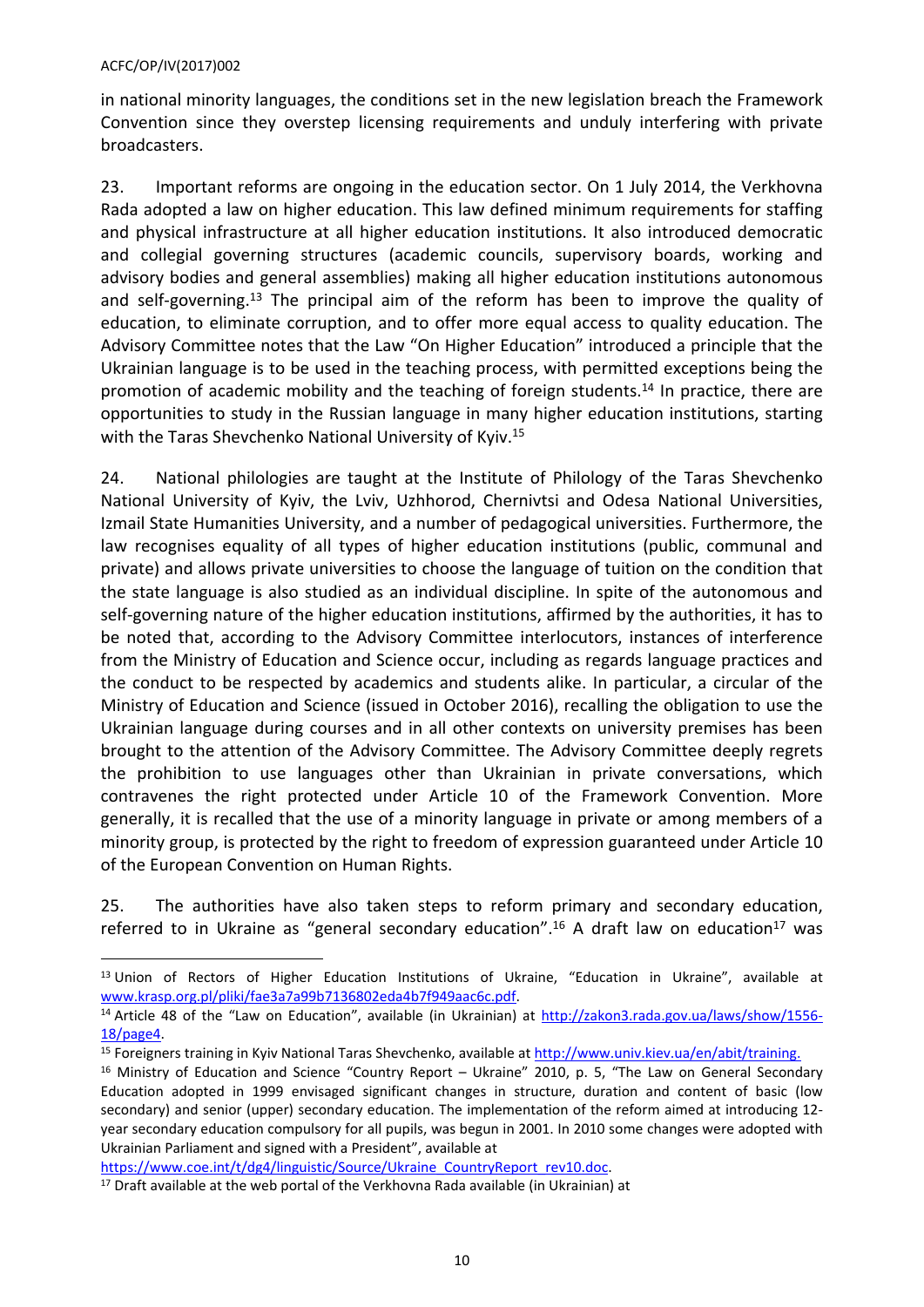submitted to the Verkhovna Rada on 4 April 2016 and is currently being examined there. Representatives of national minorities have expressed their strong apprehension about the change to the wording of Article 7 of the draft law, which in the course of parliamentary procedure, dropped reference to "the guaranteed right" of persons belonging to national minorities to education in their mother tongue or to study their mother tongue in state and community establishments, as it appeared in the first draft (which corresponded to Article  $53^{18}$ ) of the Constitution of Ukraine) and replaced it with "the right to study in their mother tongue, alongside the Ukrainian language, in state and community preschool and general secondary establishments in areas of compact residence of the minorities". The proposed changes do not seem to offer the same level of protection as the Constitutional provision and circumscribe teaching in national minority languages to be offered "alongside the Ukrainian language" at "preschool and general secondary establishments" and in "areas of compact residence of the minorities". Moreover, the Advisory Committee notes that most of the amendments proposed to the draft law would further limit teaching of minority languages in Ukrainian schools. The most far-reaching proposals of amendment call for minority languages to be taught only as subjects.

26. The Advisory Committee shares these misgivings, in particular in the context of the ongoing reform of the territorial administrative structure and local administration, which may result in local authorities of amalgamated *hromadas* seeking to "rationalise" the educational establishments' structure by establishing large hub schools, which would provide education to all children residing within the *hromadas*, at the expense of the small village schools, currently in existence, which use a minority language as the medium of instruction. In addition, the Advisory Committee shares the apprehension expressed by representatives of national minorities who are worried that financial considerations may carry more weight than effectively guaranteeing the right to education in the language of a national minority. It notes also that the term "area of compact residence" used in the proposed legislation is not compatible with the provisions of Article 14 of the Framework Convention which guarantee these rights for areas that are inhabited either traditionally or in substantial numbers by persons belonging to national minorities.<sup>19</sup>

27. There has been no change to the legal framework governing the restitution of religious property seized by the Soviet communist regime. Processing of civil claims by courts has slackened due to, inter alia, jurisdictional issues, administrative interference, overlaying claims by competing religious groups, prior privatisation and designation of some edifices as protected heritage sites. Nonetheless, some progress has been achieved with the return of religious property to minority communities. For example, the Saint Joseph Roman Catholic church in Dnipro was returned only in 2009 and opened for use after extensive renovations in 2012. However, restitution difficulties affect confiscated Jewish religious properties in Ternopil and Kyiv, Muslim historic religious buildings in Mykolayiv and Roman Catholic properties in the western regions of the country.

[http://w1.c1.rada.gov.ua/pls/zweb2/webproc4\\_1?pf3511=58639.](http://w1.c1.rada.gov.ua/pls/zweb2/webproc4_1?pf3511=58639)

<sup>&</sup>lt;sup>18</sup> Article 53 of the Constitution of Ukraine: "Citizens who belong to national minorities are guaranteed in accordance with the law the right to receive instruction in their native language, or to study their native language in state and communal educational establishments and through national cultural societies", available at [http://www.coe.int/t/dghl/cooperation/ccpe/profiles/ukraineConstitution\\_en.asp.](http://www.coe.int/t/dghl/cooperation/ccpe/profiles/ukraineConstitution_en.asp)

<sup>&</sup>lt;sup>19</sup> See also 4th Advisory Committee Commentary on the Scope of Application of the Framework Convention (May 2016), para. 34, available at <https://rm.coe.int/16806a4811>.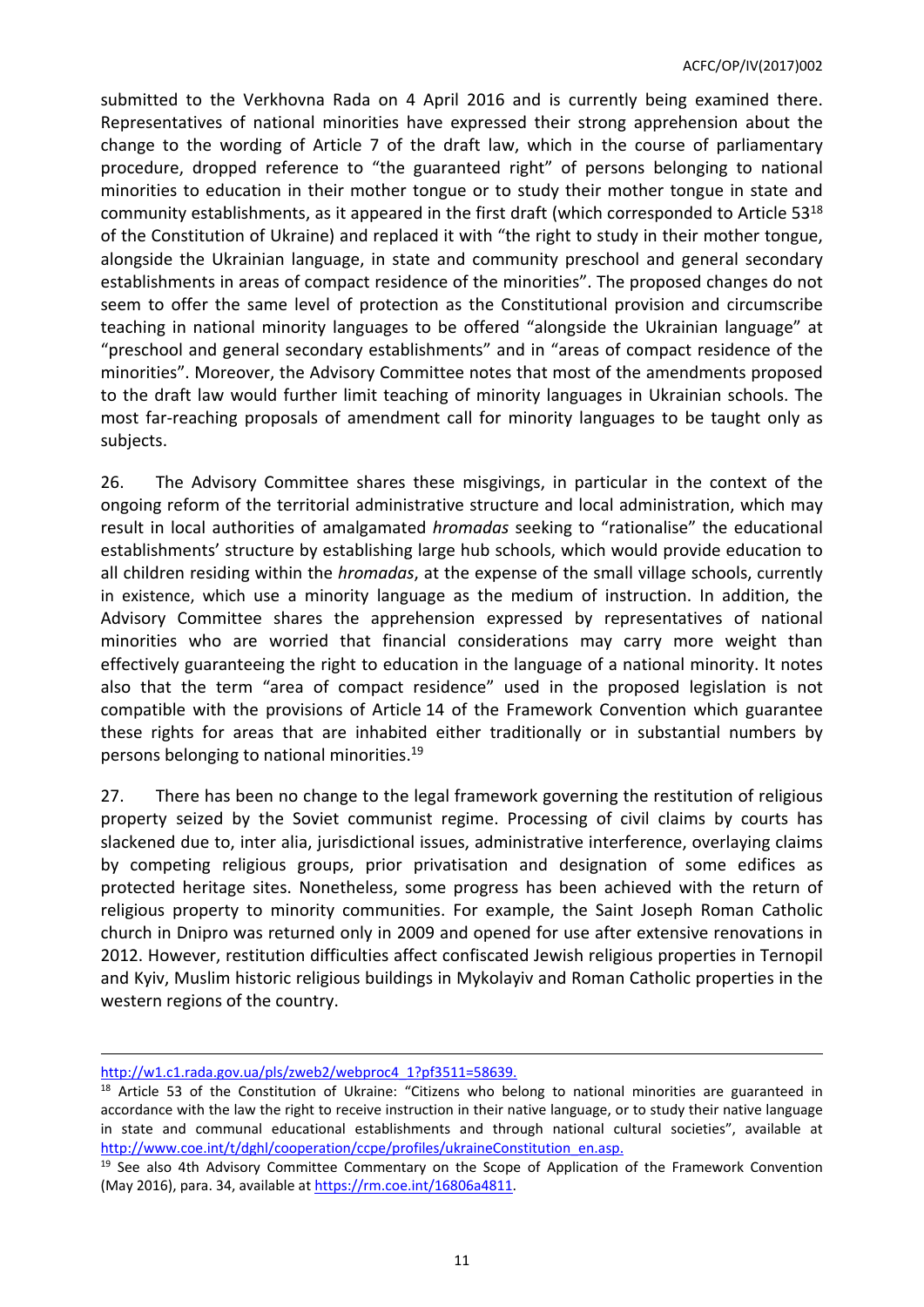28. The Law "On Counteracting and Combating Discrimination" was adopted by the Verkhovna Rada in 2012 (see paragraph 48 below). Having met with wide-ranging criticism for lacking precise definitions of the discrimination and its forms, effective mechanisms of protection and redress as well as failure to cover all standard protected characteristics, the law was amended in November 2015 to bring it closer to compliance with international standards. The Advisory Committee regrets that national origin and descent are lacking as protected grounds against discrimination. Furthermore, the law lacks a clear mechanism for monitoring its implementation. Enforcement of its anti-discrimination provisions is in fact left to criminal law procedures.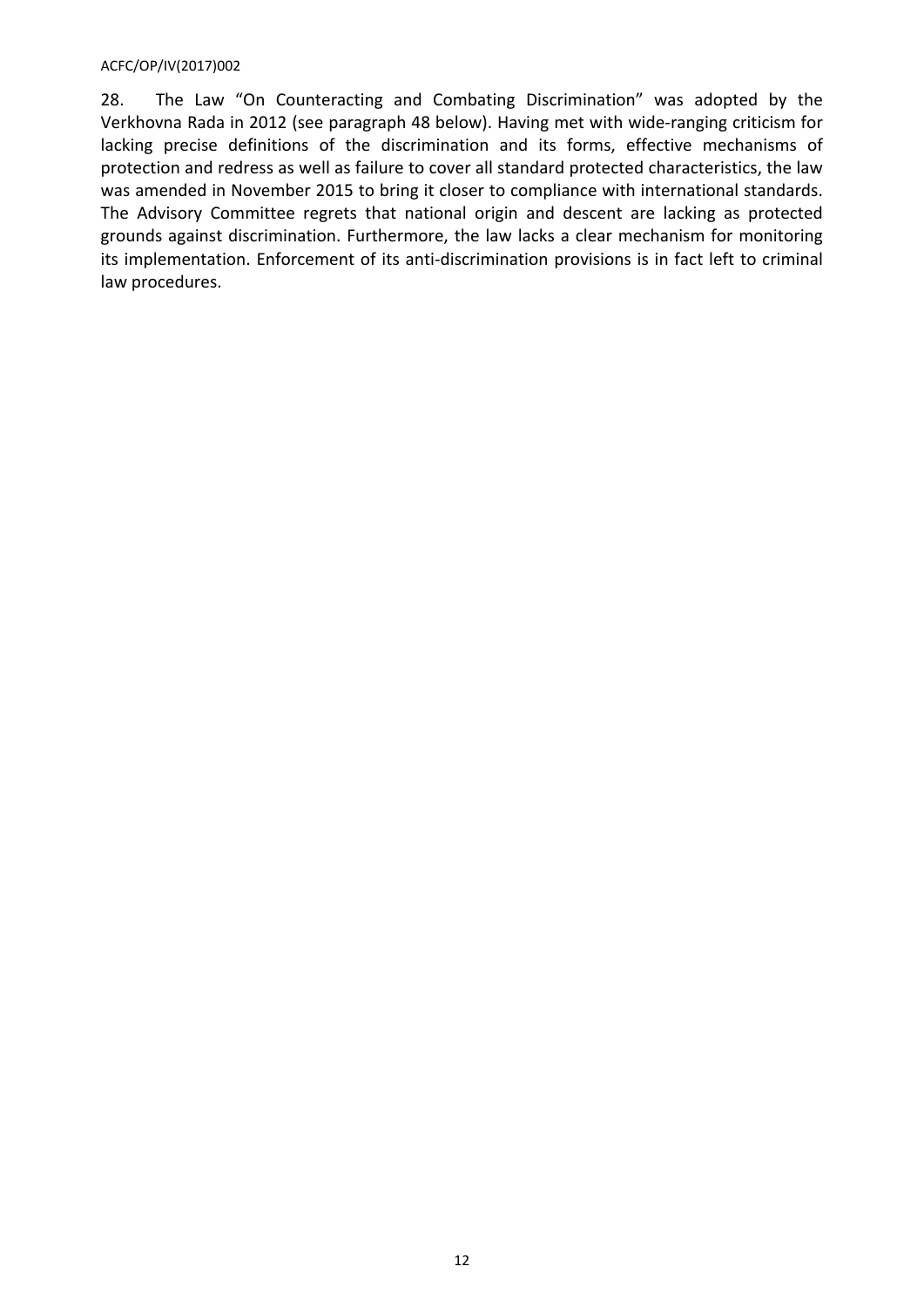# <span id="page-12-0"></span>**II. Article-by-article findings**

# <span id="page-12-1"></span>**Article 3 of the Framework Convention**

# **Personal scope of application of the Framework Convention**

29. The authorities continue to pursue their inclusive approach<sup>20</sup> with regard to the scope of application of the Framework Convention<sup>21</sup> and to include all citizens who have identified themselves in the census of 2001 as belonging to an ethnic group other than Ukrainian. Regrettably, the general application by Ukraine of the criterion of citizenship for access to the rights protected under the Framework Convention is not in line with the current efforts aimed at developing a more nuanced approach to the use of the citizenship criterion in the protection of national minorities.<sup>22</sup> The Advisory Committee indeed considers that, while citizenship may be a legitimate requirement in fields such as representation in parliament and certain public offices, a general application of this criterion nevertheless acts as a constraint in relation to the guarantees associated with other important fields covered by the Framework Convention, such as non-discrimination and equality, as well as certain cultural and linguistic rights.

30. In more general terms, the Advisory Committee encourages the authorities to favour an inclusive approach to the scope of application of the Framework Convention, both in respect of practical measures and in the context of current debates and legislative processes in Ukraine. It notes the openness displayed in this regard by the authorities. The Advisory Committee considers it essential, in the complex context of Ukraine, to preserve the possibility for persons belonging to other groups, including non-citizens where appropriate, to be able to have access to rights in future domestic legislation on minorities and to be included in the scope of application of the Framework Convention (also see Articles 5 and 6 below).

31. The Advisory Committee notes that the Ruthenian (Rusyn) community continues to claim specific protection as a national minority. It notes with concern that, in spite of sustained efforts to maintain their self-identification and in spite of the significant number of persons declaring their Ruthenian ethnicity in the last census, this issue has not been examined by the central authorities since the first monitoring cycle. Ruthenians, along with the Boikos, Hutsuls and Lemkos, continue to be considered as a 'sub-ethnic' group of Ukrainian society. At the regional level in the Transcarpathian region, the Ruthenians (Rusyns) have been recognised as a minority group. The Advisory Committee wishes to recall that the application of the provisions of the Framework Convention with respect to a group of persons does not

[http://www.venice.coe.int/webforms/documents/default.aspx?pdffile=cdl\(2011\)018-e](http://www.venice.coe.int/webforms/documents/default.aspx?pdffile=cdl(2011)018-e).

 $20$  According to the State Report submitted by Ukraine on 2 November 1999, p. 11, available at https://rm.coe.int/168008b196, "all citizens of Ukraine of non-Ukrainian nationality got the right as they wish to determine as national minorities". The Third State Report submitted on 7 May 2009, p. 9, available at https://rm.coe.int/168008b4ad, stipulates further "In Ukraine there is no governmental body responsible for socalled official recognition of nationalities. Legislation of Ukraine does not envisage the formation of a list of nationalities and there is no legal act that would contain an official list of nationalities recognized in Ukraine".

<sup>&</sup>lt;sup>21</sup> According to the data collected during the census of 2001, there were more than 130 nationalities and ethnic groups living on the territory of Ukraine (in 2001). See State Statistics Committee of Ukraine "Main Points in Brief", available at <http://2001.ukrcensus.gov.ua/eng/>.

<sup>&</sup>lt;sup>22</sup> "Compilation of Venice Commission Opinions and reports Concerning the Protection of National Minorities", doc. ref.: CDL(2011)018, pp. 4-9, available at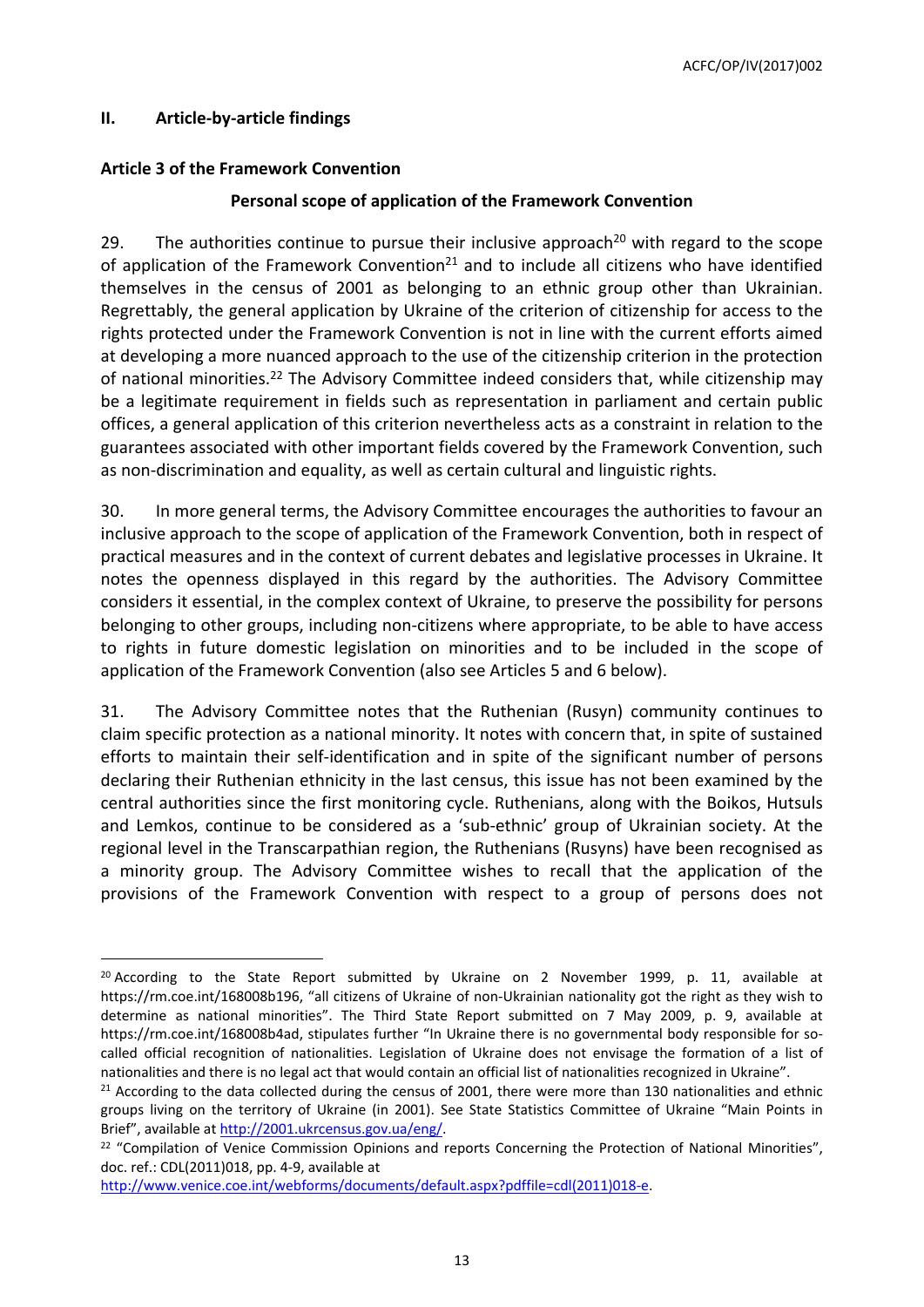necessarily require its formal recognition as a national minority or its specific legal status as a group. $23$ 

32. The Advisory Committee further notes that, in its declaration contained in the instrument of ratification of the European Charter for Regional or Minority Languages, deposited in 2006, Ukraine stated that the provisions of the Charter shall apply to fourteen languages of national minorities.<sup>24</sup> In this context, it regrets to note that, according to some representatives of the Moldovan minority, external pressure is exerted on its members to declare themselves as belonging to the Romanian minority and to declare their first language to be Romanian. While emphasising the fundamental right of every person to self-identify or not with a national minority group, the Advisory Committee underlines that such a choice is to be made freely, without any interference or pressure exercised by other members of the group, other persons or the authorities.

# *Recommendations*

33. The Advisory Committee reiterates its recommendation to favour an inclusive approach concerning the scope of application of the Framework Convention. It considers that it should be possible to examine, in consultation with those concerned, the possibility of including in the application of the Framework Convention persons claiming specific protection as a national minority belonging to groups which currently are not afforded such rights, in particular as regards their linguistic and cultural interests.

34. The authorities are encouraged to open a dialogue with persons having expressed an interest in the protection afforded by the Framework Convention, such as the Ruthenians (Rusyns), on the possibility of including them in the scope of application of the Framework Convention. At the same time, the authorities should adopt measures to support the preservation of the culture and identity of those concerned.

35. The Advisory Committee calls on the authorities to take all necessary steps to protect the right of all persons to free self-identification with a national minority in accordance with the Framework Convention.

# **Population census**

36. The Advisory Committee deeply regrets that, due to frequent elections and financial considerations, the population census originally scheduled for 2011, was postponed to 2013 and then to 2016. It is now scheduled to take place in 2020. This delay is very detrimental as accurate information on the diversity of Ukrainian society is of crucial importance to drafting a national minority policy.<sup>25</sup> Such information is also an essential condition for implementing effective policies and measures aimed at protecting minorities and helping them to preserve and assert their identity. Updated information on the population, including ethnicity and language, is particularly important in Ukraine, where questions surrounding the size of language groups in certain areas have polarised society for years.

<sup>&</sup>lt;sup>23</sup> See also 4th Advisory Committee Commentary on the Scope of Application of the Framework Convention (May 2016), para. 28, available at <https://rm.coe.int/16806a4811>.

 $24$  Ukraine declared that "the provisions of the Charter shall apply to the languages of the following ethnic minorities of Ukraine: Byelorussian, Bulgarian, Gagauz, Greek, Jewish, Crimean Tatar, 'Moldavian' (Moldovan), German, Polish, Russian, Romanian, Slovak and Hungarian".

<sup>&</sup>lt;sup>25</sup> 2nd Advisory Committee Commentary on Participation (February 2008), para. 30, available at <https://rm.coe.int/16800bc7e8>.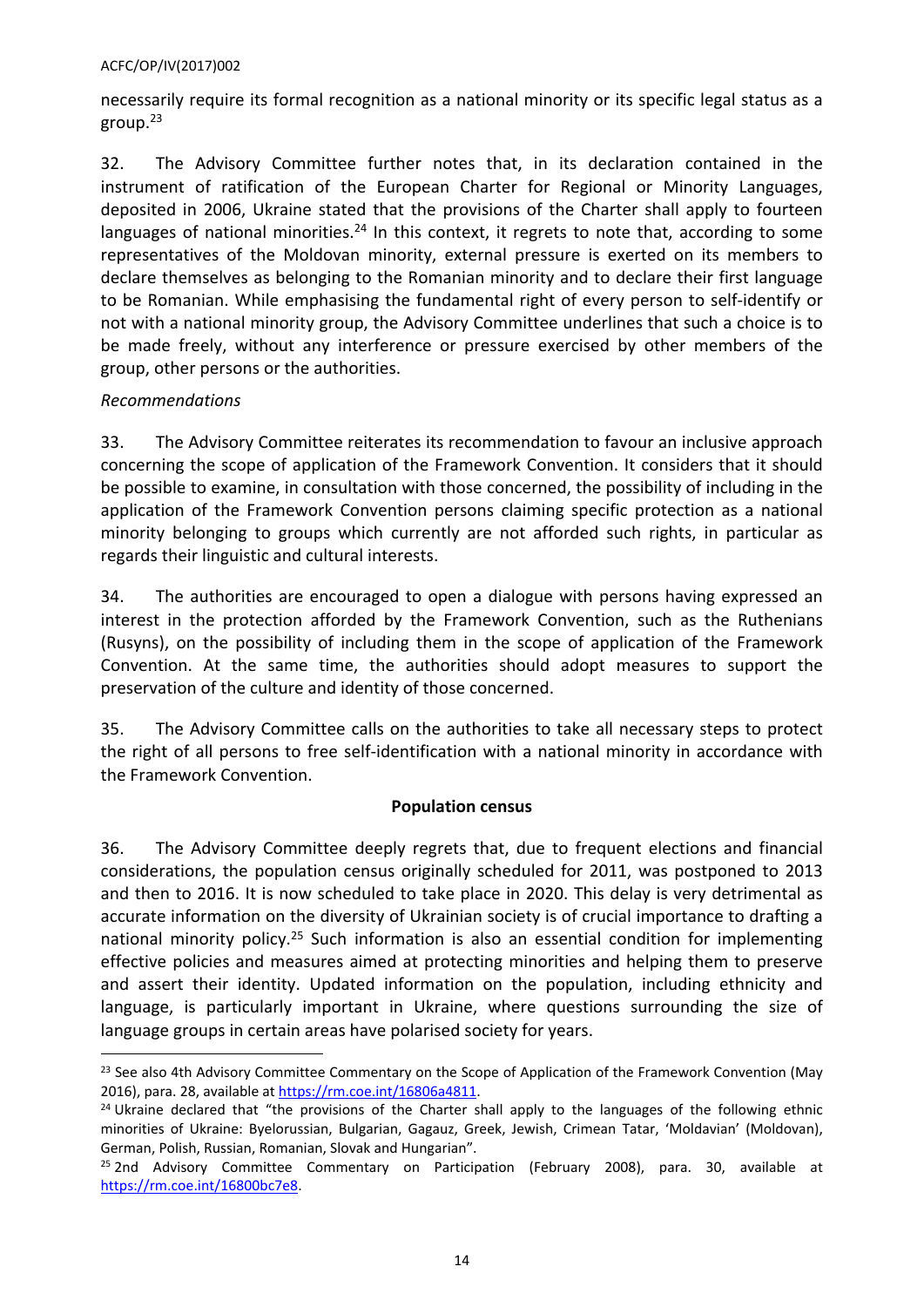37. In this context, the Advisory Committee regrets that the questionnaire prepared ahead of the cancelled 2013 census did not reflect the standards contained in the United Nations Economic Commission for Europe and the Statistical Office of the European Communities (EUROSTAT) Recommendations for 2010 Censuses of Population and Housing. In particular the questionnaire did not allow respondents to indicate more than one ethnic and more than one linguistic affiliation (mother tongue), while the other questions on language referred to knowledge of Ukrainian and other languages.<sup>26</sup>

38. In this context, the Advisory Committee notes that there has been no progress regarding the collection of data on persons belonging to national minorities. The State Statistics Service of Ukraine justifies the absence of data collection on the situation of persons belonging to national minorities, by the restriction under Article 32 of the Constitution of Ukraine.<sup>27</sup> The Advisory Committee notes, however, that nothing precludes the State Statistics Service and other agencies from collecting data with the consent of respondents. Such a collection, in particular given the now outdated information collected during the census of 2001, would provide the authorities with indispensable information for the development of targeted policies to promote the effective equality of the most disadvantaged groups including, in particular, persons belonging to national minorities.

39. The Advisory Committee notes that preparations for the census of 2020 are already underway and that the authorities are aware of the necessity to prepare and inform the population correctly of the implications and methodology of the census, in order that a maximum number of persons may give an informed and free reply to the questions relating to their ethnic and linguistic affiliations. Close consultation with minority communities in the preparation of the census of 2020 is of crucial importance, given that some minority communities claim that their numbers were not accurately reflected in the previous census, held in2001.

40. The Advisory Committee reminds the authorities that careful attention must be paid to ensure that enumerators, as well as the interviewees, are made aware of the right to free selfidentification of persons belonging to national minorities, including by foreseeing the possibility to opt for none or multiple ethnic and/or linguistic affiliations. In this context, the Advisory Committee underlines that interviewees should not necessarily be encouraged to opt for a single affiliation and that efforts should be made to ensure that multiple affiliations can be processed and accurately reflected in the results of the census rather than being counted as 'other'.

<sup>&</sup>lt;sup>26</sup> "Conference of European Statisticians Recommendations for the 2010 Censuses of Population and Housing, prepared in cooperation with the Statistical Office of the European Communities (EUROSTAT) and the United Nations Economic Commission for Europe", para. 426: "Respondents should be free to indicate more than one ethnic affiliation or a combination of ethnic affiliations if they wish so." and para. 430 ff regarding language.

<sup>&</sup>lt;sup>27</sup> Article 32 of the Constitution of Ukraine reads: "The collection, storage, use and dissemination of confidential information about a person without his or her consent shall not be permitted, except in cases determined by law, and only in the interests of national security, economic welfare and human rights", available at [http://www.coe.int/t/dghl/cooperation/ccpe/profiles/ukraineConstitution\\_en.asp.](http://www.coe.int/t/dghl/cooperation/ccpe/profiles/ukraineConstitution_en.asp)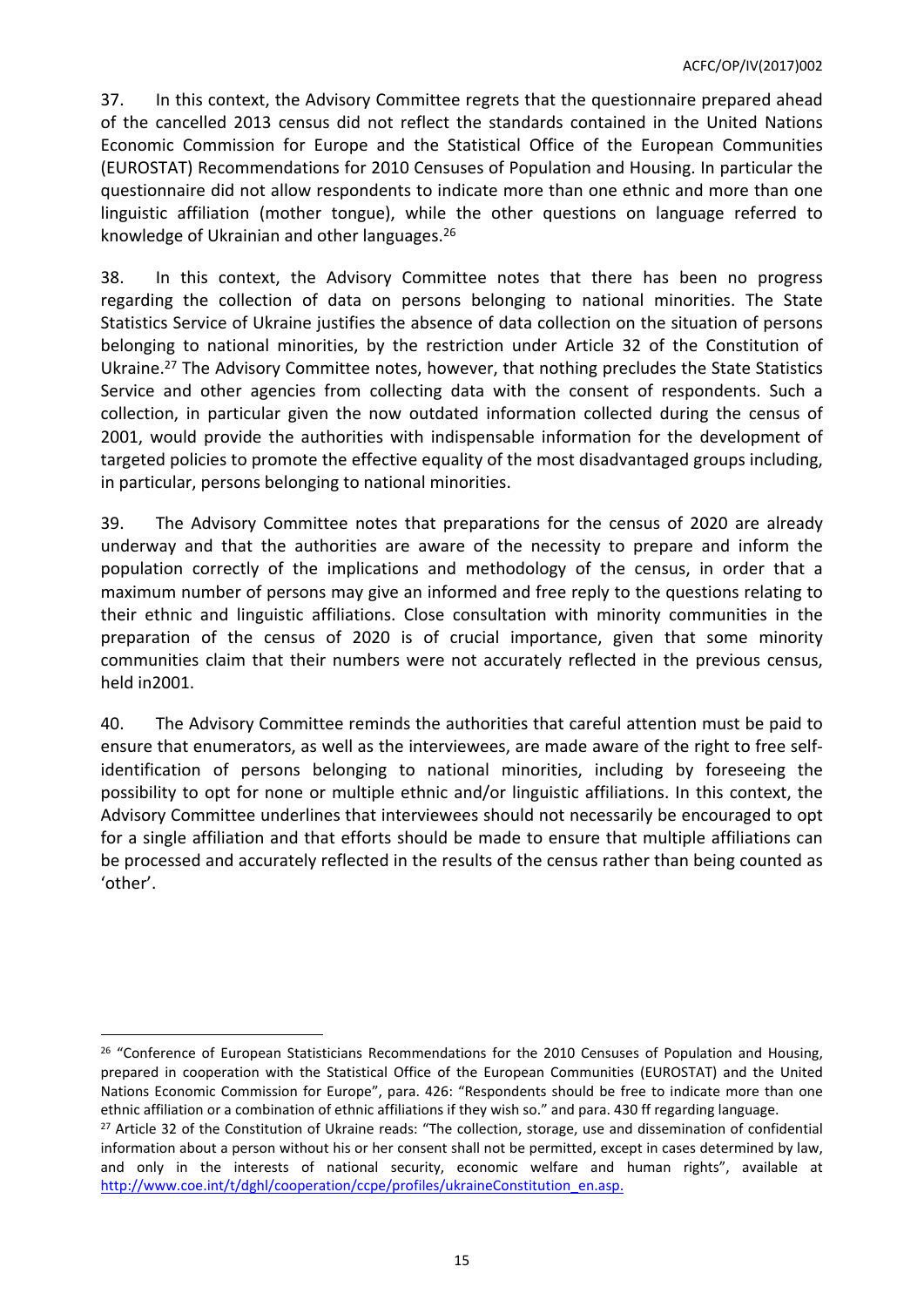### *Recommendations*

41. The Advisory Committee calls on the authorities to ensure that a comprehensive population census is conducted as a matter of expediency. It further calls on the authorities to review, in close consultation with minority representatives, the methodology of the census, the wording of the questions asked and safeguards for voluntary and informed answers, including the possibility of multiple affiliations, in line with EUROSTAT recommendations. The Advisory Committee also calls on the authorities to use bilingual or multilingual forms during the forthcoming census in the municipalities inhabited by a substantial number of persons speaking minority languages.

42. The Advisory Committee reiterates its strong recommendation to the authorities to develop mechanisms for the regular collection of updated and reliable information on the number of persons belonging to national minorities, as well as on their situation as regards access to rights and resources. Ethnic data collection should be conducted in close cooperation with national minority representatives and with full respect for the safeguards, notably those related to international standards on the protection of personal data, the specific and limited use of such data by the authorities, and the free, informed and unambiguous consent of the persons concerned, as laid down in the Committee of Ministers' Recommendation(97)18 concerning the protection of personal data.

43. The Advisory Committee encourages the authorities to include, among the census officials, persons belonging to national minorities and persons speaking minority languages.

44. The authorities should undertake awareness-raising activities among persons belonging to national minorities well in advance of the next census, in co-operation with minority representatives. These activities should relate to the importance and usefulness of the collection of information about the ethnic and linguistic composition of the population, as well as to the national safeguards and international standards for the protection of personal data.

### <span id="page-15-0"></span>**Article 4 of the Framework Convention**

# **Legislative and institutional framework protecting national minorities**

45. The Advisory Committee notes with deep concern that the situation has not changed in relation to the lack of legislative framework on the protection of national minorities since the 2nd monitoring cycle. The now-outdated 1992 Law "On National Minorities"<sup>28</sup> is widely considered badly focused and too vague to regulate complex issues connected to the protection of national minorities in contemporary Ukraine, $29$  and the existing legislation is disjointed, contradictory and piecemeal. A coherent policy on national minorities is still lacking at the state level. National minority concerns are not given adequate consideration and the possible effects of changing legislation on access to rights by persons belonging to national minorities are not taken into account. The provisions on national minorities, contained in the Action Plan on Implementation of the National Human Rights Strategy, cannot be considered

<sup>&</sup>lt;sup>28</sup> Law "On National Minorities" of Ukraine of 25 June 1992, available at http://www.minelres.lv/NationalLegislation/Ukraine/Ukraine\_Minorities\_English.htm .

<sup>&</sup>lt;sup>29</sup> Second Advisory Committee Opinion on Ukraine, adopted on 30 May 2008, para. 61, available at https://rm.coe.int/168008c384; Third Advisory Committee Opinion on Ukraine, adopted on 22 March 2012, para. 35, available at [https://rm.coe.int/168008c6c0.](https://rm.coe.int/168008c6c0)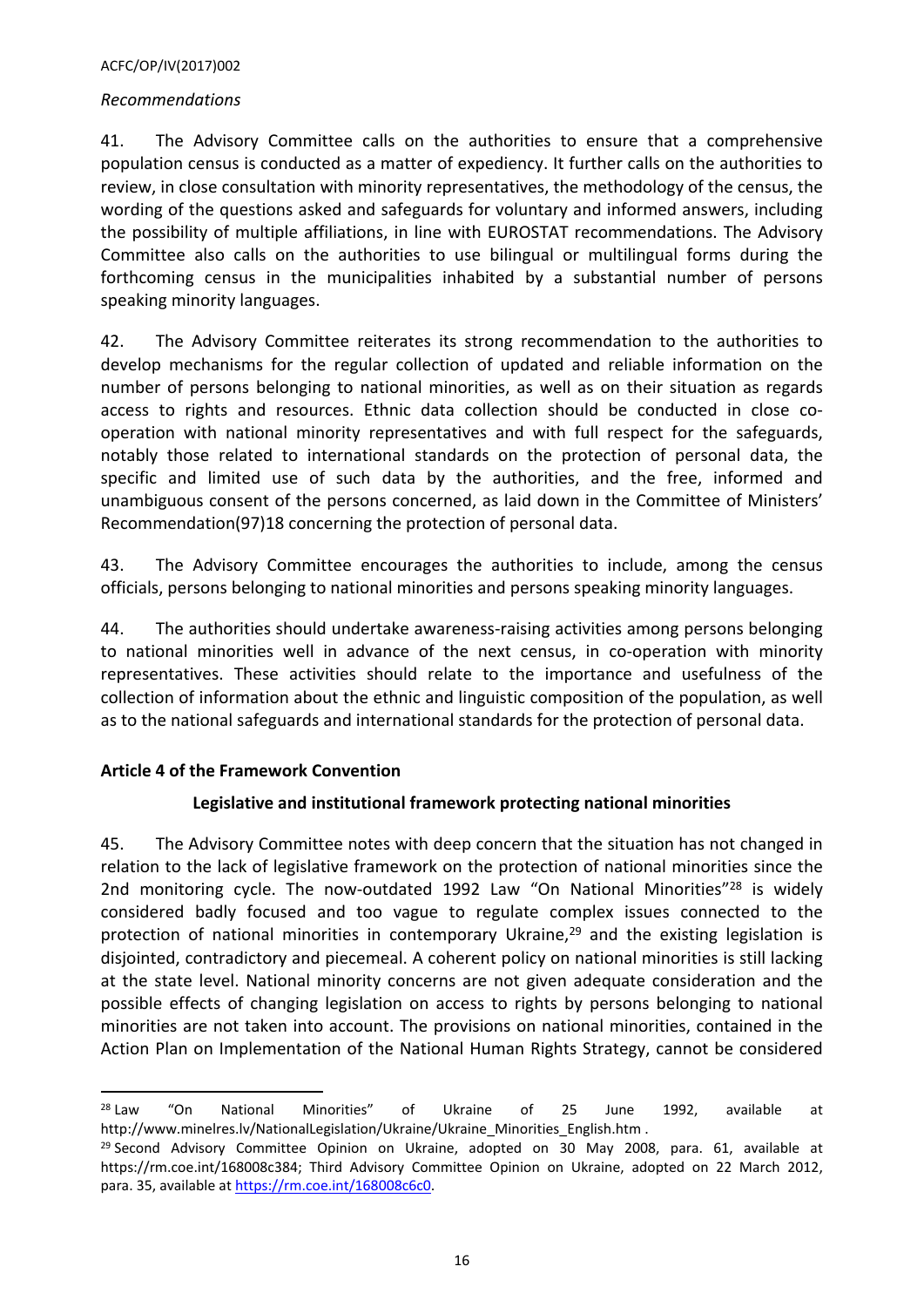adequate due to the lack of an implementation mechanism and quantifiable indicators<sup>30</sup> (see further below). Taken together, these factors justify the claim made by many representatives of national minorities and other interlocutors of the Advisory Committee that Ukraine currently does not have a comprehensive policy on national minorities.

46. Nonetheless, it seems that the Euromaidan demonstrations of 2013-14 have given an impetus to the efforts to both elaborate a new concept for state ethnic policy and to amend substantially the Law "On National Minorities". On 25 November 2015, Verkhovna Rada organised parliamentary hearings on the "Role, Importance and Impact of the Civil Society on Development of the Ethnic National Policy of Unity in Ukraine" and, subsequently, adopted recommendations. The hearings confirmed the conclusion that "the current state ethnic and national policy is inefficient without the conceptual substantiation of directions, priorities, tasks and purposes" and recommended that "the concept of the ethnic and national policy shall be based on achievements of Ukrainian scientists".<sup>31</sup> The Verkhovna Rada asked the government to submit two bills: "On the concept of the state ethnic and national policy of Ukraine" and "On the national and cultural autonomy".<sup>32</sup> It recommended further the abolition of the Governmental Plenipotentiary on the Issues of Ethno-National Policy and the establishment of a specialised governmental agency to oversee the implementation of national minority policies (see also Article 15).

47. The Advisory Committee notes that a draft Act "On Amending the Law on National Minorities" was submitted for consideration by the Verkhovna Rada on 28 November 2014, but that regrettably, progress as regards examination of this draft has been negligible. According to national minority representatives, they were neither involved in any adequate consultation on this bill nor informed about the discussions and proposed amendments discussed in the Verkhovna Rada.

# *Recommendation*

48. The Advisory Committee calls on the Ukrainian authorities to adopt without delay and in close consultation with representatives of the groups concerned, an adequate and comprehensive legal framework for the protection of national minorities, including effective implementation mechanisms. Any future legislation affecting directly or indirectly access to rights protected under the Framework Convention should be adequately scrutinised in consultation with representatives of national minorities to ensure that the interests of persons belonging to national minorities are duly taken into account.

# **Legislative and institutional framework for protection against discrimination**

49. The Advisory Committee notes that, on 6 September 2012, Verkhovna Rada adopted the Law "On Counteracting and Combating Discrimination".<sup>33</sup> This law, which was rushed through the parliamentary proceedings without consultation with the main stakeholders and without waiting for the requested comments of the European Commission against Racism and

<sup>&</sup>lt;sup>30</sup> Decree of the President of Ukraine N° 501/2015 "On Approval of the National Human Rights Strategy of Ukraine" and Action Plan on Implementation of the National Strategy in the Area of Human Rights for the Period until 2020", pp. 143-151.

<sup>31</sup> Fourth State Report, p. 64, available at [https://rm.coe.int/1680657b74.](https://rm.coe.int/1680657b74)

 $32$  ibid., p. 65.

<sup>&</sup>lt;sup>33</sup> Law 5207 "On the Fundamentals of Prevention and Counteraction to Discrimination in Ukraine", Fourth State Report, p. 13, available at<https://rm.coe.int/1680657b74>.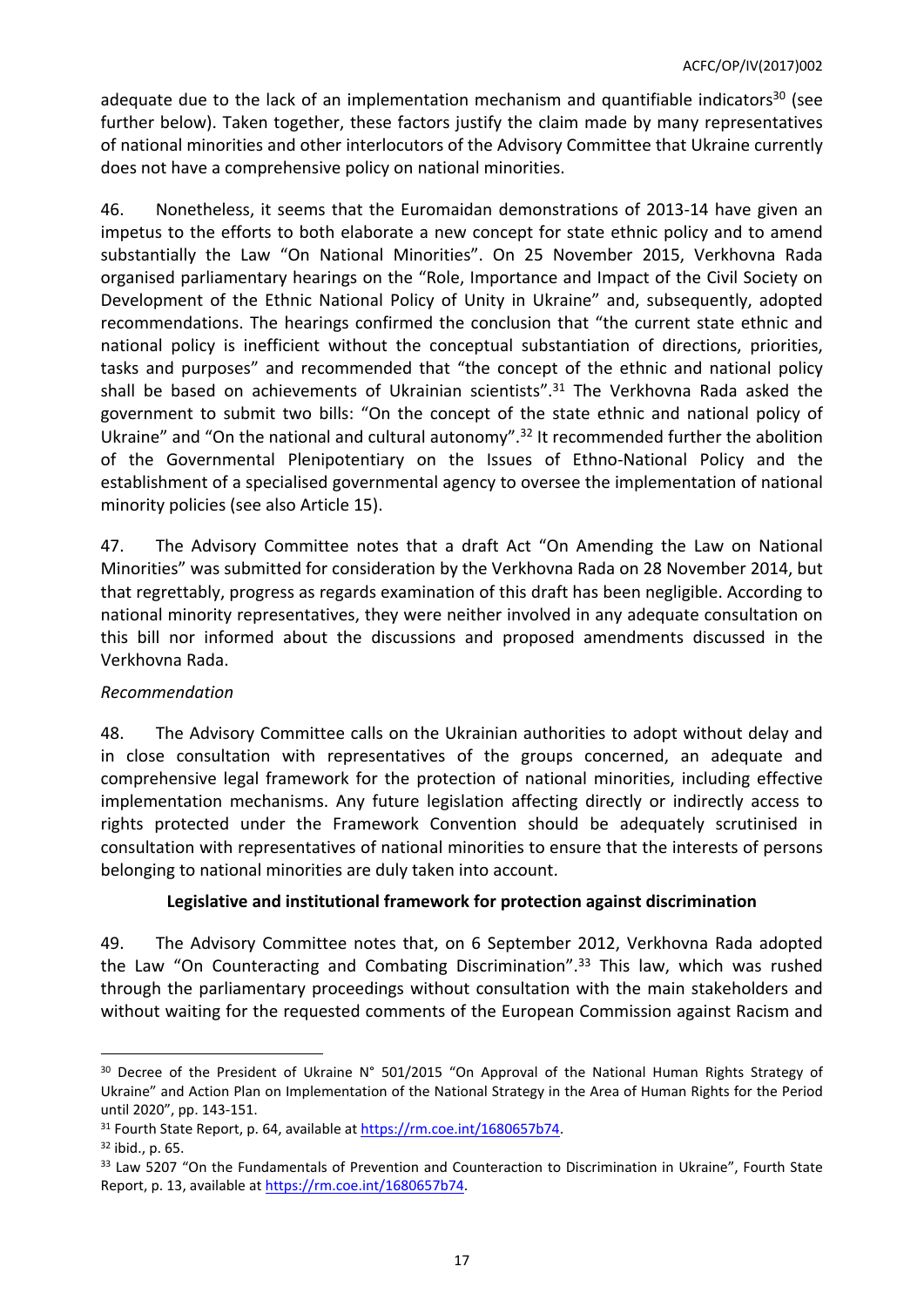Intolerance (ECRI), was widely criticised for lacking precise definitions of discrimination and forms thereof, for the absence of an effective mechanism of protection and redress, and for the failure to cover all protected grounds.<sup>34</sup> Following advice from the European Union, the law was amended in November 2015, in order to introduce definitions of discrimination, indirect discrimination, incitement to discrimination, aiding in discrimination and positive actions. In its current wording, the law is aligned with Article 161 of the Criminal Code of Ukraine, according to which "direct or indirect restriction of rights, or granting direct or indirect privileges to citizens based on race, color of skin, political, religious and other convictions, sex, ethnic and social origin, property status, place of residence, linguistic or other characteristics" is considered a crime and punishable with up to five years of imprisonment.<sup>35</sup> The Advisory Committee regrets that national origin and descent are lacking as protected grounds against discrimination.<sup>36</sup> Furthermore, the law lacks a clear implementation mechanism. Enforcement of anti-discrimination provisions is being left to criminal law procedures.

50. In parallel with the legislative measures mentioned above, the authorities adopted on 25 August 2015 a National Human Rights Strategy<sup>37</sup> which listed the establishment of an "efficient system of preventing and combating discrimination" among its 24 objectives. The strategy was followed by an "Action Plan on the Implementation of the National Strategy in the Area of Human Rights for the Period until 2020", approved by the Cabinet of Ministers on

<sup>&</sup>lt;sup>34</sup> The Equal Rights Trust Law of Ukraine "On Principles of Prevention and Combating Discrimination in Ukraine", Legal Analysis, October 2013, available at

[www.equalrightstrust.org/ertdocumentbank/ERT%20Legal%20Analysis%20of%20Anti-](http://www.equalrightstrust.org/ertdocumentbank/ERT%20Legal%20Analysis%20of%20Anti-Discrimination%20Legislation%20in%20Ukraine%20(English).pdf)

[Discrimination%20Legislation%20in%20Ukraine%20\(English\).pdf](http://www.equalrightstrust.org/ertdocumentbank/ERT%20Legal%20Analysis%20of%20Anti-Discrimination%20Legislation%20in%20Ukraine%20(English).pdf) and "Anti-discrimination developments and shortcuts in Ukraine - statement on behalf of the Coalition for combating discrimination in Ukraine" submitted at the OSCE Human Dimension Implementation Meeting in Warsaw, 3 October 2012, doc. ref.: [www.osce.org/odihr/94820?download=true](http://www.osce.org/odihr/94820?download=true).

<sup>35</sup> Article 161 of the Criminal Code of Ukraine as amended by Law No. 1707-VI (1707-17) on 5 November 2009: "Article 161. Violation of citizens' equality based on their race, nationality or religious preferences

<sup>1.</sup> Wilful actions inciting national, racial or religious enmity and hatred, humiliation of national honor and dignity, or the insult of citizens' feelings in respect to their religious convictions, and also any direct or indirect restriction of rights, or granting direct or indirect privileges to citizens based on race, color of skin, political, religious and other convictions, sex, ethnic and social origin, property status, place of residence, linguistic or other characteristics,

<sup>-</sup> shall be punished by a fine of up to 50 tax-free minimum incomes, or correctional labour for a term up to two years, or restraint of liberty for a term up to five years, with or without the deprivation of the right to occupy certain positions or engage in certain activities for a term up to three years.

<sup>2.</sup> The same actions accompanied with violence, deception or threats, and also committed by an official,

<sup>-</sup> shall be punishable by correctional labor for a term up to two years or imprisonment for a term up to five years.

<sup>3.</sup> Any such actions as provided for by paragraph 1 or 2 of this Article, if committed by an organized group of persons, or where they caused death of people or other grave consequences,

<sup>-</sup> shall be punishable by imprisonment for a term of two to five years", available at

www.refworld.org/docid/4c4573142.html.

<sup>&</sup>lt;sup>36</sup> According to ECRI's General Policy Recommendation No. 15 on combating hate speech, "hate speech" shall mean "the advocacy, promotion or incitement of the denigration, hatred or vilification of a person or group of persons, as well any harassment, insult, negative stereotyping, stigmatization or threat of such person or persons and any justification of all these forms of expression – that is based on a non-exhaustive list of personal characteristics or status that includes "race", colour, language, religion or belief, nationality or national or ethnic origin, as well as descent, age, disability, sex, gender, gender identity and sexual orientation".

<sup>&</sup>lt;sup>37</sup> Decree of the President of Ukraine No. 501/2015 "On Approval of the National Human Rights Strategy of Ukraine", available at [http://www.coe.int/t/commissioner/source/NAP/Ukraine-National-Action-Plan-on-Human-](http://www.coe.int/t/commissioner/source/NAP/Ukraine-National-Action-Plan-on-Human-Rights.pdf)[Rights.pdf.](http://www.coe.int/t/commissioner/source/NAP/Ukraine-National-Action-Plan-on-Human-Rights.pdf)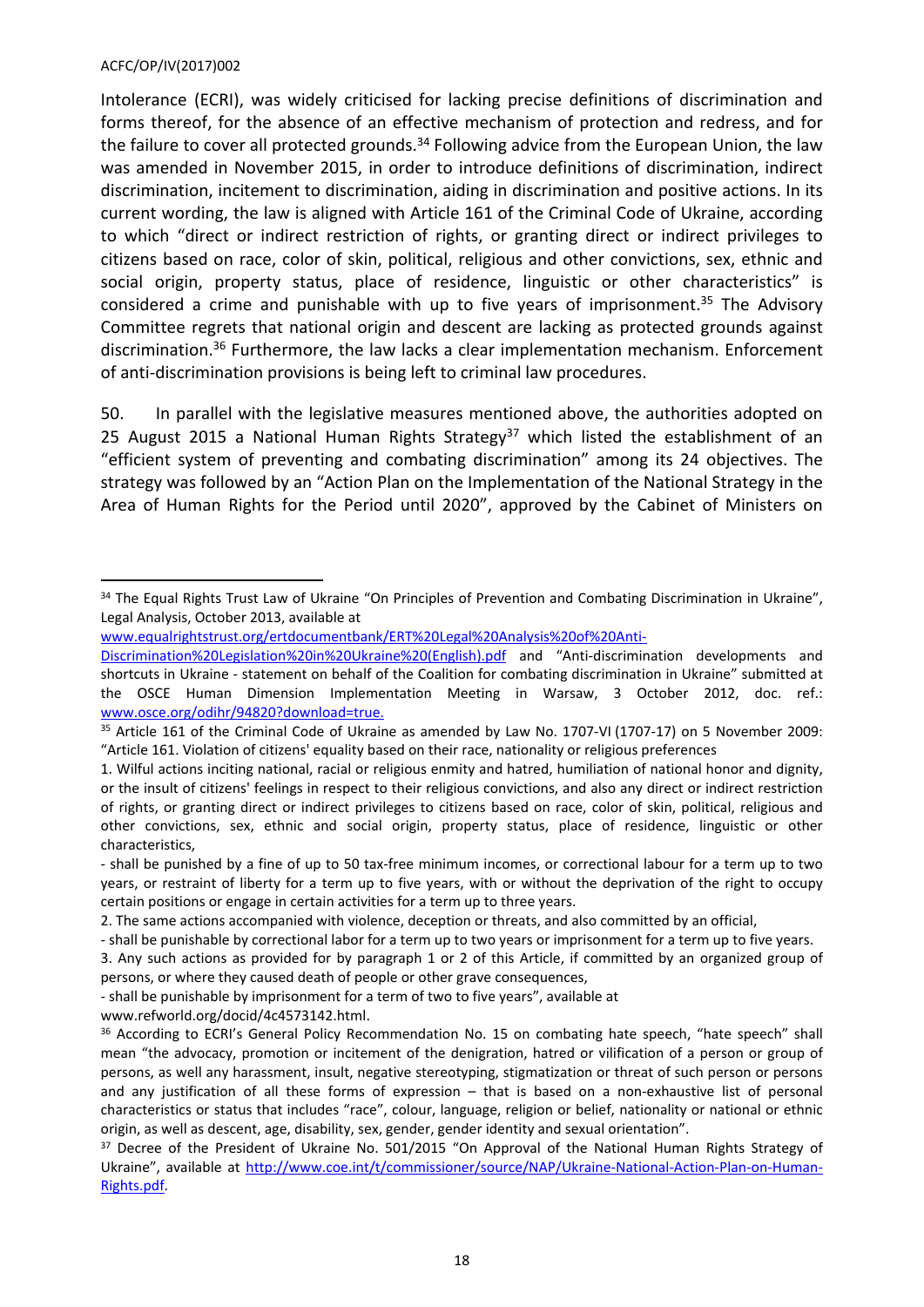23 November 2015.<sup>38</sup> On 9 March 2016, the Ukrainian Parliamentary Commissioner for Human Rights (Ombudsperson) endorsed the action plan and signed an executive order on its continuous proactive monitoring.<sup>39</sup>

51. Concrete achievements of the Human Rights Strategy include the establishment of the National Point of Contact on Combating Hate Crimes, and the creation of the Unit for Combating Radical Groups and Criminal Organisations within the police to counter intolerance and racial discrimination. In addition, the police have engaged with the leaders and participants of extremist youth organisations to prevent radicalisation. While welcoming these initiatives, the Advisory Committee notes with regret that overall progress with the implementation of the strategy has been slow, mainly due to a lack of adequate funding and poor awareness.

52. The Advisory Committee notes that, in the framework of the Action Plan implementing the Human Rights Strategy, the Parliamentary Commissioner for Human Rights carried out several awareness-raising campaigns in co-operation with the relevant ministries. Significant progress was made on delivering training on anti-discrimination to law enforcement officials, prosecutors and judges, which was carried out to a large extent by the regional branches of the Parliamentary Commissioner's Institution. In addition, publications on anti-discrimination legislation and the relevant good practices were prepared and distributed by the Parliamentary Commissioner. The implementation of the action plan and the strategy are monitored by the Ukrainian Helsinki Human Rights Union in co-operation with the Ukrainian Parliamentary Commissioner for Human Rights and other civil society organisations.<sup>40</sup> According to the assessment of the Parliamentary Commissioner of Ukraine, 21% of the action plan targets were achieved by the end of 2016.<sup>41</sup>

53. In addition, the Ombudsperson, on her own initiative, developed in November 2013 a "Strategy of the Ukrainian Parliamentary Commissioner for Human Rights for Preventing and Combating Discrimination in Ukraine, 2014-2017"<sup>42</sup> with five key objectives, notably ensuring the conformity of national legislation with international and European standards, monitoring the public and private sectors' compliance with equality and non-discrimination legal standards, proactive response to incidents of individual and systemic discrimination and due redress, awareness raising on equality and non-discrimination issues and networking with relevant national and international stakeholders to promote equality and non-discrimination.

54. The Advisory Committee notes that the Parliamentary Commissioner's Institution for Human Rights receives, according to the annual reports, a significant number of written

<sup>&</sup>lt;sup>38</sup> "Order of the Cabinet of Ministers of Ukraine No. 1393-r", 23 November 2015, available at [http://unhcr.org.ua/attachments/article/1299/2016%2011%20UNHCR%20UKRAINE%20Freedom%20of%20Move](http://unhcr.org.ua/attachments/article/1299/2016%2011%20UNHCR%20UKRAINE%20Freedom%20of%20Movement%20briefing%20note%20FINAL.pdf) [ment%20briefing%20note%20FINAL.pdf](http://unhcr.org.ua/attachments/article/1299/2016%2011%20UNHCR%20UKRAINE%20Freedom%20of%20Movement%20briefing%20note%20FINAL.pdf).

<sup>&</sup>lt;sup>39</sup> "Ombudsman approves a 5-Year Activity Plan to implement the National Human Rights Strategy", available at [http://dhrp.org.ua/en/news/1082-20160309-en.](http://dhrp.org.ua/en/news/1082-20160309-en)

<sup>40</sup> Digest No. 13 (25) by Ukrainian Helsinki Human Rights Union, USAID Human Rights in Action Program, December 2016, available at [http://helsinki.org.ua/wp-content/uploads/2016/12/UHHRU\\_Digest\\_Dec-](http://helsinki.org.ua/wp-content/uploads/2016/12/UHHRU_Digest_Dec-2016_EN.pdf)2016 EN.pdf.

<sup>41</sup> ibid., p. 3.

<sup>&</sup>lt;sup>42</sup> Ordinance No. 23/02-14, establishing the strategy for preventing and combating racial discrimination for the period 2014-2017.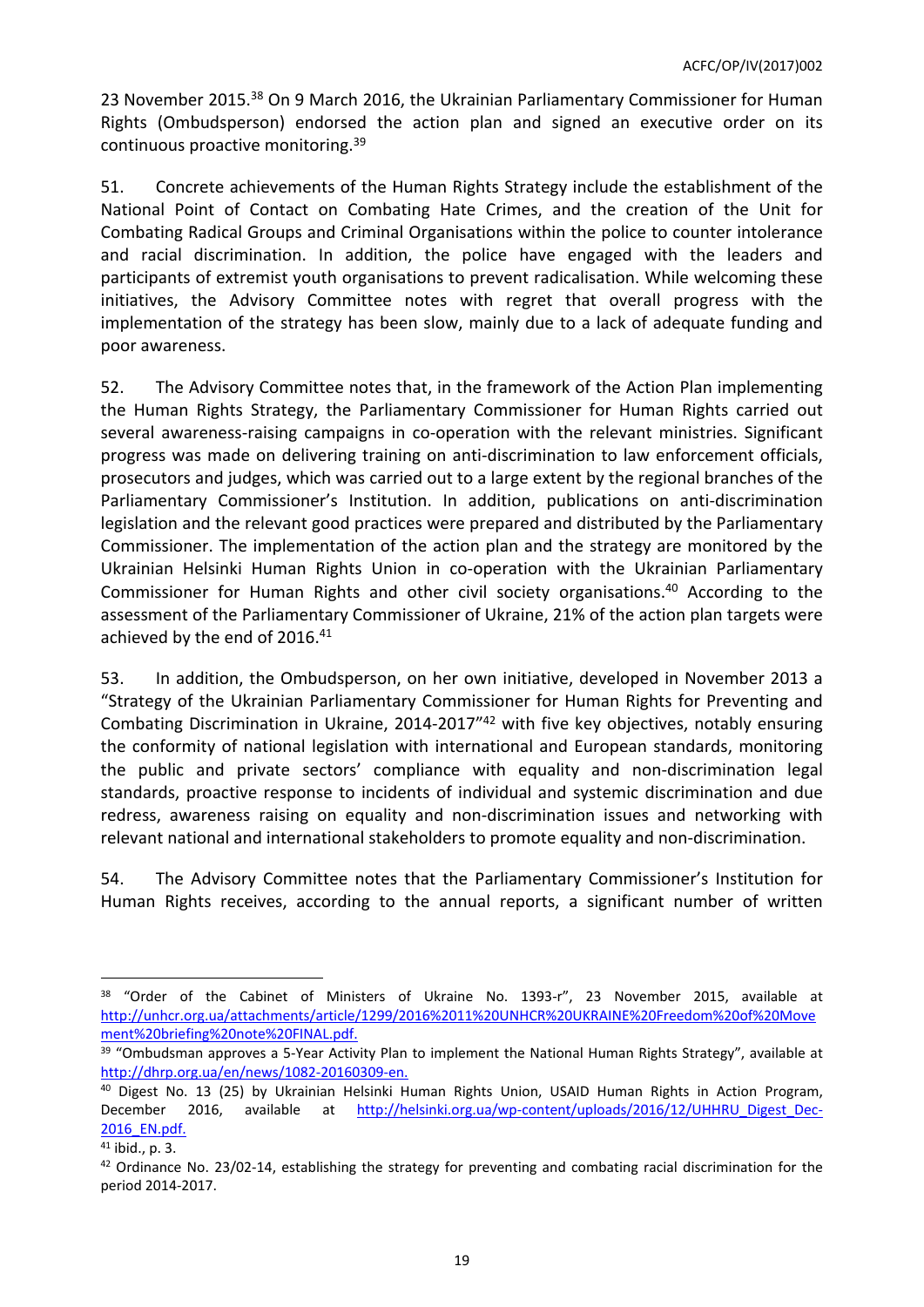complaints. According to the annual report for 2014<sup>43</sup> it received 35 125 complaints, of which relatively few (439) concerned an alleged breach of the principle of equality.<sup>44</sup> According to information provided by the Parliamentary Commissioner, only three complaints were lodged by Roma. The reason for such a low number of complaints from the Roma community should be analysed by the Parliamentary Commissioner, as it could indicate either a low awareness, or a lack of trust in, the effectiveness of the ombudsperson by persons belonging to the Roma community.

55. The Advisory Committee regrets to note that the Verkhovna Rada, which every year receives the annual report of the Parliamentary Commissioner, has abandoned the practice of holding a hearing on the report.<sup>45</sup> This suggests diminishing interest in human rights' issues on the part of legislators, which sends the wrong signal. An opportunity to discuss human rights issues of relevance to society is therefore missed.

# *Recommendations*

56. The Advisory Committee urges the authorities to intensify their efforts to implement the Human Rights Strategy, including by dedicating more funding and monitoring progress at regular intervals, in close consultation with the key stakeholders, including national minority representatives.

57. The Advisory Committee calls on the authorities to continue to support and to cooperate with the Parliamentary Commissioner for Human Rights including by raising the awareness of her work at the level of the Verkhovna Rada and elsewhere. The authorities should regularly review, in close co-operation with the Parliamentary Commissioner and other key stakeholders, progress in the overall implementation of the Action Plan and the Human Rights Strategy.

# **Efforts to ensure full and effective equality**

58. Persons displaced by the conflict in Eastern Ukraine or those who moved from the Autonomous Republic of Crimea and the city of Sevastopol, many of whom are Crimean Tatars, face multiple difficulties in accessing rights in their new places of residence. The Advisory Committee notes that, according to numerous interlocutors, the influx of 1.7 million IDPs and the challenges it brought in some areas with regard to social services, local schools, and other infrastructures created fears and apprehension among some local residents. The Advisory Committee takes note of information that IDPs living in the part of Ukraine remaining under the control of the Ukrainian authorities are entitled to pensions and other social benefits.<sup>46</sup> It notes however the difficulties experienced by persons living in the areas outside the control of the Ukrainian authorities, many of whom belong to national minorities, in accessing their

<sup>43</sup> The last available annual report of the Parliamentary Commissioner for Human Rights for 2014, published in 2015, available (in Ukrainian) available at

[https://www.ombudsman.gov.ua/files/Dopovidi/Dopovid\\_2015\\_10b.pdf](https://www.ombudsman.gov.ua/files/Dopovidi/Dopovid_2015_10b.pdf).

<sup>44</sup> ibid., p. 543.

<sup>45</sup> The last time the Verkhovna Rada debated the Annual Report of the Parliamentary Commissioner was in 2013. <sup>46</sup> "Report by Nils Muižnieks, Commissioner for Human Rights of the Council of Europe, following his visit to Ukraine from 21 to 25 March 2016", p. 20, available at [https://wcd.coe.int/com.instranet.InstraServlet?command=com.instranet.CmdBlobGet&InstranetImage=2928475](https://wcd.coe.int/com.instranet.InstraServlet?command=com.instranet.CmdBlobGet&InstranetImage=2928475&SecMode=1&DocId=2379824&Usage=2) [&SecMode=1&DocId=2379824&Usage=2](https://wcd.coe.int/com.instranet.InstraServlet?command=com.instranet.CmdBlobGet&InstranetImage=2928475&SecMode=1&DocId=2379824&Usage=2).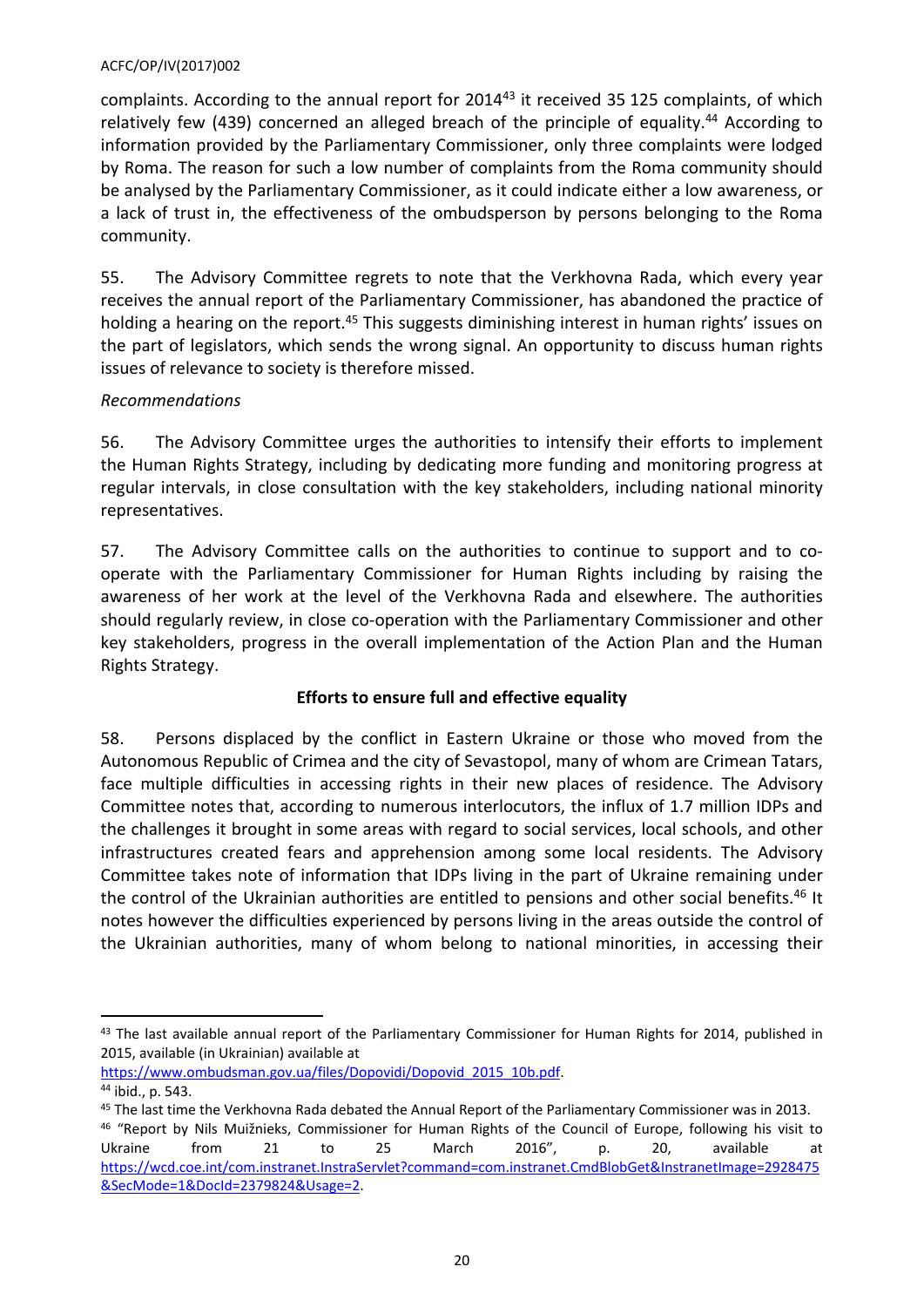pensions.<sup>47</sup> This situation may have an impact on prospects of future integration of Ukrainian society.

59. The Advisory Committee regrets to note that the Crimean Tatar IDPs face particular difficulties in access to national minority rights, even in those areas such as Kherson region, where they have settled in significant numbers.<sup>48</sup> For example, the Crimean Tatar language is only taught in one village school in the whole of the Kherson region (Novooleksiivka General Educational Secondary School). Clearly, given the size of the Crimean Tatar population currently residing in the region, the provision of education does not meet the expectations of the Crimean Tatars with regard to support for maintaining the knowledge of their language and culture. This would appear to indicate that the authorities have not yet taken adequate steps to protect the rights of the Crimean Tatars.

60. The situation of the Roma minority remains one of the most pressing social problems in Ukraine. The Advisory Committee notes that the authorities have continued their efforts to combat discrimination and implement policies for Roma inclusion. The "Strategy for Protection and Integration of the Roma National Minority into Ukrainian Society for the period until 2020" was adopted on 8 April 2013.<sup>49</sup> In the months that followed, an action plan for the implementation of the strategy was enacted by the government.<sup>50</sup> The co-ordination of the implementation of the strategy and the action plan has been entrusted to the Ministry of Culture, which reports on an annual basis to the government.

61. The Advisory Committee regrets that, apparently, the Roma were neither consulted in the drafting of the strategy, nor in the discussions on the action plan. Furthermore, neither document provides strategic objectives, a specific dedicated budget or an implementation and evaluation mechanism. A mechanism to ensure the effective participation of Roma in social and economic life, including a gender dimension are also lacking, in spite of the fact that Roma women are affected by multiple structural inequalities and discrimination that impede the enjoyment of basic rights. The Advisory Committee further notes that these shortcomings have been criticised from the outset by international organisations such as the OSCE,<sup>51</sup> the European Roma Rights Centre and local Roma NGOs such as *Chiricli*. <sup>52</sup> Regrettably, the identified shortcomings have not been addressed by the authorities.

62. The situation of Roma has not improved since the last monitoring cycle. The Advisory Committee is deeply concerned about the living conditions in Roma settlements some of which the delegation of the Advisory Committee visited and observed in the municipality of Uzhhorod, in the Transcarpathian region, and which, according to interlocutors, are in no way different from settlements in other regions of Ukraine. The inhabitants of many of these

<sup>47</sup> ibid., p. 22.

<sup>48</sup> According to the "Participatory Assessment Report (Kherson, Ukraine)" of the UNHCR, available at <http://unhcr.org.ua/attachments/article/1526/PA%20report%20Kherson%20FINAL%20ENG.pdf>, "there are about 10,500 Crimean Tatars permanently residing in Kherson oblast with majority in Genichenks region – 8,500 persons".

<sup>&</sup>lt;sup>49</sup> Decree of the President of Ukraine No. 201.

<sup>50</sup> See footnote 7.

<sup>51</sup> OSCE/ODIHR "Situation Assessment Report on Roma in Ukraine and the Impact of the Current Crisis", August 2014, p. 5, available at [www.osce.org/odihr/124494?download=true.](file://BOSE-SHARE/home.MARKES$/www.osce.org/odihr/124494%3Fdownload=true)

<sup>52</sup> "Written Comments of the European Roma Rights Centre and Chiricli, Concerning Ukraine For Consideration by the UN Committee on Economic, Social and Cultural Rights at the 52nd Session (28 April to 23 May 2014)", available at [www.errc.org/cms/upload/file/ukraine-cescr-march-2014.pdf.](file://BOSE-SHARE/home.MARKES$/www.errc.org/cms/upload/file/ukraine-cescr-march-2014.pdf)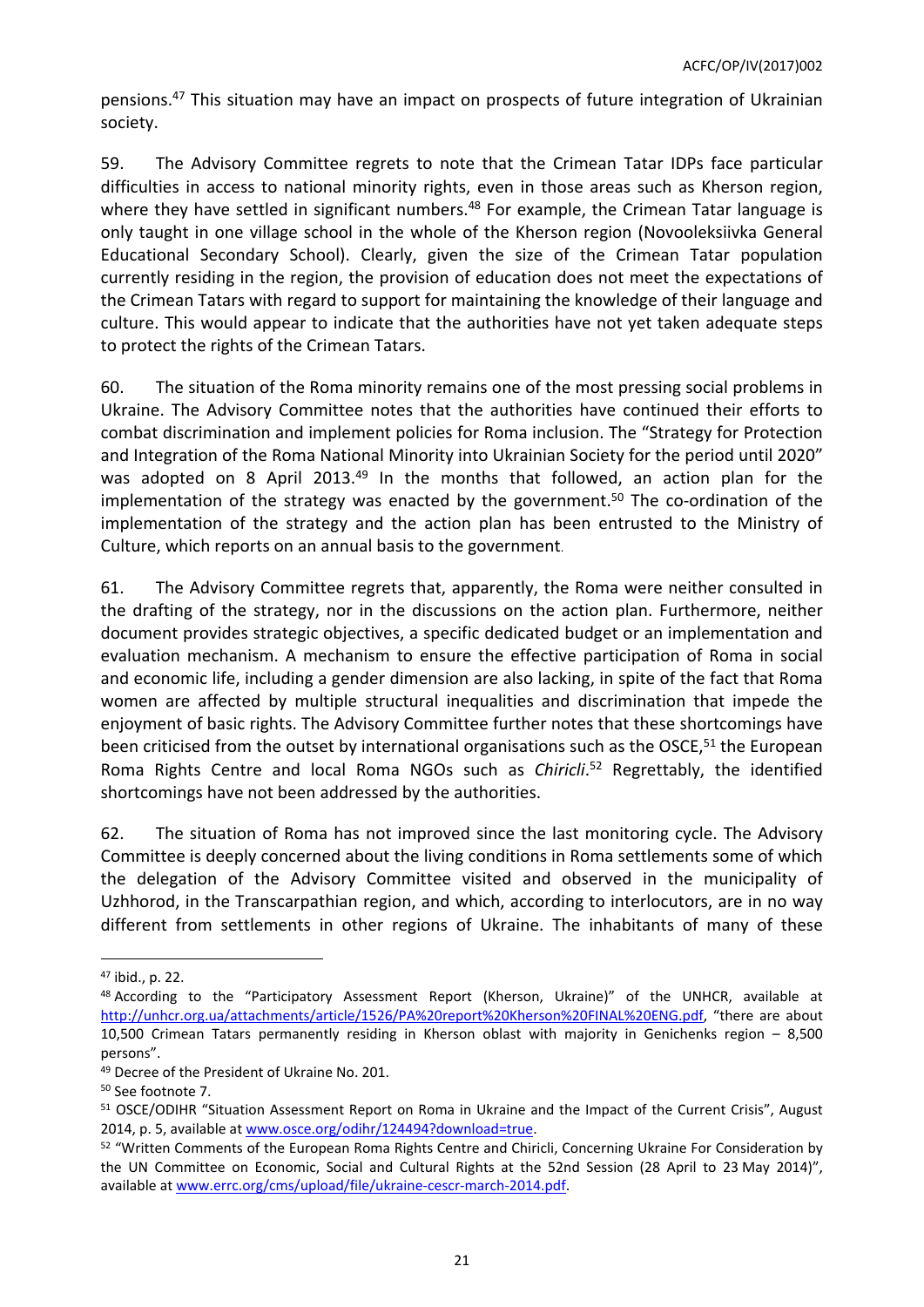settlements face deplorable substandard living conditions. Although some progress has been achieved in a number of settlements in providing running water, sewage treatment, and access to roads, concerted efforts are required to remedy shortcomings in many others. The Advisory Committee further notes that the provision of social housing is deeply inadequate.

63. Roma continue to face deep-seated difficulties in particular as regards access to education, housing, health services, and employment. Furthermore, Roma suffer from school segregation, widespread anti-Gypsyism, including hate speech (see also under Articles 6, 12 and 15). In addition, many Roma are still not in possession of personal documents which prevents them from accessing a range of services. The lack of significant progress on the specific issue of identity documents is particularly disappointing given the recommendations made by the Advisory Committee in its third opinion of 22 March 2012. The Advisory Committee notes that progress in this area largely depends on active involvement of civil society organisations. In this context, the Advisory Committee particularly welcomes information provided by the Roma NGO *Chiricli* according to which, in 2012-13, it assisted 6 783 Roma to be registered, 2 052 to receive birth certificates, and 1 246 to receive their national identity document. In addition, some 102 individuals were also assisted to receive a pension and 82 to receive an invalidity allowance.<sup>53</sup> The Advisory Committee further notes that similar numbers of Roma received identity documents in 2014 and 2015, according to the Fourth State Report.<sup>54</sup>

# *Recommendations*

64. The Advisory Committee urges the authorities to review the relevant regulatory framework affecting access to rights of persons who were forced to resettle as a result of the conflict in Eastern Ukraine and the illegal annexation by the Russian Federation of the Autonomous Republic of Crimea and the city of Sevastopol, including persons belonging to national minorities who have been displaced.

65. The authorities should seek solutions, in close consultation with the Crimean Tatar representatives, to provide teaching of the Crimean Tatar language to internally displaced children from Crimea, residing in other parts of Ukraine.

66. In addition, the Advisory Committee urges the authorities to exert more efforts to prevent, combat and sanction inequality and discrimination suffered consistently by the Roma. The authorities must step up their efforts, in particular at local level, to improve the living conditions of Roma and to promote their integration in society as a whole.

# <span id="page-21-0"></span>**Article 5 of the Framework Convention**

### **Support for minority cultures**

67. The Advisory Committee notes that the ongoing process of amalgamation of local *hromadas* can affect the existence and functioning of national minority cultural associations and libraries at local level. It has to be noted that the consequences of the administrative reform on local cultural institutions have not been part of deeper reflection among the reform proponents. Representatives of national minorities fear loss of influence in municipal councils,

<sup>53</sup> ibid., p. 5.

<sup>54</sup> Fourth State Report, p. 78, available at https://rm.coe.int/1680657b74.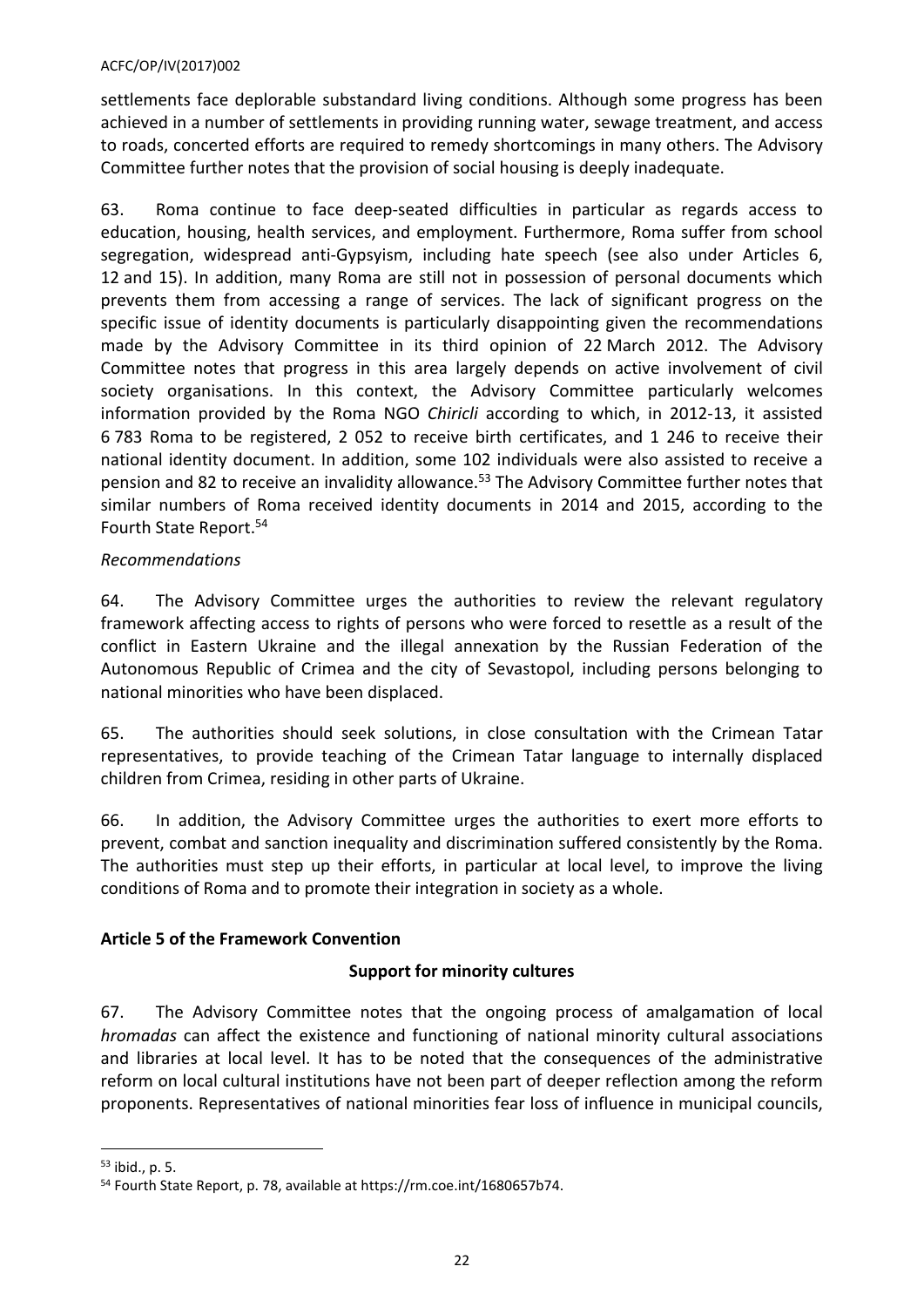in particular in those *hromadas* where the proportion of persons belonging to national minorities will diminish, as well as the consequent ability to influence the way local budgets are spent. In addition, the pressure to "rationalise" the existing network of libraries and other cultural institutions may have negative effects for persons belonging to national minorities (see also under Article 16).

68. The Advisory Committee notes that the authorities continue to provide modest assistance to persons belonging to national minorities, such as support for cultural centres, art exhibitions, libraries, amateur cultural productions, music and drama festivals, and other artistic events.<sup>55</sup> National minority organisations are eligible to receive funds for cultural events from different sources, such as the Ministry of Culture and the regional and municipal (*hromada*) authorities.

69. The Advisory Committee notes with regret that not only have the allocations disbursed in the framework of the principal budgetary line "Measures for restoration of national minorities' culture" diminished significantly in the last four years,<sup>56</sup> but also they encompass funding for measures of the "Ukrainian World Coordination Council", measures for establishment of cultural ties with the Ukrainian expatriate community, and measures for improvement of ties between Ukrainians residing abroad. In fact, funding for national minority cultural projects constitutes only about a quarter of the expenditure under the cited budgetary line. According to representatives of national minorities, the support they receive from the state is insufficient and does not correspond to their actual needs, forcing cultural associations of national minorities to rely heavily on financial and material assistance from neighbouring states and private donors without whose involvement, their very existence in many cases would not be possible. Smaller national minority organisations, unable to rely on neighbouring state support, are therefore at a disadvantage and are heavily dependent on individual private donors.

70. In this context, the Advisory Committee further notes that criteria for receiving financial support are not clear and decisions on the allocation of funding are made without adequate involvement of representatives of national minorities. The procedures lack transparency and foreseeability. In addition, subsidies are often paid out with significant delay, which creates major financial problems, in particular for smaller organisations.

71. At regional level, the authorities support no less than 86 cultural centres. In Odesa, for example, seven national minority cultural centres continue to operate with financial support provided by the regional and city authorities. In Lviv, there are cultural organisations of, among others, Czech, German and Polish national minorities.

72. Cultural organisations of the Russian national minority meet obstructions to operate in the current climate of heightened tensions caused by the conflict in Eastern Ukraine. Occasionally, their existence is put into question. This was the case of the Pushkin Society in Lviv which, after more than 20 years of existence, was evicted in October 2016 from the

<sup>55</sup> According to the Fourth State Report, p. 18, available at <https://rm.coe.int/1680657b74>, there were 1 248 amateur national minority theatres, music and dance ensembles in 2015.

<sup>56</sup> Fourth State Report, p. 17, available at <https://rm.coe.int/1680657b74>: (2012 – 2 007 000 UAH, 2013 – 1 343 000 UAH, 2014 – 900 000 UAH, 2015 – 900 000 UAH). The exchange rate at the time of adoption of this opinion is 1€ = 29.12 UAH.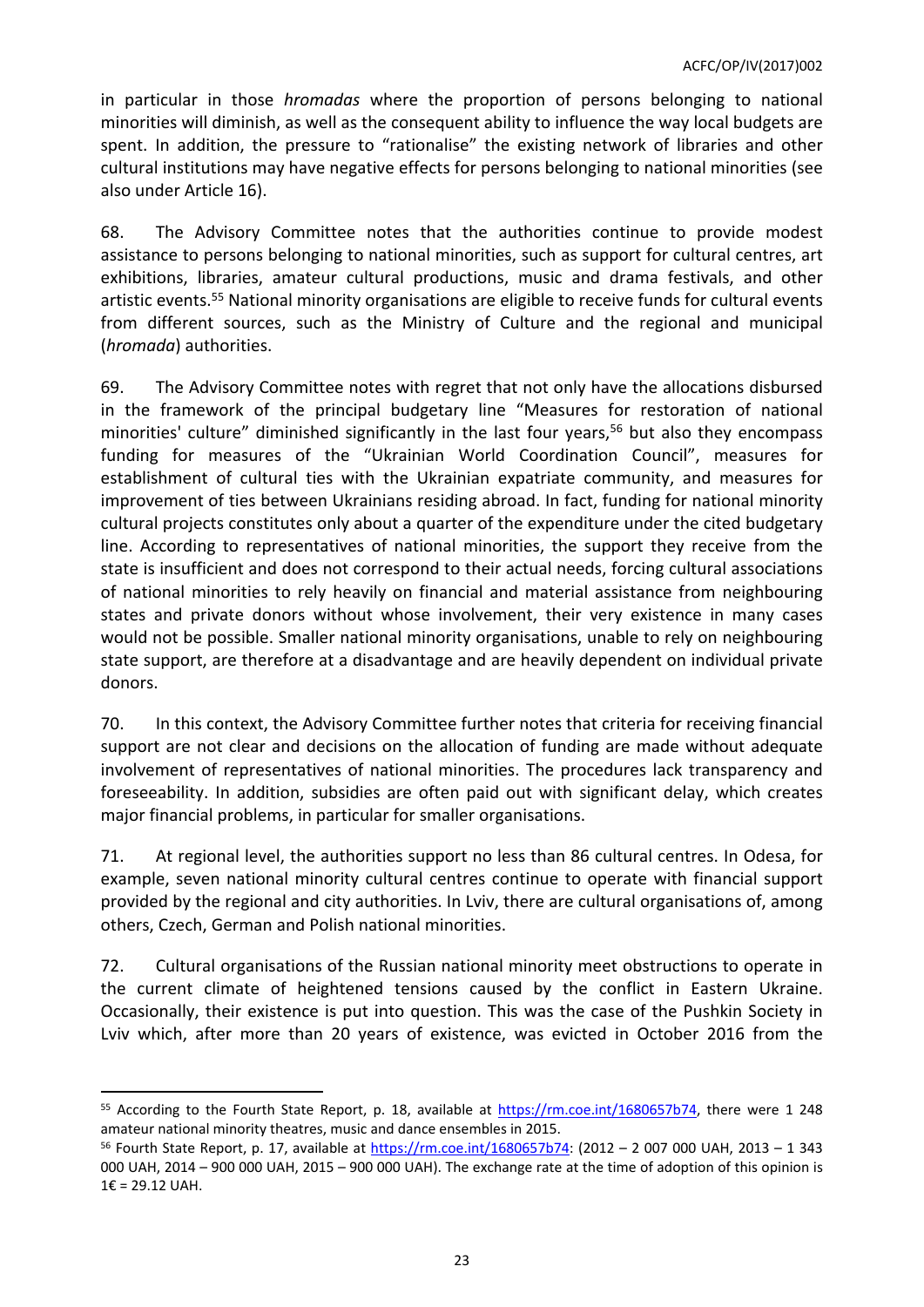premises which it rented for a symbolic fee from the regional authorities.<sup>57</sup> This clearly politically motivated move (no other national minority cultural association which benefits from subsidized rent was affected) is detrimental to peaceful coexistence of different ethnic groups and, in the long run, will affect negatively intercultural understanding, as well as the process of reconciliation of Ukrainian society .

# *Recommendations*

73. The Advisory Committee renews its call on the authorities to establish clear criteria and procedures for the allocation of financial support for minority cultural activities, and to consult closely and comprehensively with the groups concerned, ensuring that representatives of minority communities can have an impact on decisions relating to budgetary allocation. The Advisory Committee further invites the authorities to ensure that all minority communities, particularly the numerically smaller ones, are encouraged to develop cultural initiatives and have equal access to available funding.

74. The Advisory Committee urges the authorities to take into consideration, when amalgamating municipalities into larger *hromadas*, their capacity to maintain the libraries and cultural institutions of national minorities.

# <span id="page-23-0"></span>**Article 6 of the Framework Convention**

# **Efforts to combat intolerance and racism**

75. The Advisory Committee notes that most representatives of national minorities report an overall respectful attitude prevailing between and within majority and minority populations. Tolerance, acceptance of diversity and inclusiveness have been a unifying factor which has contributed to the strength of an independent Ukraine since 1991<sup>58</sup> and, when interethnic and interreligious hostility manifested itself, it was to the detriment of the society as a whole.<sup>59</sup> The authorities' approach was non-intrusive, at times passive, leaving enough space for different ethnic groups to coexist peacefully in diversity. Regrettably, in today's political context, the Advisory Committee observed that the space for publicly expressing diversity has declined. The use of incendiary language on the part of politicians,<sup>60</sup> where emotions run high on the conflict in Eastern Ukraine has a detrimental effect on interethnic relations and on integration of Ukrainian society as a whole. Occasionally, political pressure in the Verkhovna Rada has prompted taking regressive steps in the field of national minority rights. The most pronounced example of such tendencies was the attempt to abrogate the language law at the height of the Euromaidan demonstrations.

76. As a result, society in Ukraine is becoming increasingly polarised and national minority issues are often seen through a prism of security concerns. The conflicts over Eastern Ukraine

<sup>57</sup> *Deutsche Welle* "Lviv regional authorities in Ukraine evict Russian cultural center" 27 October 2016, available at <https://www.dw.com/en/lviv-regional-authorities-in-ukraine-evict-russian-cultural-center/a-36179097>.

<sup>58</sup> Advisory Committee Opinion on Ukraine, adopted on 1 March 2002, para. 36, available at <https://rm.coe.int/168008bb6c>; Second Advisory Committee Opinion on Ukraine, adopted on 30 May 2008, para. 16, available at [https://rm.coe.int/168008c384.](https://rm.coe.int/168008c384)

<sup>&</sup>lt;sup>59</sup> Third Advisory Committee Opinion on Ukraine, adopted on 22 March 2012, para. 70-71, available at <https://rm.coe.int/168008c6c0>.

<sup>60</sup> See for example "How Low Can You Go? Ukrainian MP Calls Russian Ambassador's Murderer a 'Hero'" available at [https://sputniknews.com/politics/201612201048781434-ukrainian-lawmaker-disgrace/.](https://sputniknews.com/politics/201612201048781434-ukrainian-lawmaker-disgrace/)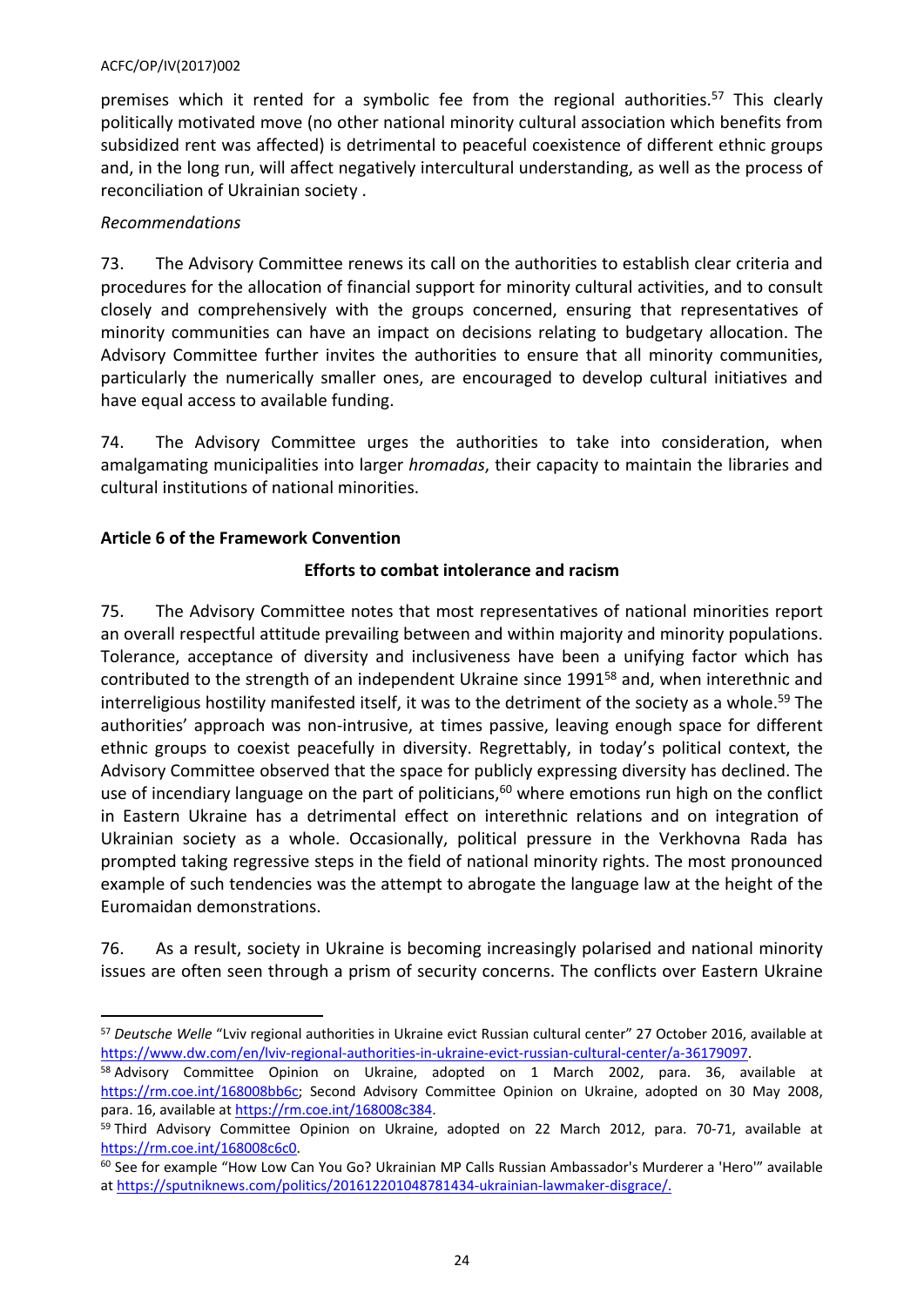and the illegal annexation by the Russian Federation of the Autonomous Republic of Crimea and the city of Sevastopol serve as a catalyst for nation-building along ethnic and linguistic lines, and no longer on the basis of a concept of civic belonging to Ukraine. There is a perceptible sense of diminishing respect for "others" and the risk of a loss of the value of diversity within society.

77. In 2015, the Law "On the Condemnation of the communist and national socialist (Nazi) regimes and Prohibition of Propaganda of their Symbols", as well as three other "decommunisation" laws,  $61$  were adopted by the Verkhovna Rada. Under this legislation, numerous street and city names associated with communist figures were renamed. The introduced changes resulted not only in renaming Dnipropetrovsk as Dnipro and Kirovohrad as Kropyvnytskyi, which meet the objectives of the legislation, but also in replacing in Kyiv, by a decision of the City Council, Suvorov Street with the name of General Almazov Street (a general in the Ukrainian People's Army), Kutuzov Street with that of Omelyanovich-Pavlenka Street (a supreme commander of the Ukrainian Galician Army) and Moscow Street with that of Stepan Bandera Street (a leader of the Organisation of Ukrainian Nationalists (OUN)).<sup>62</sup> The Advisory Committee notes the renaming of locations is seen by many within Ukrainian society (within national minorities and also within the majority) as having a different objective from the one underpinning the law. It notes also that the Law "On the condemnation of the communist and national socialist (Nazi) regimes, and prohibition of propaganda of their symbols" was examined by the Venice Commission and OSCE/ODIHR, which on the one hand, recognised "the right of Ukraine to ban or even criminalise the use of certain symbols of and propaganda for totalitarian regimes" and, on the other hand, encouraged the authorities "to follow a "multiperspective" approach to Ukraine's history, that allows a shared vision of its past in order to promote social cohesion, peace and democracy".<sup>63</sup>

78. The review and renaming of towns, villages and streets following the adoption of the law on the prohibition of communist symbolism has contributed to the marginalisation of the Russian legacy in Ukraine. Furthermore, in particular the choice of name of Stepan Bandera Street met with resistance from inside and outside Ukraine, including condemnation by the European Parliament,<sup>64</sup> the Simon Wiesenthal Centre,<sup>65</sup> the Jewish Forum of Ukraine, the Anti-Fascist Committee of Ukraine and the Center for Minority Rights. The Advisory Committee

 $61$  Law "On granting access to the archives of the repressive organs of the Communist totalitarian regime in the years 1917–1991"; Law "On the legal status and commemoration of Ukrainian independence fighters in the twentieth century"; Law "On the Immortalisation of the victory over Nazism in the Second World War, 1939– 1945", came into force on 21 May 2015.

<sup>&</sup>lt;sup>62</sup> Radio Free Europe/Radio Liberty report "Kyiv Renames 'Moscow Avenue' After Contentious Nationalist Hero", 7 July 2016, available at [https://www.rferl.org/a/ukraine-kyiv-avenue-renamed-moscow-to](https://www.rferl.org/a/ukraine-kyiv-avenue-renamed-moscow-to-bandera/27844918.html)[bandera/27844918.html.](https://www.rferl.org/a/ukraine-kyiv-avenue-renamed-moscow-to-bandera/27844918.html) Altogether, Stepan Bandera has been honoured with 34 streets in Ukraine, including Lviv, Lutsk, Rivne, Ivano-Frankivsk, Drohobych, Stryi, Volodymyr-Volynskyi, Kolomyia, and Ternopil.

<sup>63</sup> Venice Commission and OSCE/ODIHR "Joint Interim Opinion on the Law of Ukraine On the condemnation of the communist and national socialist (Nazi) regimes, and prohibition of propaganda of their symbols", adopted by the Venice Commission at its 105th Plenary Session Venice (18-19 December 2015) p. 4, doc. ref. : CDL-AD(2015) 041, available at [https://www.venice.coe.int/webforms/documents/?pdf=CDL-AD\(2015\)041-e](https://www.venice.coe.int/webforms/documents/?pdf=CDL-AD(2015)041-e).

<sup>64</sup> "European Parliament resolution of 25 February 2010 on the situation in Ukraine", available at [http://www.europarl.europa.eu/sides/getDoc.do?pubRef=-//EP//TEXT+TA+P7-TA-2010-](http://www.europarl.europa.eu/sides/getDoc.do?pubRef=-//EP//TEXT+TA+P7-TA-2010-0035+0+DOC+XML+V0//EN) [0035+0+DOC+XML+V0//EN](http://www.europarl.europa.eu/sides/getDoc.do?pubRef=-//EP//TEXT+TA+P7-TA-2010-0035+0+DOC+XML+V0//EN).

<sup>65</sup> "Wiesenthal Center Blasts Ukrainian Honor For Nazi Collaborator", available at [https://www.wiesenthal.com/site/apps/nlnet/content2.aspx?c=lsKWLbPJLnF&b=4441467&ct=7922775;](https://www.wiesenthal.com/site/apps/nlnet/content2.aspx?c=lsKWLbPJLnF&b=4441467&ct=7922775)

*Haaretz* "Ukraine's Honoring of War Criminals Leaves Its Jews Uneasy - and Divided" available at [https://www.haaretz.com/jewish/news/1.737239.](https://www.haaretz.com/jewish/news/1.737239)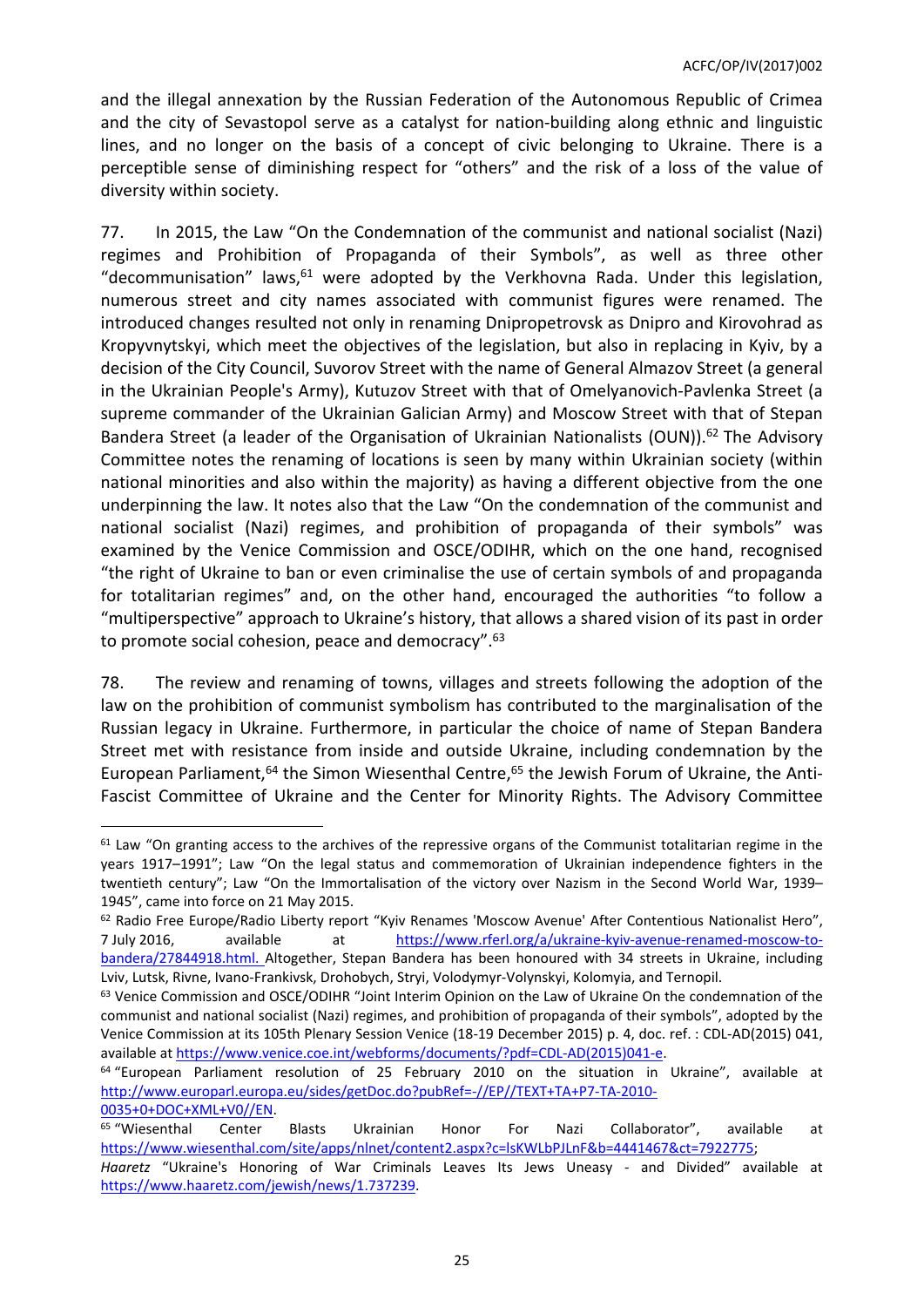reminds the Ukrainian authorities of the relevance of reflecting the diversity present in the country when making choices on street names, town names and other topographical indications. Politically controversial historical figures whose historical role raises issues with certain minorities should be avoided. In this context, the Advisory Committee wishes to recall the High Commissioner on National Minorities (HCNM) "Ljubljana Guidelines on Integration of Diverse Societies", which recommended that "States should promote integration by respecting the claims and sensitivities of both minority and majority groups regarding the display and use of symbols in shared public space. While being mindful of freedom of expression, States should avoid the divisive use of symbols and discourage such displays by non-State actors. Where appropriate, opportunities to promote inclusive symbols should be sought".<sup>66</sup>

# *Recommendations*

79. The Advisory Committee calls on the authorities to intensify their efforts to promote respect and intercultural understanding among different groups in society as a whole, including through comprehensive measures which target, in particular, the majority population.

80. Urgent steps need to be taken by the authorities to combat stereotypes and prejudice in political discourse and to promote tolerance and intercultural dialogue throughout society as a whole. It is essential that specific targeted measures, such as awareness-raising campaigns, be implemented without delay to counteract the mounting xenophobia in society which has a direct negative impact on the access to rights of persons belonging to national minorities.

81. The Advisory Committee calls on the authorities to deal with the renaming of streets, towns and other toponyms by promoting a continuing dialogue, including consultation with representatives of the national minorities concerned, and in a spirit of tolerance and intercultural dialogue, and taking into account local sensitivities.

# **Interethnic and interreligious hostility**

82. As regards criminal legislation, in addition to Article 161 of the Criminal Code which penalises "violation of citizens' equality based on their race, nationality or religious preferences [...] national, racial or religious enmity", motivation when committing certain offences, such as murder, physical assault or threat to kill,<sup>67</sup> constitutes an aggravating circumstance.<sup>68</sup>

83. The Advisory Committee notes that the General Prosecutor's Office, the Ministry of Internal Affairs, the State Department on Sentence Execution and the State Statistics Service all collect data on the number of hate crimes committed and prosecuted on an annual basis.<sup>69</sup> This information concerns principally crimes committed under Article 161 of the Criminal Code

<sup>68</sup> Article 67(1)(3) of the Criminal Code available at [www.refworld.org/docid/4c4573142.html](http://www.refworld.org/docid/4c4573142.html).

<sup>&</sup>lt;sup>66</sup> "The Ljubljana Guidelines on Integration of Diverse Societies", p. 64, November 2012, para. 50, available at [https://www.osce.org/hcnm/96883?download=true.](https://www.osce.org/hcnm/96883?download=true)

<sup>&</sup>lt;sup>67</sup> Criminal Code Article 115 (murder), Article 121 (intended grievous bodily injury), Article 122, (intended bodily injury of medium gravity), Article 126, (battery and torture), Article 127, (torture), Article 129, (threat to kill), available at <https://www.refworld.org/docid/4c4573142.html>.

<sup>&</sup>lt;sup>69</sup> According to the latest available official figures, the number of hate crimes recorded by the police was 179 in 2015, including 5 homicides (2 motivated by bias against Roma, 1 motivated by racism and xenophobia, 1 by Anti-Semitism and 1 by "bias against Christians and members of other religions"). In 2015, the most common types of crimes committed with a bias motive were: incitement to violence – 45, damage to property – 32, physical assault - 30, attacks against places of worship – 16, arson – 13. Altogether, the police recorded 157 hate crimes committed in 2015. See "OSCE/ODIHR Hate Crime reporting" concerning Ukraine, available at <http://hatecrime.osce.org/ukraine>.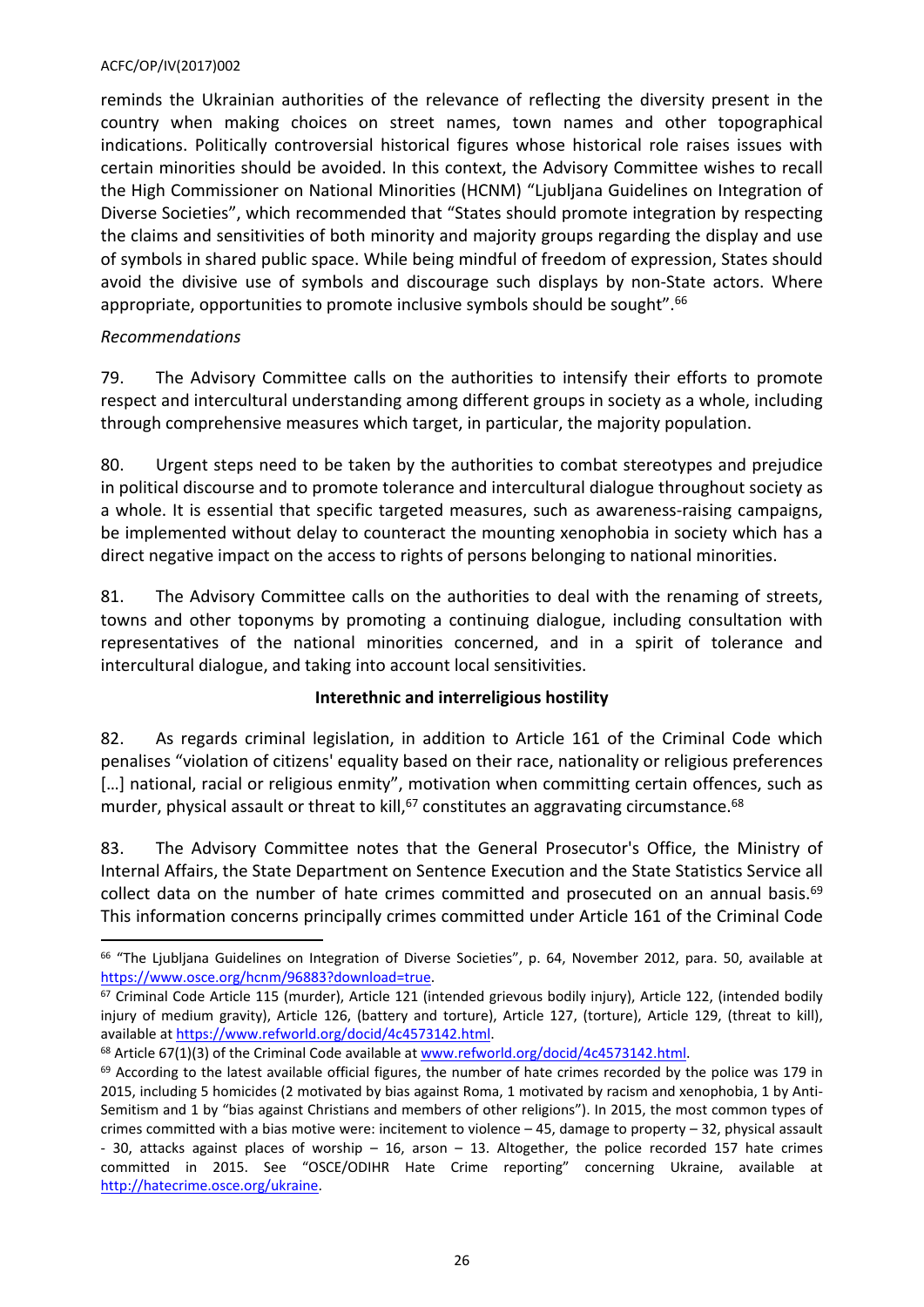in the territory controlled by the legitimate authorities. However, figures recorded by civil society organisations indicate a higher number of hate crimes, which may demonstrate the degree of under-reporting of crimes by the victims.

84. The Advisory Committee notes the efforts undertaken by the authorities to combat hate crimes. In particular, information on assigning specialised police investigators at the regional level to supervise the investigation of hate crimes, obliging them to report to the main investigation department on the results of their investigations, is welcome. Special training sessions on anti-discrimination for law enforcement officials, prosecutors and judges have been organised by the Office of the Ombudsperson (see related comment in paragraph 52).

85. These efforts have already led to an increase in the number of registered hate crimes from three in 2012 to 33 in 2014 and to 157 in 2015. These initiatives, undertaken by the national police, are commendable. The Advisory Committee further notes that the number of prosecutions has also risen in recent years (two in 2012, 33 in 2014, 79 in 2015). However, the number of convictions in which the hate motive was proven remains low (two in 2014, three in 2015) attesting to the difficulties in invoking Article 161 of the Criminal Code in practice.

86. Representatives of Jewish organisations, civil society representatives and the Ombudsperson concur that anti-Semitic incidents in Ukraine are rare and their number has not increased. According to figures provided by the Jewish Forum of Ukraine, the Anti-Fascist Committee of Ukraine and the Center for Minority Rights, there were two physical attacks motivated by anti-semitism and hatred and 11 cases of anti-Semitic vandalism (damage to buildings, desecration of cemeteries, graffiti) in the period from January to November 2016.<sup>70</sup> At rallies, marches and other events organised by the far right and some mainstream right political movements, openly anti-Semitic slogans, chants and banners have been clearly voiced and displayed, prompting no reaction on the part of the authorities.

87. As regards anti-Roma hostility, the Advisory Committee notes that harassment and various forms of violence are a common occurrence for many persons belonging to this minority. Cases of attacks carried out by mobs seeking collective punishment for alleged crimes committed by an individual Roma have been reported. For example, on 27 February 2014 a Roma man was attacked in Pereyaslav-Khmelnitsky, in the Kyiv region. The following day, in a separate incident, a number of men attacked Roma houses in Korsten. On 29 April 2014, in Slaviansk, a Roma man was shot and seriously injured apparently while trying to defend his house from a mob attack.<sup>71</sup>

88. In the latest of such violent incidents, on 29 August 2016, a number of Roma families were forced to leave the village of Loshchynivka, near Odesa, by an angry mob who, having burnt down one Roma house, threatened further reprisals against other Roma residents. This incident followed the murder of a nine-year-old girl in the village and happened after the suspect had been apprehended by the police.<sup>72</sup> The event is shocking in itself but the Advisory

 $70$  Report "Manifestations of Anti-Semitism in Ukraine and attempts of glorification of Nazi criminals and their collaborators" for the period January – November 2016 prepared by the Jewish Forum of Ukraine, the Anti-Fascist Committee of Ukraine and the Center for Minority Rights.

<sup>71</sup> European Roma Rights Centre, "Joint Statement on Violence Against Roma in Ukraine", 30 April 2014, available at<https://www.errc.org/article/joint-statement-on-violence-against-roma-in-ukraine/4278>.

<sup>72</sup> "Roma Flee Ukrainian Village After Mob Attack Over Killing Of 9-Year-Old Girl", 29 August 2016, available at [https://www.rferl.org/a/ukraine-romany-roma-killing-loshchynivka/27952958.html.](https://www.rferl.org/a/ukraine-romany-roma-killing-loshchynivka/27952958.html)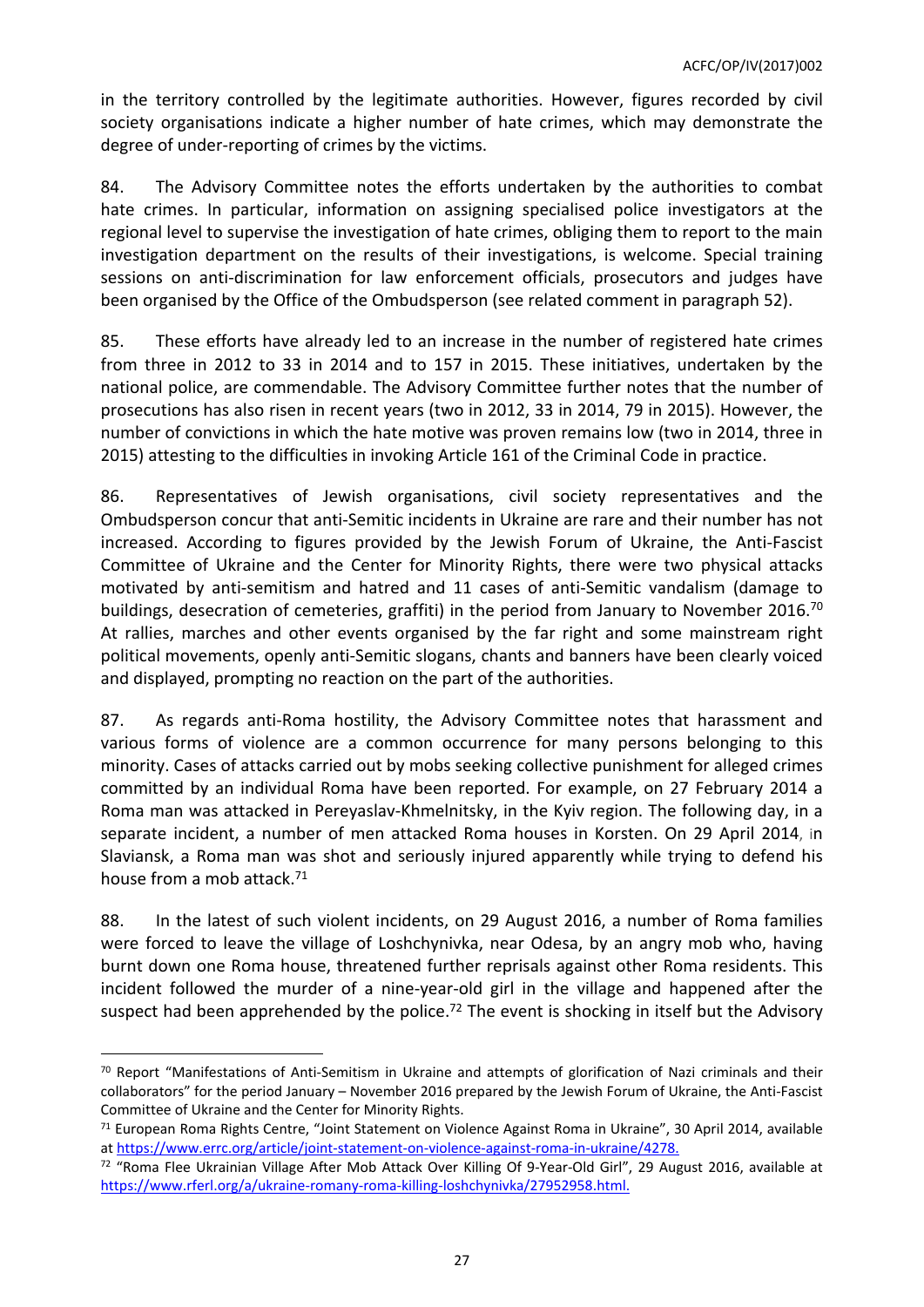Committee is also alarmed about the alleged collusion of the local authorities in Loshchynivka who, according to the interlocutors of the Advisory Committee, at the height of the tensions apparently affirmed to the mob their agreement that all Roma residents should be expelled from the settlement. The Advisory Committee considers that the central authorities should investigate this incident fully.

### *Recommendations*

89. The Advisory Committee urges the authorities to prevent, identify, investigate, prosecute and sanction effectively all racially and ethnically motivated acts, including anti-Semitic and anti-Roma acts. In particular, the Advisory Committee calls on the authorities to investigate effectively the mob violence and serious crimes committed in Loshchynivka and bring to justice those responsible without further delay, in accordance with applicable legal provisions.

90. The authorities must intensify awareness-raising measures and training programmes on tolerance and anti-discrimination issues in respect of law enforcement officials and the judiciary.

91. The Advisory Committee reiterates its call on the authorities to ensure that public statements by politicians that incite racist or ethnic hatred are unequivocally condemned, promptly investigated and adequately sanctioned, to ensure that such discourse is not condoned in society.

### **Law enforcement bodies**

92. The Advisory Committees notes with deep concern that allegations of police misconduct and harassment against some groups, including the Roma and suspected illegal migrants, continue to be reported. Police raids on Roma settlements, which the Advisory Committee commented on in its previous opinion, have continued during the current monitoring cycle. Notably, on 29 October 2015, police officers raided a settlement in Zolotonosha, Cherkasy Region<sup>73</sup> and indiscriminately beat, humiliated and arrested Roma, who were only freed following an intervention by the Parliamentary Commissioner for Human Rights. On 18 April 2014, seven Roma households on the outskirts of Sloviansk in the Donetsk region<sup>74</sup> were searched and robbed by uniformed armed men. Law enforcement bodies reportedly are slow to intervene in cases of domestic violence within Roma families putting Roma women's lives further at risk.<sup>75</sup> Roma also continue to fall victim to racial or ethnic profiling by the police when conducting document checks, as well as arbitrary arrests, systematic fingerprinting and photographing. The Advisory Committee is deeply concerned by these practices, which constitute compounded gender-based discrimination, and are not compatible with Article 6 of the Framework Convention and require an urgent response by the authorities.

<sup>73 &</sup>quot;Unlawful actions of police officers in town Zolotonosha against Roma residents should undergo proper legal assessment", available at [https://www.chirikli.com.ua/index.php/en/news/item/145-unlawful-actions-of-police](https://www.chirikli.com.ua/index.php/en/news/item/145-unlawful-actions-of-police-officers-in-town-zolotonosha-against-roma-residents-should-undergo-proper-legal-assessment)[officers-in-town-zolotonosha-against-roma-residents-should-undergo-proper-legal-assessment.](https://www.chirikli.com.ua/index.php/en/news/item/145-unlawful-actions-of-police-officers-in-town-zolotonosha-against-roma-residents-should-undergo-proper-legal-assessment)

<sup>&</sup>lt;sup>74</sup> OSCE/ODIHR "Situation Assessment report on Roma in Ukraine and the Impact of the Current Crisis", August 2014, p. 28, available at<https://ww.osce.org/odihr/124494>.

<sup>&</sup>lt;sup>75</sup> "Written Comments of the European Roma Rights Centre and the International Charitable Organization Roma Women Fund "Chiricli" Concerning the Republic of Ukraine for Consideration by the Committee on the Elimination of All Forms of Discrimination against Women" at its 45th session (18 January - 5 February 2010), p. 5, available at <https://www.errc.org/cms/upload/media/04/3D/m0000043D.pdf>.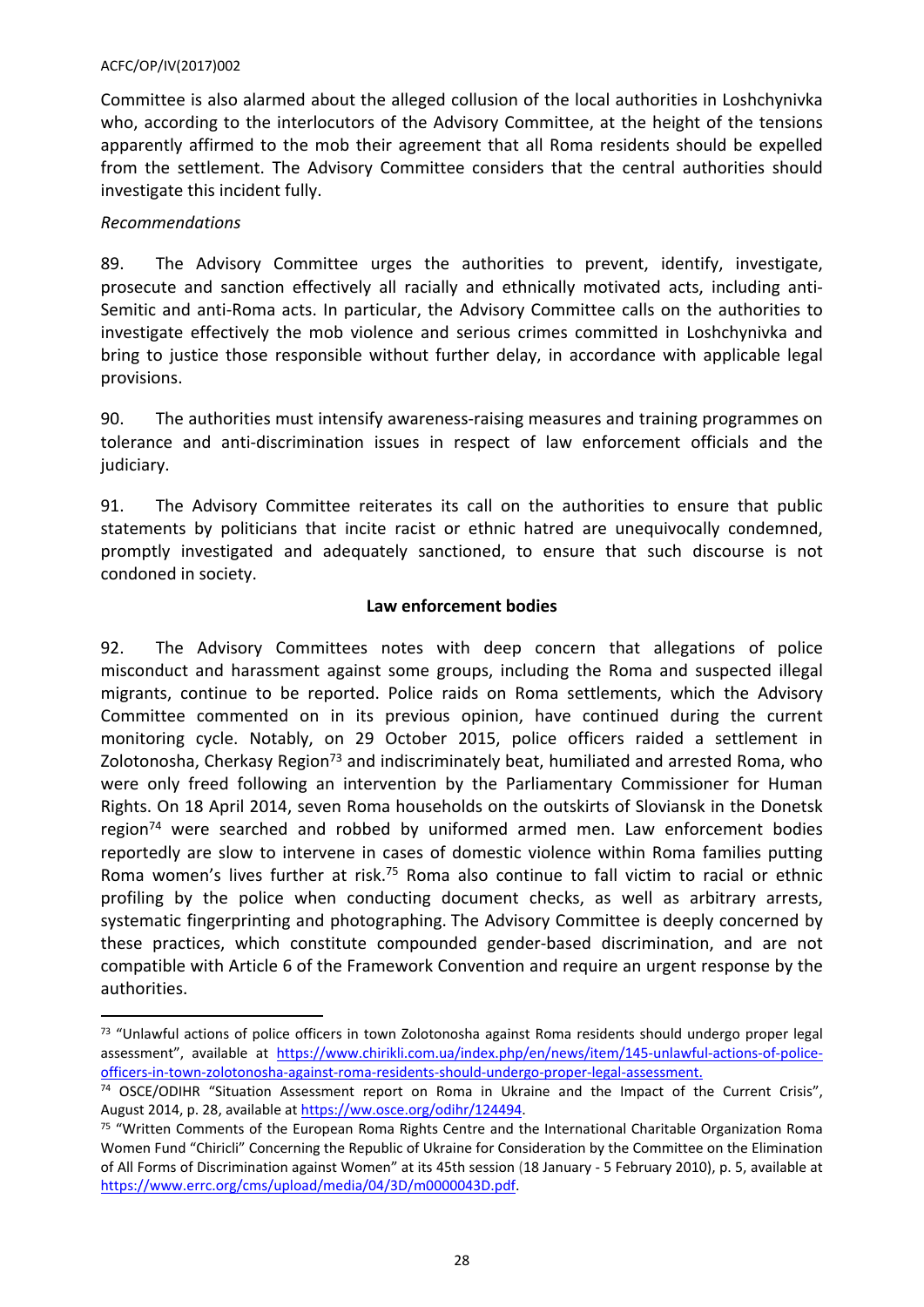93. Other representatives of national minorities have also reported targeted raids by the police, allegedly sometimes accompanied by paramilitaries, such as the *Azov Civic Corps*, entering premises under the pretext of searching for illegal migrants, without finding any. Such incursions were conducted at the Mosque in Bila Tskerkva in the Kyiv Region on 25 January 2016.<sup>76</sup> The Advisory Committee is alarmed over the continued use of these units, which is not in line with the letter and spirit of Article 6, nor with the guarantees of all other international human rights instruments.

### *Recommendation*

94. The Advisory Committee reiterates its call on the authorities to take resolute steps to prevent and combat the reported racially motivated misconduct among law enforcement officials. Any such allegations must be promptly and effectively investigated and appropriately sanctioned.

# <span id="page-28-0"></span>**Article 8 of the Framework Convention**

# **Manifestation of religious beliefs**

95. The Advisory Committee notes that, for the most part, interdenominational relations in multi-confessional Ukraine have been fraught by rivalry since the independence of Ukraine, occasionally leading to an open conflict among the three separate Orthodox churches. In fact Orthodox believers in Ukraine are split among the Ukrainian Orthodox Church of the Kyiv Patriarchate, the Ukrainian Orthodox Church of the Moscow Patriarchate and the Ukrainian Autocephalous Orthodox Church. Only the Ukrainian Orthodox Church of the Moscow Patriarchate currently enjoys worldwide recognition among orthodox churches. Research suggests that the Ukrainian Orthodox Church of the Kyiv Patriarchate has the larger part of worshippers among orthodox believers.<sup>77</sup> However, numerous interlocutors of the Advisory Committee concur that the conflict in Eastern Ukraine has had an impact in the religious sphere with some Orthodox believers choosing to follow the Kyiv Patriarchate.<sup>78</sup>

96. The Advisory Committee notes that, prior to the outbreak of the conflict in Eastern Ukraine, the authorities distanced themselves from interfering in confessional matters. Regrettably, this approach has been abandoned. In 2016, two draft laws were submitted and discussed in the Verkhovna Rada. On 6 October 2016, the Parliament examined a draft Law "On amendments to the Law on Freedom of Conscience", $79$  which aims to make it easier for

 $76$  "Ukraine's police must not collaborate with Azov xenophobes", 3 February 2016, available at <http://khpg.org/en/index.php?id=1454456536>.

<sup>&</sup>lt;sup>77</sup> According to the results of the sociological survey conducted by the Razumkov Centre in 2006, 14.9% of believers identified themselves with the Ukrainian Orthodox Church - Kiev Patriarchate, 10.9% were adherents of the Ukrainian Orthodox Church Moscow Patriarchate, 5.3% belonged to the Ukrainian Greek Catholic Church (sometimes referred to as the Uniate or Eastern Rite Catholic Church), 1% belonged to the Ukrainian Autocephalous Orthodox Church, 0.9% identified themselves as Protestants (Pentecostal, Baptist, Lutheran, Mennonites, Adventists), 0.6% belonged to the Roman Catholic Church, 0.1% practiced Judaism, 3.2% belonged to "other denominations". Some 62.5% of respondents stated they are not religious or did not clearly identify their church allegiance.

 $78$  "The Ukraine crisis is exacerbating tensions among Orthodox Christians", 4 March 2015, available at [https://www.usnews.com/opinion/blogs/world-report/2015/03/04/ukraine-crisis-threatens-to-further-fracture](https://www.usnews.com/opinion/blogs/world-report/2015/03/04/ukraine-crisis-threatens-to-further-fracture-orthodox-faithful)[orthodox-faithful.](https://www.usnews.com/opinion/blogs/world-report/2015/03/04/ukraine-crisis-threatens-to-further-fracture-orthodox-faithful)

<sup>79</sup> Draft Law on the Amendments to the Law of Ukraine on "Freedom of Conscience and Religious Organisations" tabled on 26 February 2016, available at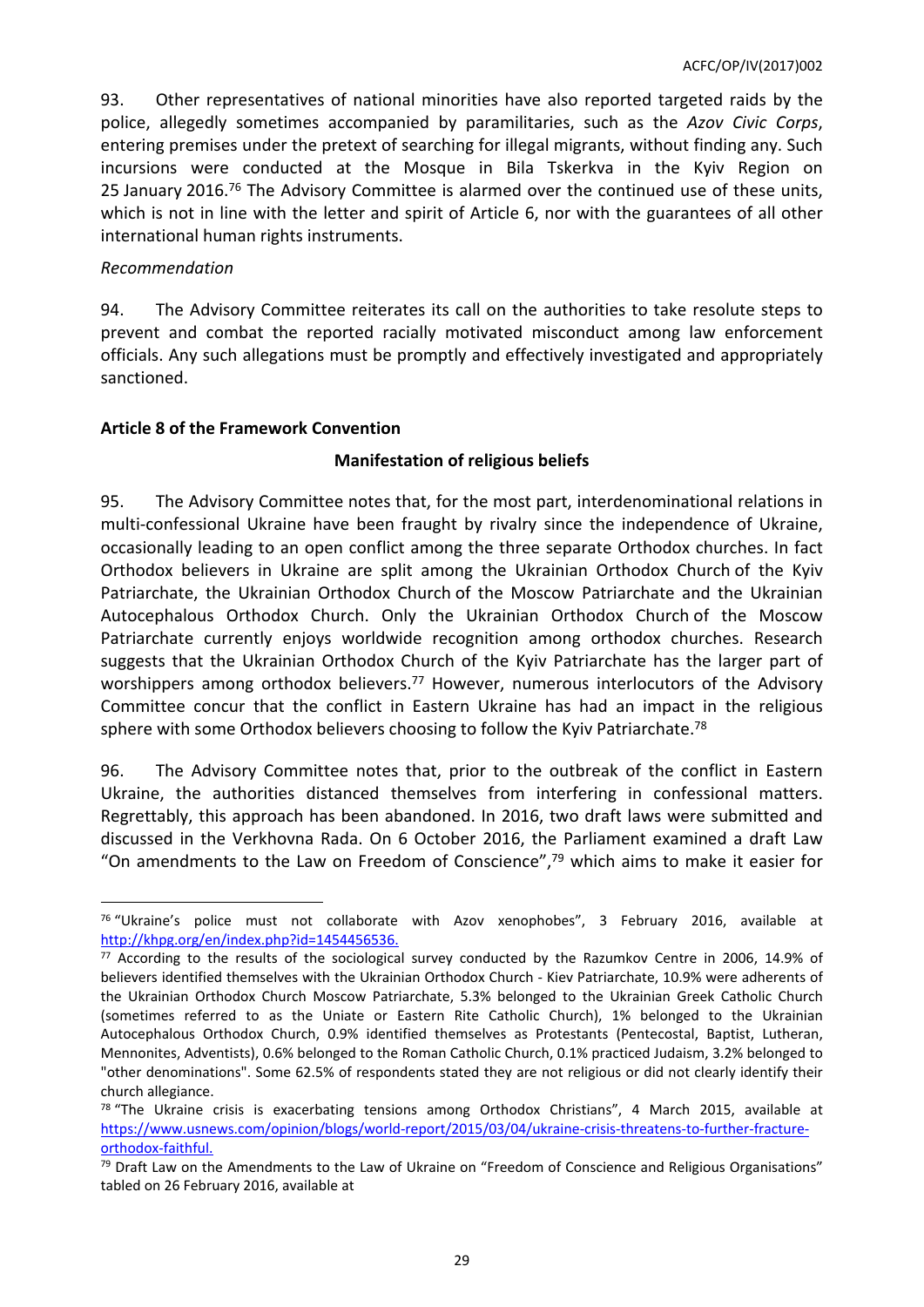individual parishes to leave one canonical structure and join another. This proposed change aims to facilitate the move of parishes hitherto belonging to the Ukrainian Orthodox Church of the Moscow Patriarchate, to the Kyiv Patriarchate. Furthermore, on 5 October 2016, the Committee on Culture and Spirituality of the Verkhovna Rada recommended that the draft law "On the Special Status of Religious Organisations whose Administrative Centres are Located in a State that is Recognized by the Verkhovna Rada of Ukraine as a State-aggressor"<sup>80</sup> be considered by the parliament. The draft, which was criticised by the Committee on Prevention and Counteraction of Corruption of the Verkhovna Rada, would grant, if adopted, a special status to religious organisations whose administrative centres are located in a country considered to be an aggressor state. The draft also envisages a special procedure for registering the statutes of religious organisations and foresees the signing of contracts (agreements) between the government and the leaders of these religious organisations.

97. Moreover, the authorities, including the Verkhovna Rada Speaker, abandoned their non-interfering approach and started engaging in discussions with the Ecumenical Patriarch of Constantinople on the prospects of the single national Orthodox Church in Ukraine and recognising its self-government (the Tomos of Autocephaly). The Advisory Committee notes that this development follows some statements made by high representatives of the Moscow Patriarchate on the Orthodox Church in both Russia and Ukraine being one subject under international law.

98. The Advisory Committee acknowledges that there are complex issues of Orthodox canon law at stake in this area and that the constitutional principle of separation between the state and religion makes interference by the authorities in such matters exceptionally sensitive. However, it notes that in practice, any action or absence thereof by the state authorities in this field may ultimately give rise to issues of compatibility with international standards on freedom of religion. The Advisory Committee believes that solutions could be found, which would contribute significantly towards meeting the demands of the national minorities concerned regarding adequate conditions for worship.

# *Recommendation*

99. The Advisory Committee calls upon the authorities to review legislative provisions and administrative practice to ensure that persons belonging to national minorities do not suffer any discrimination in the exercise of their right to practise their religion, in public or in private, individually or in community with others.

# **Restitution of religious property and places of worship**

100. Since 2012, Ukraine has made some progress with regard to the restitution of religious property confiscated during the communist regime. The process is proceeding slowly, largely on account of the inadequate legal framework governing the restitution of religious property seized by the Soviet communist regime. Processing of civil claims by courts has slackened due to jurisdictional issues, administrative interference, overlaying claims by competing religious groups, prior privatisation and designation of some edifices as protected heritage sites.

[https://www.venice.coe.int/webforms/documents/default.aspx?pdffile=CDL\(2006\)062-e](https://www.venice.coe.int/webforms/documents/default.aspx?pdffile=CDL(2006)062-e).

<sup>80</sup> Draft Bill No. 4511 "On the special status of religious organisations whose administrative centres are located in a State that is recognized by the Verkhovna Rada of Ukraine as a State-aggressor".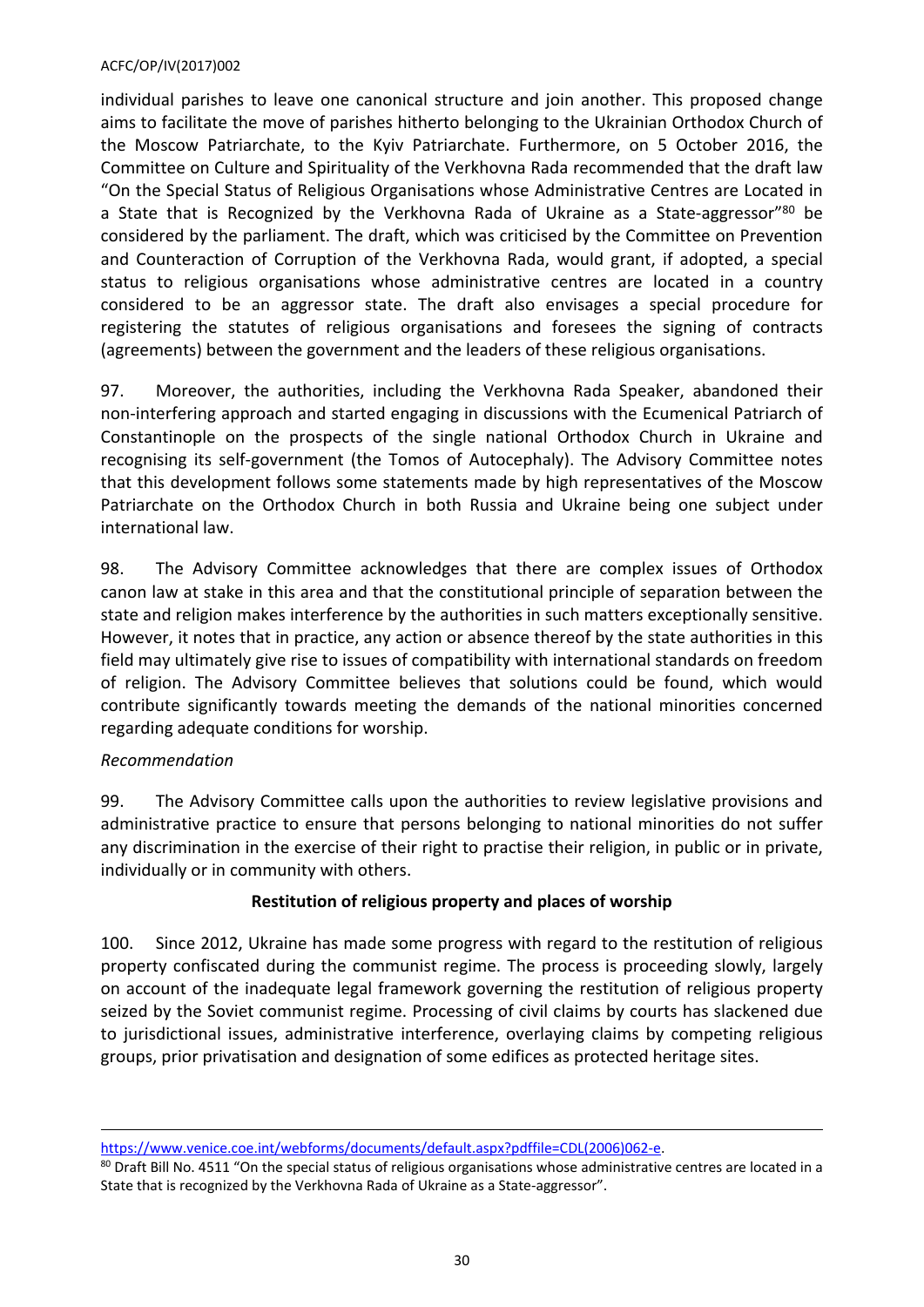101. The Advisory Committee notes that some progress has nonetheless been achieved regarding the return of religious property to minority communities. For example, the Saint Joseph Roman Catholic church in Dnipro, confiscated by the Soviet authorities in 1949, was returned in 2009 and opened for use after extensive renovations in 2012. It has to be noted, however, that many religious organisations face seemingly insurmountable obstacles, which discourages other organisations from engaging in long and costly procedures. Such restitution difficulties currently affect confiscated Jewish religious properties in Ternopil and Kyiv, Muslim historic religious buildings in Mykolayiv and Roman Catholic properties in the western regions of the country. The Saint Mary Madeleine Church in Lviv, confiscated in 1962 and used hitherto by local Roman Catholics, many of whom belong to the Polish national minority, is just one of many such edifices.<sup>81</sup>

# *Recommendation*

102. The Advisory Committee renews its calls on the authorities to increase their efforts to return religious properties and buildings to the communities concerned. Solutions should be found through continued dialogue in order to facilitate the return of buildings and monuments that are of crucial importance to the maintenance of the religious and cultural identities of the national minorities concerned.

# <span id="page-30-0"></span>**Article 9 of the Framework Convention**

# **Legislation on television and radio broadcasting in minority languages**

103. Significant legislative changes have been adopted in recent years to modify the regulatory framework in which the broadcasting media operate. In one of the first legislative changes following the Euromaidan protests, the Verkhovna Rada adopted on 17 April 2014 a Law "On Public Television and Radio Broadcasting in Ukraine".<sup>82</sup> The Advisory Committee notes that one of the aims of the National Public Television and Radio Company of Ukraine, established by the law, is to meet "the informational, cultural, and educational needs of the Ukrainian people to the fullest extent, particularly through production and distribution of economic, history and documentary, arts and culture, educational, entertainment, and sports programming content, as well as programming content aimed at children and young people, people with physical disabilities, ethnic minorities, and other social groups".<sup>83</sup> Furthermore, a Law "On Media Ownership"<sup>84</sup> was adopted in the autumn of 2015 aiming to provide transparency of the ownership of the media and limit its concentration. The law obliges each broadcasting company to publish information on its ownership and some companies have done so already.<sup>85</sup>

104. The Advisory Committee understands that the authorities are currently developing legislation on local community media. When drafting such laws, the Verkhovna Rada should

<sup>81</sup> US State Department "Ukraine 2015 International Religious Freedom Report", available at <https://www.state.gov/documents/organization/256465.pdf>.

Law No. 1227 "On Public Television and Radio Broadcasting in Ukraine", available at <http://cedem.org.ua/en/library/law-of-ukraine-on-public-television-and-radio-broadcasting-of-ukraine/>. 83 ibid., Article 4.

<sup>84</sup> Law No. 674-VIII "On Amending the Legislative Acts of Ukraine Concerning Transparency of Mass Media Ownership and Implementation of State Policy in the Field of Television and Radio Broadcasting", available at [http://zakon5.rada.gov.ua/laws/show/674-19.](http://zakon5.rada.gov.ua/laws/show/674-19)

<sup>85</sup> For example: "1+1" channel [http://1plus1.ua/files/structure.pdf.](http://1plus1.ua/files/structure.pdf)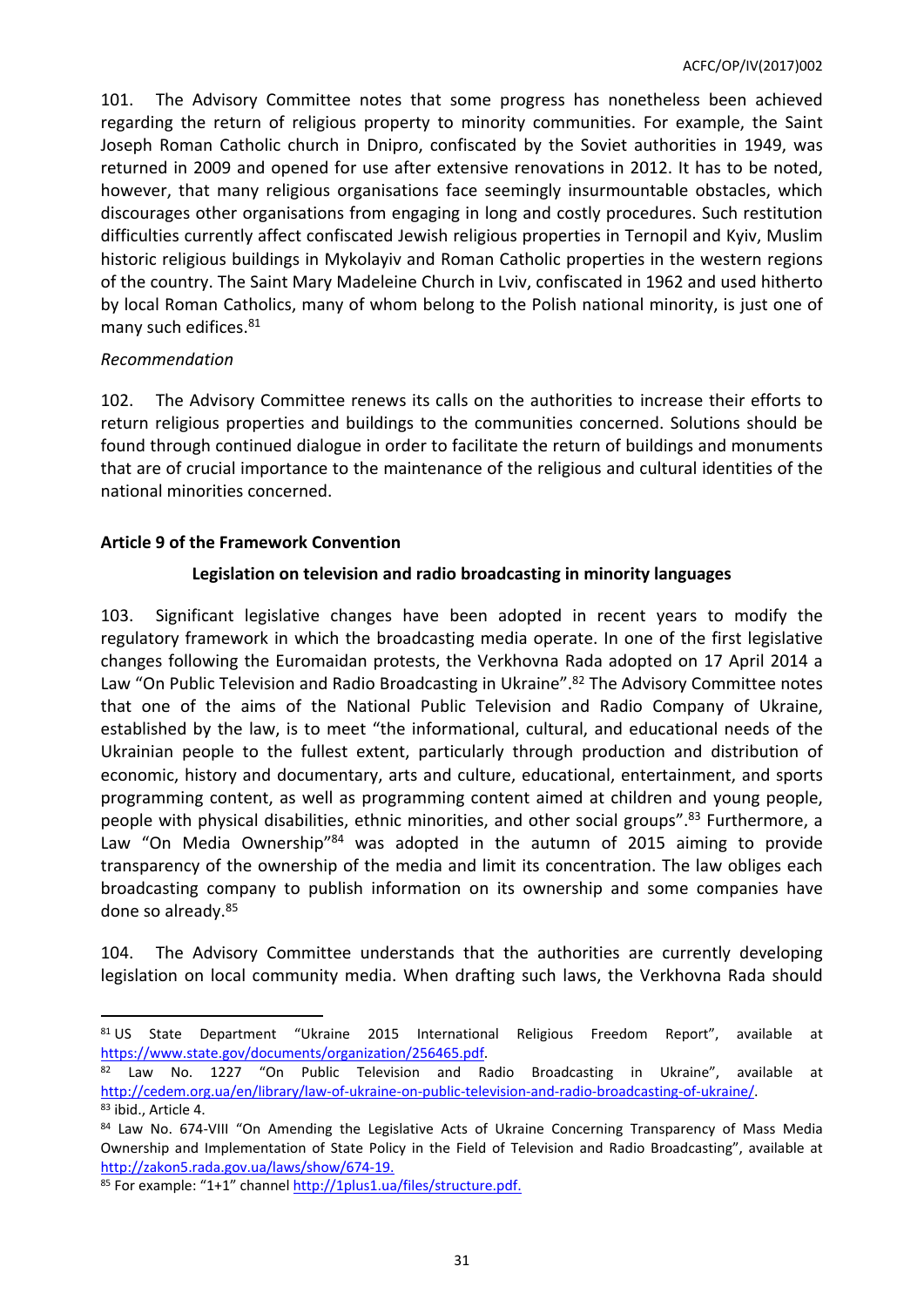guarantee possibilities for persons belonging to national minorities to create or access independent community broadcasting. The Advisory Committee recalls in this context that private and community media play a significant role in the realisation of linguistic rights of persons belonging to national minorities, and make a positive contribution in the areas of integration and the general appreciation of cultural diversity in society. $86$ 

105. The Advisory Committee notes overall a dynamic and diverse media environment in Ukraine. In addition to public channels broadcast by the National Public Television and Radio Company of Ukraine (NPTRU), there are numerous private television and radio channels. Two television channels *Ukraina* and *Inter* broadcast nationwide in Russian, capturing respectively 8.68% and 6.8% of the audience. A number of other channels present a news programme in Russian daily, while the rest of the programmes are broadcast in Ukrainian.<sup>87</sup> In addition, given the de facto bilingualism of most Ukrainians, interlocutors interviewed on television may speak in Russian in programmes which in principle are in Ukrainian. Furthermore, the Advisory Committee notes in this context, that the broadcasting regulator, the National Radio and TV Council (NTSC), has banned retransmission of at least 35 Russian channels on the grounds of infringing on national security and violating advertising regulations.<sup>88</sup>

106. The Advisory Committee notes that weekly programmes in the Romanian and Hungarian languages continue to be broadcast by the Uzhhorod branch of public television. In addition, a large proportion of persons belonging to the Romanian and Hungarian national minorities, residing in border regions, have access to broadcasts from the neighbouring countries in their languages. The Ukrainian public radio transmits nationwide in Ukrainian only. It shares the airwaves with over 30 regional commercial radio companies and over 100 local radio stations, broadcasting for the most part in Ukrainian, Russian or bilingually.<sup>89</sup> Overall, the Advisory Committee notes that, according to representatives of national minorities, media broadcasting in national minority languages have not encountered difficulties with obtaining broadcasting licences.

107. The Advisory Committee notes with concern that, contrary to its recommendation contained in the third opinion<sup>90</sup> to "[R]econsider the imposition of rigid language quotas in broadcast media and promote the broadcasting of minority language programmes", the authorities have recently adopted legislation<sup>91</sup> obliging all radio stations, both public and

<sup>86 3</sup>rd Advisory Committee Thematic Commentary on Language Rights (May 2012), para. 45 available at <https://rm.coe.int/16800c108d>.

<sup>87</sup> Reporters Without Borders "Facing Reality after the Euromaidan: The Situation of Journalists and Media in Ukraine", p. 7, June 2016, available at https://rsf.org/sites/default/files/journalists and media in ukraine -[\\_rsf\\_2016.pdf.](https://rsf.org/sites/default/files/journalists_and_media_in_ukraine_-_rsf_2016.pdf)

<sup>88</sup> Law "On Television and Radio Broadcasting", Article 6, available (in Ukrainian) at [http://zakon4.rada.gov.ua/laws/show/3759-12;](http://zakon4.rada.gov.ua/laws/show/3759-12) Radio Free Europe/Radio Liberty "Ukraine Bans Broadcasts Of Independent Russian TV Station Dozhd", 12 January 2017, available at [https://ww.rferl.org/a/ukraine-bans-russia](https://ww.rferl.org/a/ukraine-bans-russia-tv-rain-dozhd/28228049.html)[tv-rain-dozhd/28228049.html.](https://ww.rferl.org/a/ukraine-bans-russia-tv-rain-dozhd/28228049.html)

<sup>89</sup> Local radio stations continue to broadcast programmes in languages of less numerous minorities in a number of locations with varying frequency. In Uzhhorod, for example, there are broadcasts in Hungarian, Romanian, German, Rusyn and Romani, in Odesa - in Moldovan, Bulgarian and Gagauz, in Zhitomir - in Czech and Polish, in Lviv - in Polish.

<sup>90</sup> Third Advisory Committee Opinion on Ukraine, adopted on 22 March 2012, p. 42, available at <https://rm.coe.int/168008c6c0>.

<sup>91</sup> Law "On Amendments to the Law of Ukraine "On Television and Radio Broadcasting" concerning the share of songs in the state language on musical radio programs and broadcasts", adopted on 16 June 2016,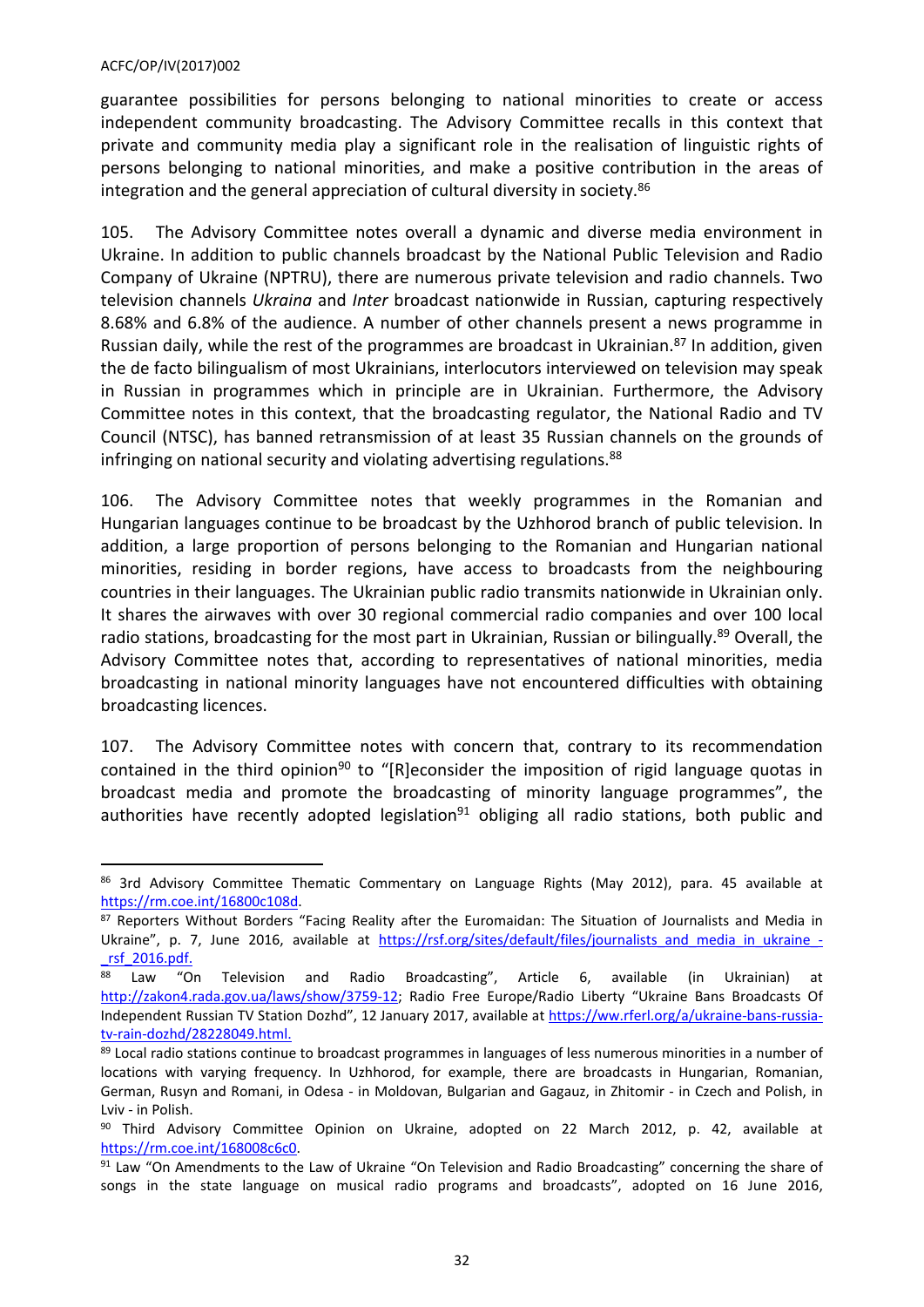private to broadcast at least 60% of daily radio content (such as news and entertainment) in Ukrainian (within the law's first and second year  $-50%$  and 55% respectively).<sup>92</sup> In addition, the law imposes quotas for songs in the Ukrainian language on the radio during prime listening hours (from 7:00 a.m. to 2:00 p.m. and from 3:00 p.m.to 10:00 p.m). In the course of the first year, the share of Ukrainian songs shall be at least 25% of the total volume of songs, during the second year – 30%, and during the third – 35%. A reduced quota at 25% is provided for radio organisations that, during the day, broadcast at least 60% (50% and 55% within the law's first and second years respectively) of their songs in the official languages of the EU. The exclusion of the Russian language and other languages of national minorities that are not EU languages from the list of languages included in the song quotas is contrary to the principle of equal treatment and indicates the wish to marginalise these languages within the public domain.

108. The law which established the above quotas for songs, entered into force on 8 November 2016. It provides an incentive in the form of an advantage in licensing competitions to these radio organisations that exceed their broadcasting quotas by five or more per cent than the legally defined rate, and imposes fines of 5% of the total amount of the licensing fee for not complying with these rates. The Advisory Committee is concerned that, by opting for a punitive approach, the authorities send a negative signal to speakers of languages not covered by the quotas. This indicates a lack of acceptance for the presence of some languages on the airways and, by extension, generally within public life in Ukraine. Such signals diminish the space available to persons belonging to national minorities to self-identify publicly.

109. The Advisory Committee considers that the imposition of the quotas on smaller broadcasters may result in a disproportionately heavy burden, given their limited resources, restricted funding and small audiences. By consequence, it may force them to discontinue their programmes. Generally, the Advisory Committee considers that, even though promotion of the state language in public media is a legitimate aim (provided that adequate provisions are made for broadcasting in national minority languages), the conditions laid down in the new legislation breach the Framework Convention by overstepping licensing requirements and unduly interfering with private broadcasters. Efforts to promote the state language should be pursued through incentive-based and voluntary methods rather than through the imposition of rigid quotas or sanctions, and flexibility must be applied to ensure that smaller minority languages are not disproportionately affected or excluded from the media.

### *Recommendations*

110. The Advisory Committee once again calls upon the authorities to reconsider their rigid approach to the quota requirements in broadcasting media, and develop, in close consultation with minority representatives and media professionals, more appropriate means to ensure that Ukrainian and non- Ukrainian-speaking groups of society can benefit from a diverse but shared media space.

[http://cedem.org.ua/en/news/the-revised-draft-law-on-ukrainian-quotas-on-the-radio/;](http://cedem.org.ua/en/news/the-revised-draft-law-on-ukrainian-quotas-on-the-radio/) text (in Ukrainian) available at [http://w1.c1.rada.gov.ua/pls/zweb2/webproc4\\_1?pf3511=57737](http://w1.c1.rada.gov.ua/pls/zweb2/webproc4_1?pf3511=57737).

<sup>92</sup> Official web portal of the Verkhovna Rada "Law increasing use of Ukrainian and official EU languages on Ukrainian television and radio takes effect", 8 November 2016, available at

[http://rada.gov.ua/en/news/News/136976.html;](http://rada.gov.ua/en/news/News/136976.html) *Ukrainska Pravda* "Poroshenko : Every Fourth Song on the Radio will be now in Ukrainian", 8 November 2016, available at <https://ww.pravda.com.ua/news/2016/11/8/7126097/>.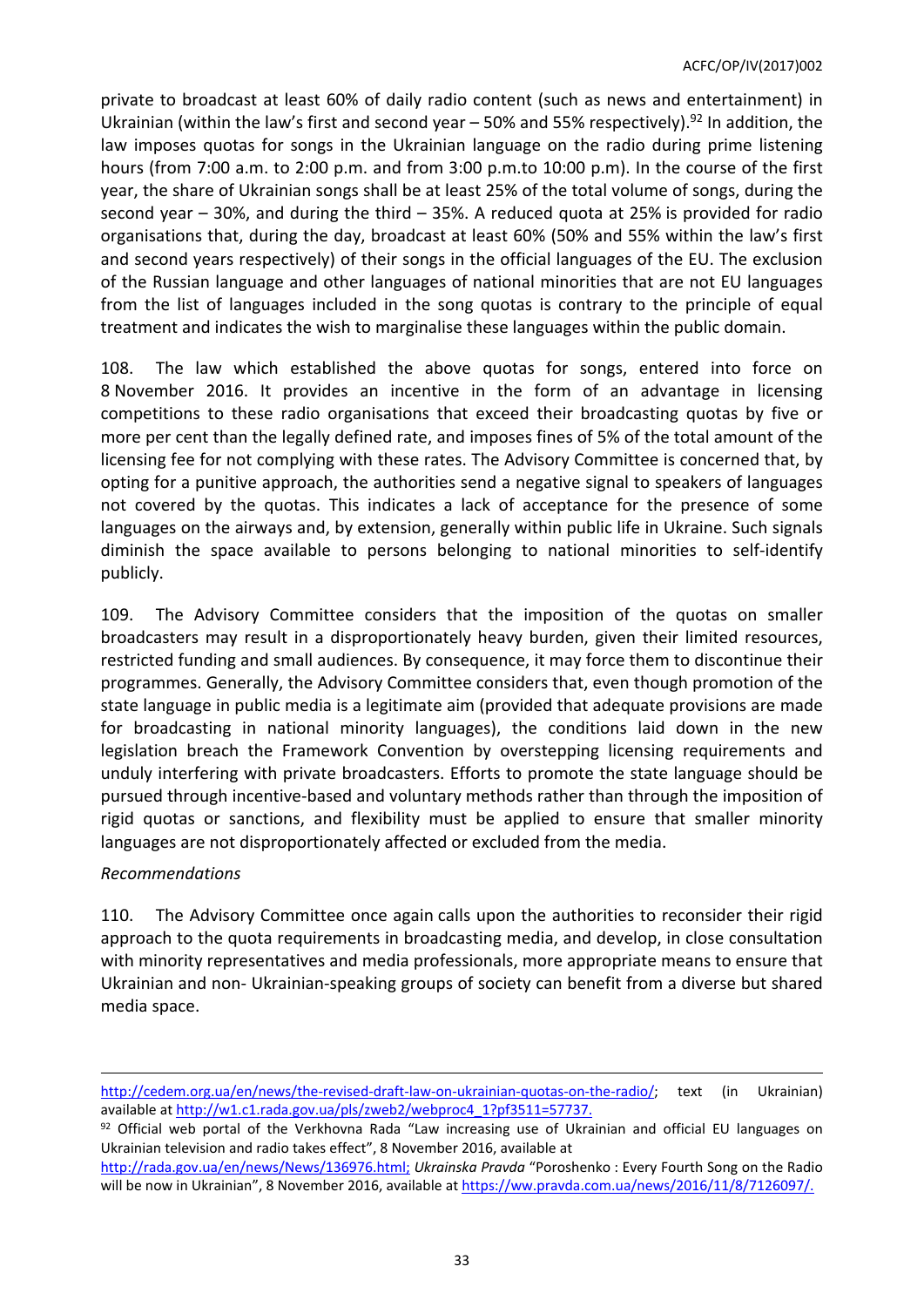111. The Advisory Committee calls on the authorities to take appropriate measures to ensure that persons belonging to national minorities, particularly numerically smaller ones, have wider access to radio and television broadcasts available in their languages.

112. The authorities are asked to ensure that future legislation on community media facilitates access to and presence in the media especially of numerically smaller minorities and their languages.

# **Print media**

113. On 24 November 2015, the Verkhovna Rada adopted legislation prohibiting the Ukrainian state authorities, including regional and municipal authorities, from being founders or co-founders of printed media, <sup>93</sup> aiming thus to limit political influence over the printed press in the country. The Advisory Committee notes that the printed media sector in Ukraine has been in decline for years. Between 6 000 and 8 000 titles continue to be published across the country with a circulation varying from 150 000 to just 600. The ongoing economic crisis and the rapid expansion of electronic media have reduced the proportion of Ukrainians reading newspapers to 12.5% of the population, according to a survey carried out in 2016 by the Gorshenin Institute. Russian-language newspapers and periodicals which continue to be published in Ukraine have followed the downward trend affecting the whole sector.<sup>94</sup>

114. The Ministry of Culture has continued to financially support five minority language newspapers (Bulgarian, Yiddish, Romanian, Armenian and Polish).<sup>95</sup> The Advisory Committee regrets to note, however, that the procedure for the selection of minority language newspapers that receive public funding has not been made any more transparent in recent years. For example, it is conspicuous that no Hungarian-language newspaper receives any public support, in spite of the fact that over 156 000 persons declared speaking Hungarian as their first language in the 2001 census, which makes it the fifth most commonly spoken language of Ukraine. The prohibition on the cofounding and financing of the printed press by regional and municipal authorities has been most detrimental to the numerically smaller minorities, whose publications are not commercially viable and who struggle to survive without public support.

# *Recommendation*

115. The Advisory Committee reiterates its call on the authorities to acknowledge the crucial importance of print media in national minority languages for the preservation of minority languages in the public sphere and to establish transparent procedures for the allocation of their regular support at national, regional and local levels.

<sup>93</sup> Interfax Ukraine "Ukrainian state authorities cannot be founders, cofounders of printed media from now on" available at <http://en.interfax.com.ua/news/general/306311.html>.

<sup>94</sup> The circulation of the leading Russian-language tabloid *Fakty i kommientarii* has declined from over 1 million copies to 150 000 copies. Another Russian-language tabloid *Segodnia* has seen the number of sold copies drop from 700 000 to less than 100 000. See Reporters without Borders "Facing Reality after the Euromaidan: The Situation of Journalists and Media in Ukraine", June 2016, p. 22, available at https://rsf.org/sites/default/files/journalists and media in ukraine - rsf 2016.pdf.

<sup>95</sup> Fourth State Report, p. 33, available at https://rm.coe.int/1680657b74.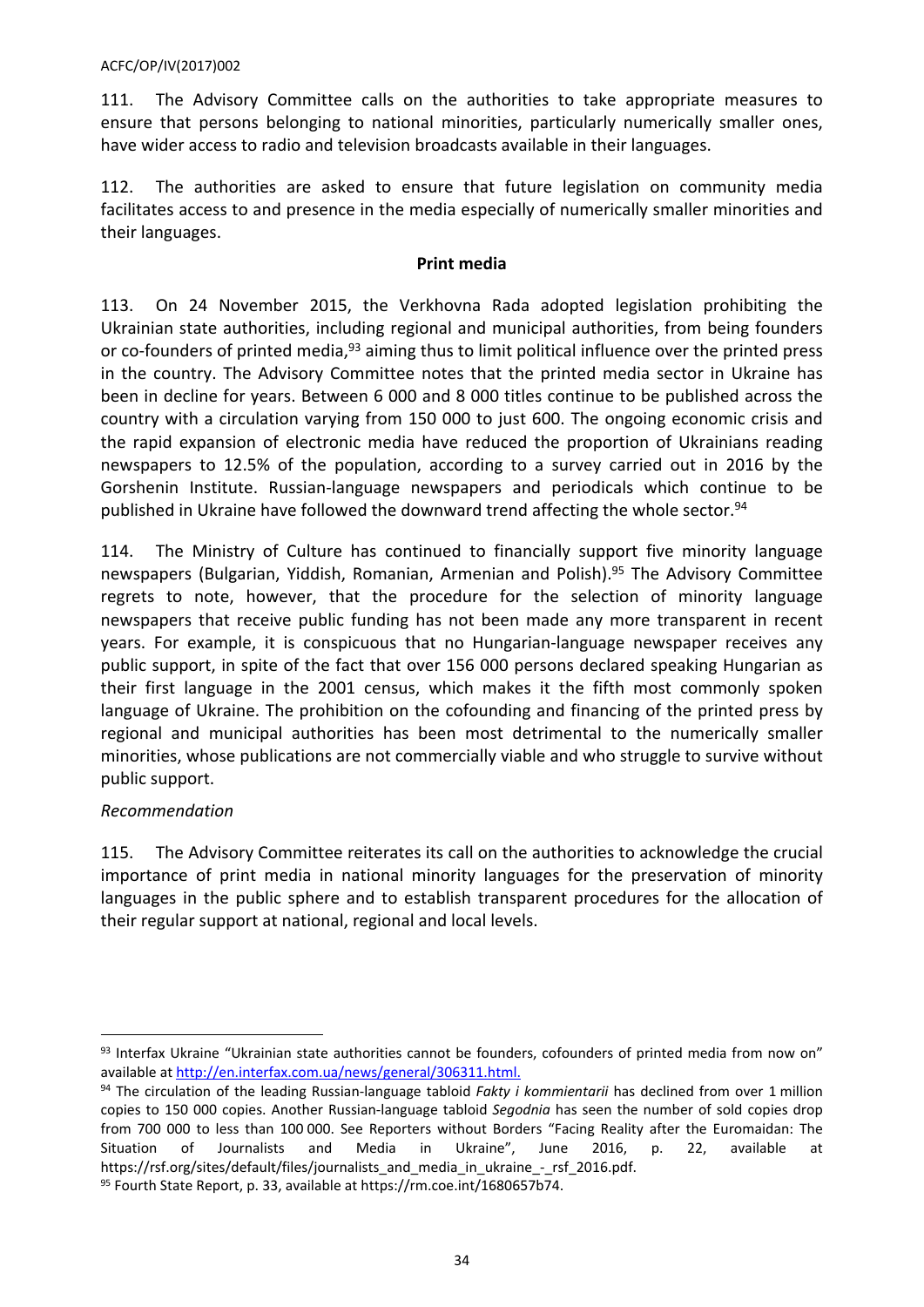### <span id="page-34-0"></span>**Article 10 of the Framework Convention**

### **Language policy**

116. The Advisory Committee notes that issues related to the use of languages continue to polarise society and trigger heated public debates. On 3 July 2012, following extensive political consultation, and elaborated with the help of the Venice Commission, $96$  the Law "On the Principles of the State Language Policy" was adopted by the Verkhovna Rada. This law, while confirming the status of Ukrainian as the sole state language, recognised the Russian language and other national minority languages, as languages to be protected as such in line with the international obligations of Ukraine, notably those of the European Charter for Regional or Minority Languages.<sup>97</sup> The law created conditions for better protection, not only of the Russian language, but also of other national minority languages spoken in Ukraine in regions where the number of speakers of a minority language exceeds 10%, according to census data.

117. The Advisory Committee recalls its views on the law expressed in the "Ad hoc Report on the situation of national minorities in Ukraine adopted on 1 April 2014".<sup>98</sup> In particular, it recalls its criticism as regards the polarising effect of the law on Ukrainian society and its call for far more comprehensive consultation with representatives of all national minorities. It further notes that, following the vote in the Verkhovna Rada to abrogate the law, at the culminating point of the Euromaidan demonstrations on 23 February 2014, and the subsequent decision of the acting president on 27 February 2014 to veto its abrogation, the matter was referred to the Constitutional Court by 57 deputies of the Verkhovna Rada on 10 July 2014. The Constitutional Court of Ukraine is yet to deliver its ruling on the constitutionality of the law. The prolonged uncertainty as to the outcome of this review contributes to perceptible tensions, and political instrumentalisation of the issue of the status of minority languages in particular, and the policy towards national minorities in general. National minority interlocutors of the Advisory Committee expressed their strong concern regarding access to language rights, should the law be revoked. In this context, the Advisory Committee wishes to recall that the Council of Europe Parliamentary Assembly's Resolution 2145 (2017) on the functioning of democratic institutions in Ukraine, adopted on 25 January 2017, also draws attention to the Assembly's concern that some projects (concerning the status of minority languages) aim at narrowing the current rights of national minorities.<sup>99</sup>

118. The Advisory Committee further notes that a draft Law "On State language"<sup>100</sup> was tabled on 19 January 2017 in the Verkhovna Rada. If adopted in its current form, the law would establish a National Commission on State Language Standards with investigative and sanctioning powers and introduce criminal liability for public disrespect of the Ukrainian

<sup>96 &</sup>quot;Opinion on the Draft Law on the Principles of the State Language Policy of Ukraine" adopted by the Venice Commission on 16-17 December 2011, doc. ref.: CDL-AD(2011)047, available [https://ww.venice.coe.int/webforms/documents/default.aspx?pdffile=CDL-AD\(2011\)047-e.](https://ww.venice.coe.int/webforms/documents/default.aspx?pdffile=CDL-AD(2011)047-e)

<sup>&</sup>lt;sup>97</sup> Upon ratification in 2005 of the European Charter for Regional or Minority Languages, Ukraine declared that its provisions shall apply to the Belarusian, Bulgarian, Crimean Tatar, Gagauz, German, Greek, Hungarian, Jewish, Moldovan, Polish, Romanian, Russian and Slovak languages.

<sup>98 &</sup>quot;Ad hoc Report on the situation of national minorities in Ukraine adopted on 1 April 2014", available at <https://rm.coe.int/16800c5d6f>.

<sup>99</sup> Council of Europe Parliamentary Assembly Resolution 2145 (2017) "The functioning of democratic institutions in Ukraine", available at http://assembly.coe.int/nw/xml/XRef/Xref-XML2HTML-en.asp?fileid=23453&lang=en.

<sup>100</sup> Law No. 5670 "On State language", available (in Ukrainian) at [http://w1.c1.rada.gov.ua/pls/zweb2/webproc4\\_1?pf3511=60953.](http://w1.c1.rada.gov.ua/pls/zweb2/webproc4_1?pf3511=60953)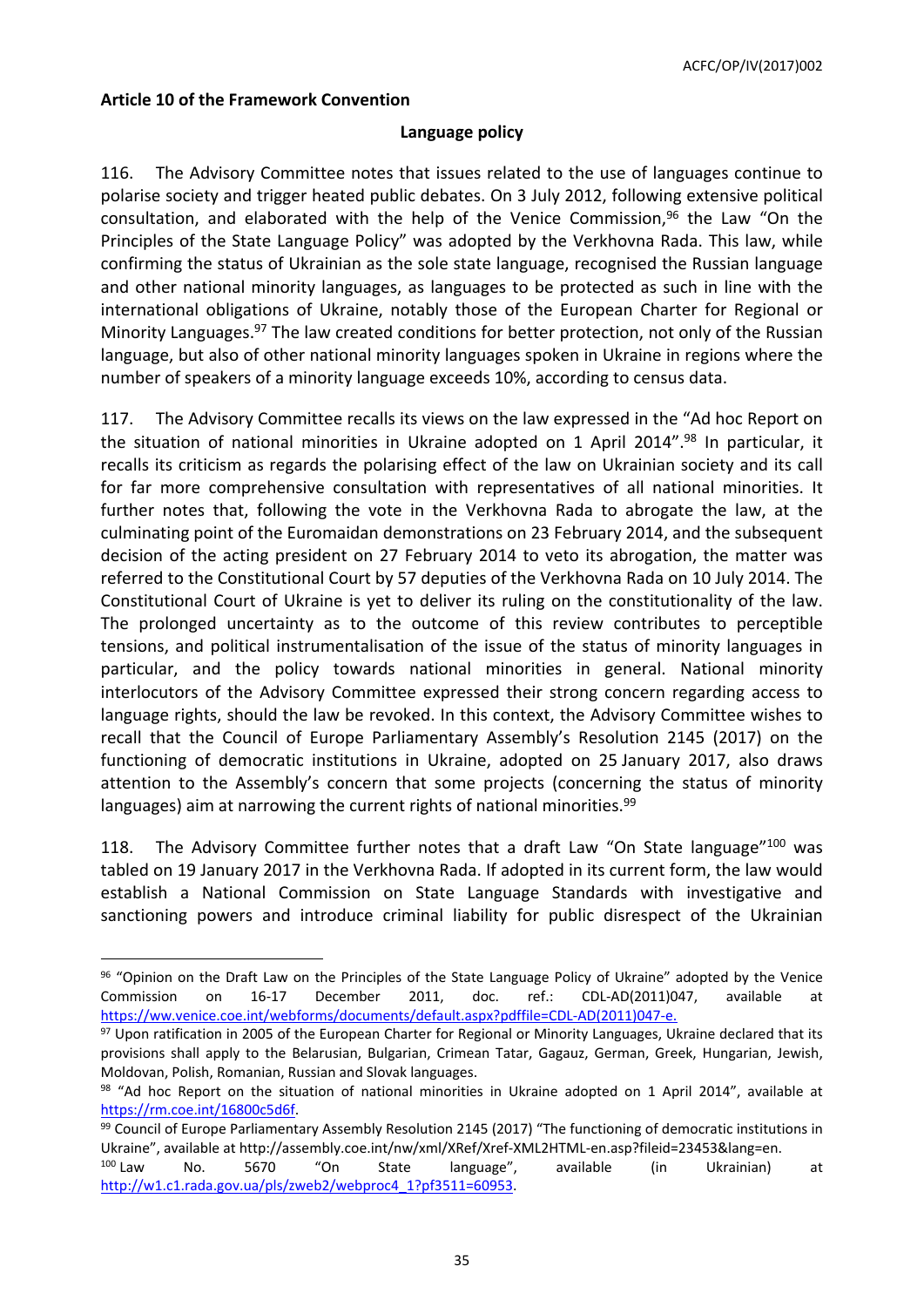language. The Advisory Committee recognises that protection of the state language is, in itself, a legitimate aim. It notes, however, that if the law is adopted, measures taken should not limit the right to use minority languages freely, as provided by the Framework Convention, and considers that the authorities should aim to strike a balance between the protection of the state language and the language-related rights of persons belonging to national minorities. In particular, the Advisory Committee considers that the authorities should adopt a flexible approach towards the monitoring system as called for under the proposed legislation. Moreover, in view of the complex socio-linguistic context in Ukraine, the Advisory Committee deems it important to give promotional measures preference over those of a punitive nature in order to pursue the legitimate objective of strengthening the knowledge and use of the state language by all members of the population in an effective manner.

119. Notwithstanding the uncertainty surrounding the status of the Law "On the principles of the State Language Policy" numerous local self-governments took decisions, based on Article 7 of the law, $101$  to recognise minority languages present within their territory as regional languages. According to information contained in the Fourth State Report,  $102$  the Russian language has been recognised as a regional language in nine regions of Ukraine. Furthermore, the Bulgarian language has been recognised as a regional language by the Znamianka City Council and one village council in the *rayon* of Vilshanka (region of Kirovohrad), the Crimean Tatar language has been recognised in the rural settlement of Novooleksiivka in the region of Kherson, Polish by one village council of the *rayon* of Storozhynets in the region of Chernivtsi, Romanian by 10 village councils in the *rayon* of Hertsa, one village council in the *rayon* of Hlyboka, two village councils in the *rayon* of Novoselytsia, four village councils in the *rayon* of Storozhynets in the region of Chernivtsi, and by one rural settlement and three village councils in the *rayon* of Tiachiv and by two village councils in the *rayon* of Rakhiv in the Transcarpathian region. Finally, the Hungarian language has been recognised in the towns of Chop and Berehove, as well as in the *rayons* of Uzhhorod, Vynohradiv (decisions of nine village councils and one rural settlement council) and Berehove (decisions of 27 village councils) in the Transcarpathian region. Some *rayon* or village councils have recognised more than one minority language. The Bolhrad Rayon Council in the Odesa region recognised Bulgarian and Gagauz, whereas the village council of Nyzhni Petrivtsi in the *rayon* of Storozhynets in the

<sup>&</sup>lt;sup>101</sup> Full text of the law (in Ukrainian), available at <http://zakon5.rada.gov.ua/laws/show/5029-17>, abstract in English, available at <http://zakon3.rada.gov.ua/laws/anot/en/5029-17>: "Article 7 of the Law envisages that the principles of language policy are applied to all regional or minority languages used within the territory of Ukraine. Under the European Charter for Regional or Minority Languages, the regional and minority languages of Ukraine, to which the measures aimed at the use of regional or minority languages determined by this Law shall be applied are as follows: Russian, Belorussian, Bulgarian, Gagauz, Yiddish, Crimean Tatar, Moldavian, German, Modern Greek, Polish, Romani, Romanian, Slovakian, Hungarian, Rusyn, Karaim, and Krymchak. Measures aimed at the use of regional or minority languages envisaged by the Law shall be applied to each of the above language provided that the number of the regional language carriers living in the area where the language is spread is 10 or more percent of the population of that area. The right to raise the issue of applying the measures aimed at the use of regional or minority languages is also held by the residents of the area where the language is spread. In case the signatures of more than 10% of people living in that specific area are collected, the local council shall make an appropriate decision within 30 days after receiving the signature sheets. The headcount of the regional language group within a certain area is determined based on the data of the Ukrainian National Language Composition Census in terms of administrative territorial units. The regional or minority language(s) that satisfy the above conditions shall be used in the appropriate area of Ukraine in the work of state power bodies, power bodies of the Autonomous Republic of Crimea and bodies of local self-government, used and taught in state and municipal institutions, and used in other spheres of social life according to the scope and procedure determined by the Law".

<sup>102</sup> Fourth State Report, p. 36, available at https://rm.coe.int/1680657b74.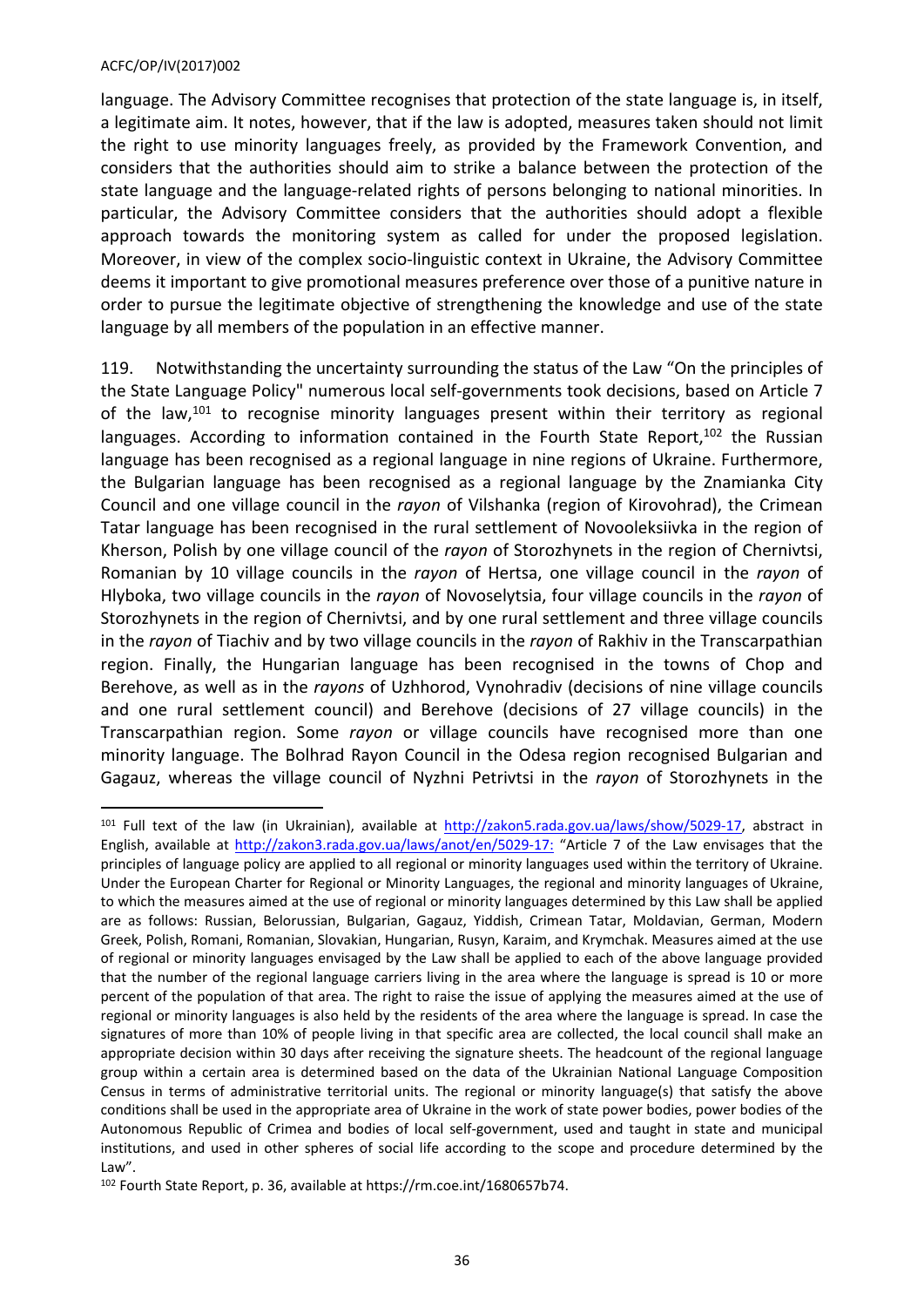region of Chernivtsi has recognised Romanian and Polish.<sup>103</sup> The Advisory Committee notes with regret that neither Romani nor Rusyn languages have been recognised as a regional language anywhere in Ukraine.

120. The Advisory Committee welcomes these initiatives, which are indicative of the openness and interest shown at local level to promote and support national minority languages. It notes, however, that the outdated census data on the number of minority language speakers make it impossible to assess correctly the degree to which the opportunity offered by the law is used in practice. Furthermore, it notes that the ongoing reform of the territorial structure and local administration will have a direct impact on the recognition of minority languages at local level. It can be expected that resolutions concerning such recognition will have to be adopted anew in order for persons belonging to national minorities to be able to access rights afforded by Article 10 of the Framework Convention.

# *Recommendations*

121. The Advisory Committee urges the authorities to continue their efforts to develop, in consultation with all relevant groups, a clear and coherent legislative and policy framework regarding the use of languages, in order to provide solid legal guarantees for the protection and use of all minority languages, including the numerically smaller ones.

122. The Advisory Committee urges the authorities, when considering their legislative and policy framework, to create a balance between the goal of promoting the official language and the language rights of persons belonging to national minorities. The methods of monitoring the implementation of the official language policy should favour a constructive and incentivebased approach over the system of inspections and sanctions.

# **Use of minority languages with administrative authorities and in public life**

123. The Advisory Committee notes that recognition of a minority language as a regional language entails, in accordance with Article 7 of the Law "On the Principles of the State Language Policy", its use in the work of state bodies, local self-government bodies, and in state and municipal institutions and in other spheres of social life.

124. Problems have been encountered in practice with regard to access to this right. For example, representatives of the Hungarian national minority have reported<sup>104</sup> that it was possible to communicate orally in Hungarian in 51 out of 53 municipalities where the proportion of persons declaring Hungarian mother tongue was greater than 10% of the population, according to the census of 2001. Furthermore, in 40 out of 53 municipalities, it was possible to submit written communications in the Hungarian language. However, research has also shown that receiving a written response in the Hungarian language was problematic in all the municipalities which were surveyed, due to a lack of bilingual documents and forms. Furthermore, the ongoing reform of the territorial structure and local administration, in particular the amalgamation of *hromadas,* has caused apprehension among representatives of

<sup>103</sup> Fourth State Report, pp. 36-38, available at https://rm.coe.int/1680657b74.

<sup>104</sup> Research conducted between January and April 2015. See "Written Comments by Hungarian Researchers and NGOs in Transcarpathia (Ukraine) on the Fourth Periodic Report of Ukraine on the implementation of the Framework Convention for the Protection of National Minorities", 20 January 2017, paras. 29-32, available at [http://kmksz.com.ua/wp-content/uploads/2017/01/Framework-Convention\\_Transcarpathia\\_Ukraine\\_Shadow-](http://kmksz.com.ua/wp-content/uploads/2017/01/Framework-Convention_Transcarpathia_Ukraine_Shadow-Report-KE.pdf)[Report-KE.pdf.](http://kmksz.com.ua/wp-content/uploads/2017/01/Framework-Convention_Transcarpathia_Ukraine_Shadow-Report-KE.pdf)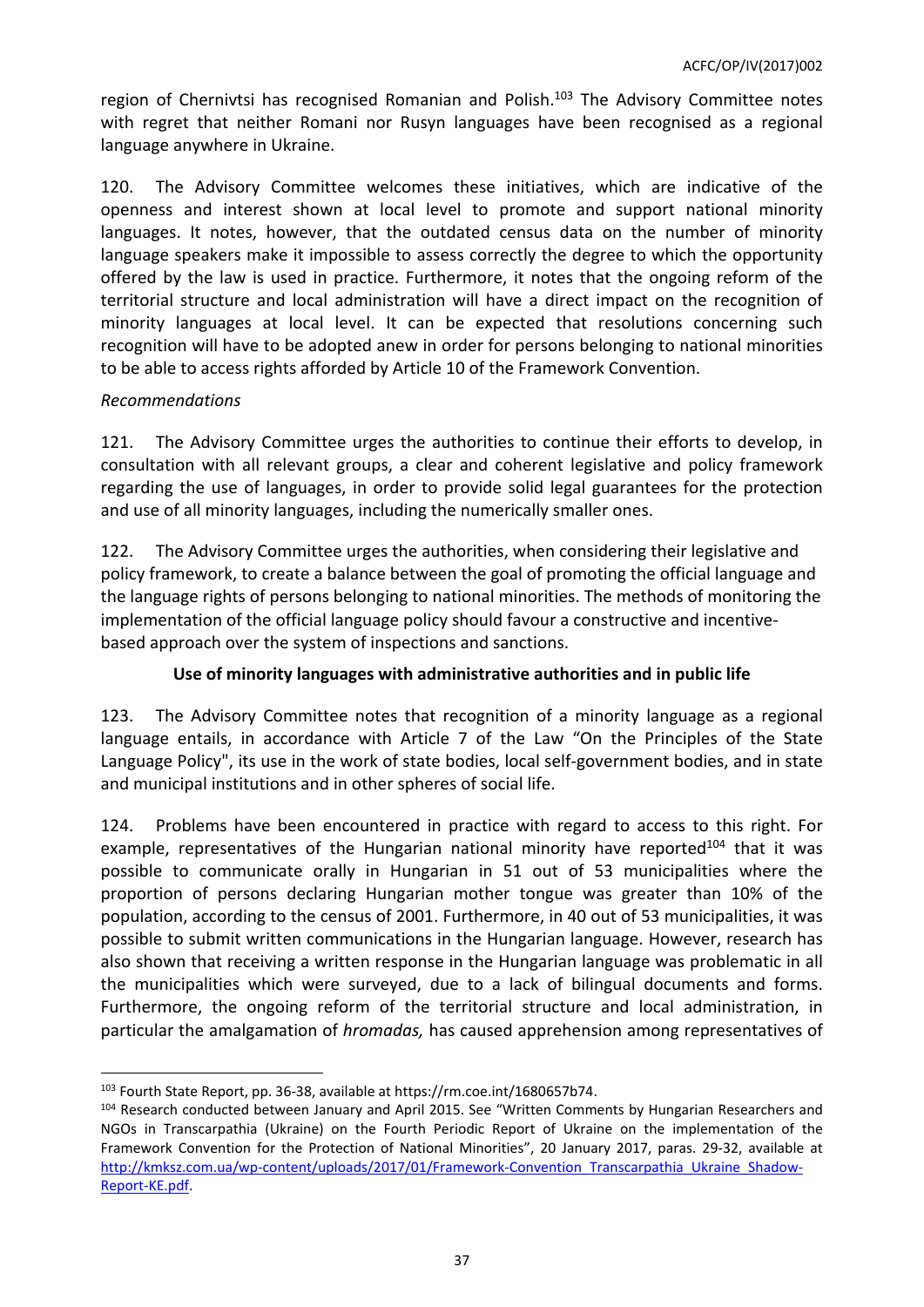national minorities. Concerns have been conveyed to the Advisory Committee that the right to use minority languages in relations with administrative authorities may be jeopardised should the number of persons inhabiting newly established amalgamated *hromadas* fall below the 10% threshold.

125. The possibility of using minority languages in relations with administrative authorities is further impacted by the Law "On State Service" adopted on 10 December 2015, which entered into force on 1 May 2016.<sup>105</sup> The Law contains no provision on the use of national minority languages in relations between persons belonging to national minorities and administrative authorities. On the contrary, Article 8 of the law provides for the exclusive use of the state language by public officials whilst carrying out their official duties. The Advisory Committee considers this provision to be inconsistent with the provisions of the language law and contrary to Article 10 of the Framework Convention.

126. The National Agency on Civil Service, which is in charge of implementing the Law "On State Service", has been elaborating, in collaboration with the Ministry of Education and Science of Ukraine, language tests designed to ensure that civil servants have the necessary skills to use the state language in carrying out their official duties. While acknowledging the importance of Ukrainian language skills for accessing the civil service, the Advisory Committee considers that language proficiency requirements constitute a barrier for access to employment of persons belonging to national minorities and must not be disproportionate. Where proficiency in the official language may indeed be a legitimate precondition for a number of positions, requirements must in each case be clearly defined, and must not go beyond what is necessary to achieve that aim.<sup>106</sup> The Advisory Committee considers that in order to guarantee fairness in access to the civil service posts, all applicants should undergo the same tests, adjusted in their degree of difficulty to the post in question, irrespective of the type of school attended and diploma obtained by an applicant. Moreover, the authorities should pay increased attention to Ukrainian language teaching in all schools, with a view to ensuring that graduates have the necessary skills to pass exams without the need to undergo additional tutorials. As regards persons currently in the state service, sufficient time and support should be granted for persons to improve their language skills.

# *Recommendations*

127. The Advisory Committee renews its call on the Ukrainian authorities to facilitate and encourage the use of all minority languages in relations with administrative authorities by creating an environment conducive for their active use in public life in general.

128. The Advisory Committee strongly encourages the authorities to ensure that language proficiency requirements are applied fairly and proportionately to the intended aim, and do not place persons belonging to national minorities at a disadvantage. Measures aiming to strengthen the state language should not be to the detriment of national minority languages.

<sup>105</sup> Official web portal of the Verkhovna Rada "Verkhovna Rada of Ukraine adopts Law "On State Service" 10 December 2015",(n Ukrainian) available at [http://zakon5.rada.gov.ua/laws/show/889-19\)](http://zakon5.rada.gov.ua/laws/show/889-19).

<sup>106</sup> 3rd Advisory Committee Thematic Commentary on Language Rights (May 2012), para. 87, available at https://rm.coe.int/16800c108d.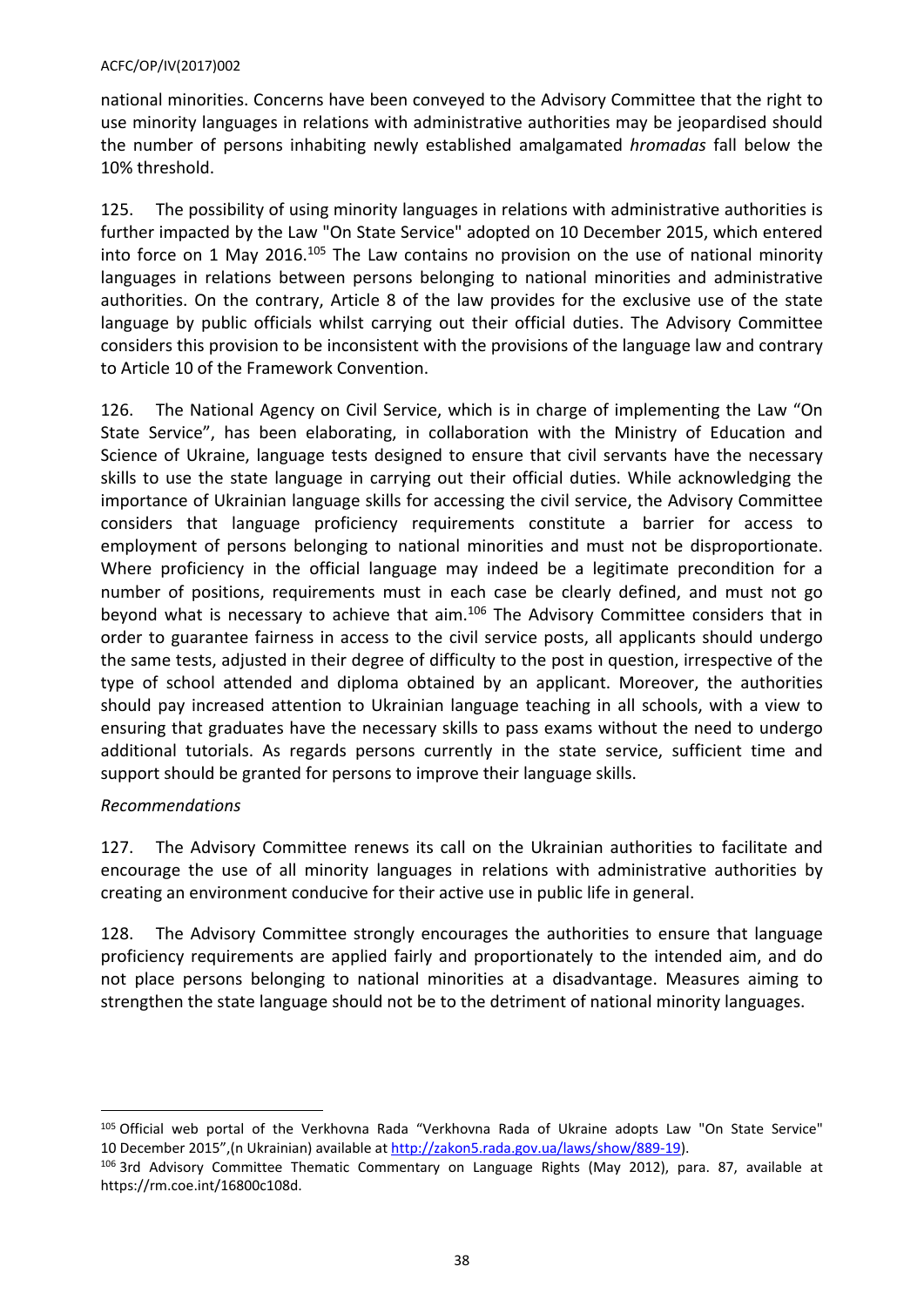129. The authorities are also invited to ensure that the right to use a minority language in relations with administrative authorities is not jeopardised as a result of the reform of the territorial structure and local administration.

# <span id="page-38-0"></span>**Article 11 of the Framework Convention**

### **Personal names**

130. The Advisory Committee notes that Article 28 of the Law "On the Principles of the State Language Policy" establishes the right for all citizens of Ukraine to use and record their name in a recognised regional or minority language, taking into account the traditions of the given language.<sup>107</sup> The law gives the right to every person to give preliminary approval of the manner in which their first and last names, as well as patronymics in passports and other official documents, are to be recorded and transliterated into Latin script in documents used for foreign travel.

131. The Advisory Committee notes that in addition to the legal uncertainty surrounding the law, there is a lack of awareness of public officials of its content, and its provisions on personal names are not applied in practice. Transliteration of names of persons belonging to national minorities, recorded in the civil registry and identity documents in Ukrainian, into Latin script, for example in passports used for foreign travel, is - according to the Advisory Committee's interlocutors - carried out without consulting the persons concerned and often without due regard to the grammatical rules of the language in question and the language-specific diacritical marks.

132. The Advisory Committee recalls its viewpoint that the script is an integral part of a minority language and must not be subjected to separate rules.<sup>108</sup> Moreover, there are reportedly no efforts made to ensure that the transliteration of Russian-language names into Latin script are carried out consistently and in line with international unified standards. As a result, the same names are reportedly spelled differently by the various authorities that issue documents, which has significant practical repercussions for the document holders, such as when a property title must be proven or in the context of inheritance proceedings.

133. Finally, the Advisory Committee notes, with regret, that reportedly, the practice of imposing Ukrainian versions of names of persons belonging to national minorities in identity documents, or inserting them into birth certificates without the explicit prior approval of the persons concerned, has continued in the period covered by the current monitoring cycle. The Advisory Committee considers that this practice is not in line with Article 11 of the Framework Convention and raises serious issues with regards to the right to use one's personal name in a minority language and have it officially recognised, which is widely viewed as a core linguistic right that is closely linked to personal identity and dignity.<sup>109</sup>

### *Recommendation*

134. The Advisory Committee urges the authorities to take all necessary measures, including through the development of a coherent legislative framework, to ensure that persons

109 ibid., para. 61.

<sup>107</sup> See footnote 82 as regards the scope of application of the law.

<sup>108</sup> 3rd Advisory Committee Thematic Commentary on Language Rights, (May 2012), para. 60 available at https://rm.coe.int/16800c108d.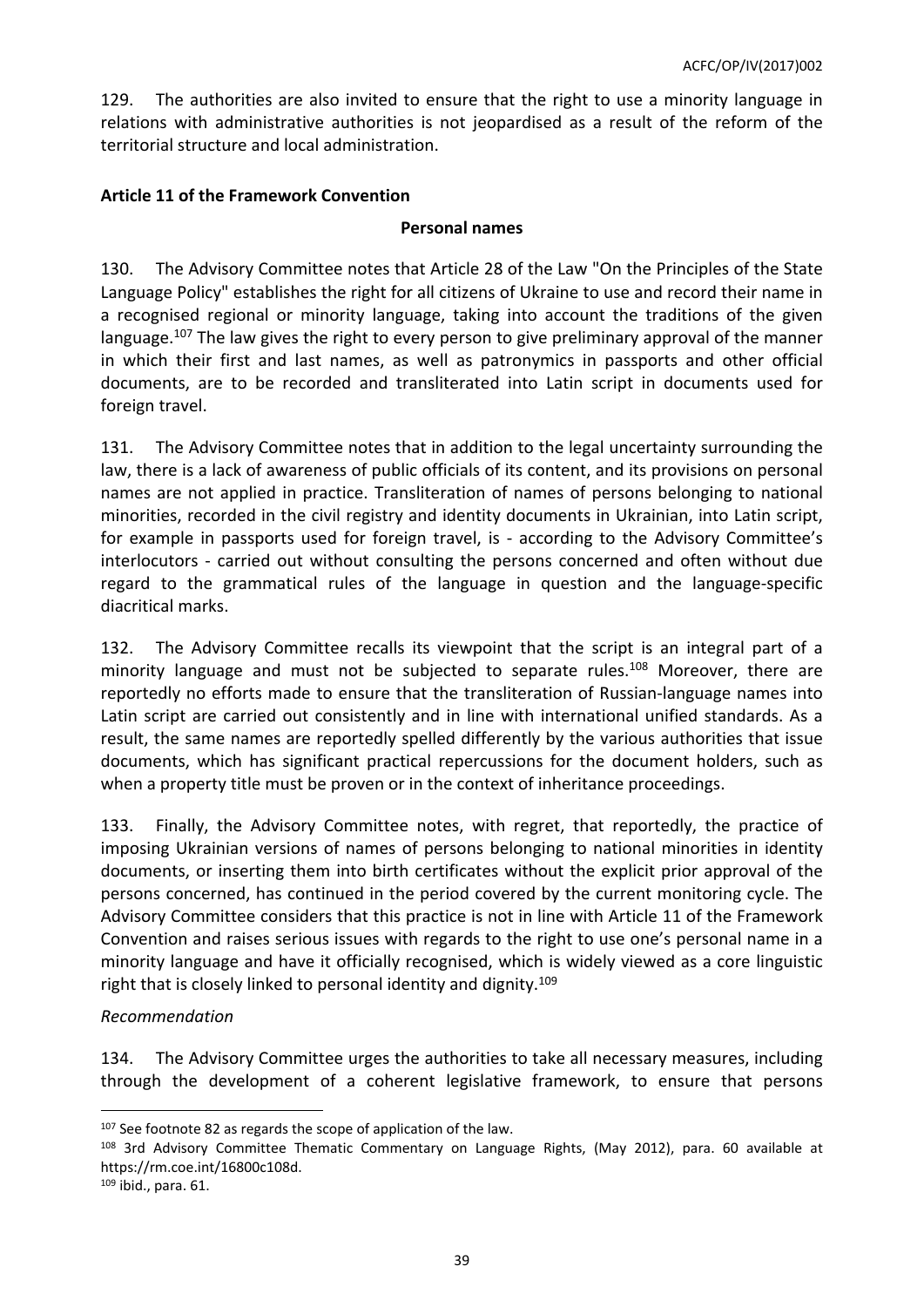belonging to national minorities have their personal names officially recognised in their minority language, including in their identity documents, in line with Article 11 of the Framework Convention. It specifically calls on them to ensure that international standards regarding the transliteration and transcription of names are respected, making full use of contemporary technological facilities in the use of diacritics.

# **Bilingual topographical indications and other inscriptions**

135. Recognition of a minority language as a regional language entails, in accordance with Article 27 of the Law "On the Principles of the State Language Policy", its use alongside the Ukrainian language for signage of toponyms such as names of municipalities, railway stations, street names, etc. in municipalities where the speakers of these languages constitute at least 10% of the local population. The Advisory Committee welcomes progress achieved in the introduction of bilingual topographical indications and other inscriptions in a number of regions of Ukraine. In particular it notes that in the Transcarpathian region, in most municipalities where persons belonging to the Hungarian and Romanian minorities reside in substantial numbers, the official signs displaying municipalities' names are bilingual. Regrettably, this is generally not the case in municipalities inhabited by persons speaking Slovak, Russian, Romani and Rusyn.

136. The Advisory Committee further notes that in the Transcarpathian region, a bilingual sign (in Ukrainian and Hungarian languages) at a railway station is displayed only in Berehove. In the Odesa region, in a number of settlements which recognise Bulgarian, Gagauz and Russian as regional languages, topographical indications are displayed in the bilingual format (Ukrainian and a minority language). For example, in the town of Izmail and Bolhrad *rayon* signs are displayed in Russian, in the town of Bolhrad itself - in Bulgarian, Gagauz and Russian, in villages of Vynohradiv and Oleksandrivka in Gagauz, and in the village of Chervonoarmiisk in Gagauz and Bulgarian (in each case in addition to the Ukrainian language). In this context, the Advisory Committee notes with concern the decree of the Minister of Infrastructure on the exclusive use of the Ukrainian and English languages for electronic displays, signs, indicators and loud-speaker announcements at airports and railway stations.<sup>110</sup>

137. The Advisory Committee notes that due to financial considerations only very few municipalities, such as Berehove and Vynohradiv, opted for bilingual street signs. In fact, it is the local self-governments alone, which have to cover the cost of bilingual signage. This is often beyond their financial capacity. The Advisory Committee underlines in this context the importance of promoting bilingual signs, as this conveys the message that a given territory is shared in harmony by various population groups.<sup>111</sup> Moreover, it is concerned by the fact that the ongoing reform of the territorial structure and local administration will have a direct impact on the possibility to display bilingual topographical signage, jeopardising the progress achieved thus far (see also under Article 16).

# *Recommendation*

138. The Advisory Committee asks the authorities to take more proactive measures in order to ensure that the provisions of Article 11.3 of the Framework Convention are effectively

<sup>110</sup> *Pravda.ru* "Ukraine to get rid of Russian language at airports", 17 October 2016, available at [https://www.pravdareport.com/news/world/ussr/ukraine/17-10-2016/135897-ukraine\\_russia\\_language-0/.](https://www.pravdareport.com/news/world/ussr/ukraine/17-10-2016/135897-ukraine_russia_language-0/) <sup>111</sup> 3rd Advisory Committee Thematic Commentary on Language Rights*,* (May 2012), para. 67 available at https://rm.coe.int/16800c108d.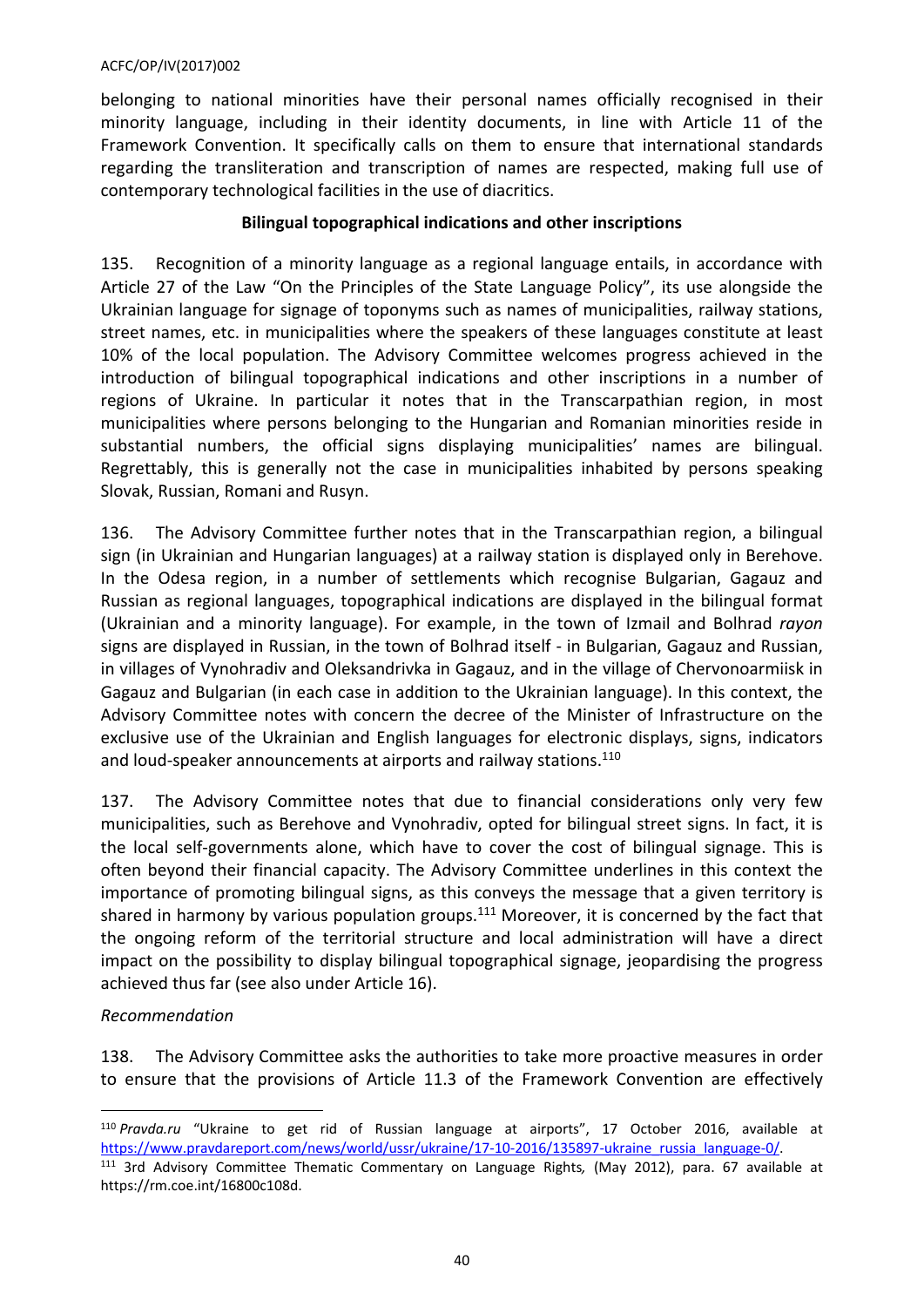implemented in all municipalities inhabited by a substantial number of persons belonging to national minorities. It also encourages the authorities to take a flexible approach over the financing of the cost of introducing signs displaying street names in languages of national minorities in the municipalities where persons belonging to national minorities reside in substantial numbers. The authorities are also invited to ensure that the right to use a minority language for bilingual topographical indications and other inscriptions is not jeopardised as a result of the reform of the territorial structure and local administration.

### <span id="page-40-0"></span>**Article 12 of the Framework Convention**

### **Teaching materials, teacher training and intercultural education**

139. The Advisory Committee welcomes the measures taken by the authorities to educate young persons on multicultural coexistence, in the framework of the Programme "Main Objectives in Awareness Raising among Pupils of Grades 1-11 of General Educational Establishments of Ukraine". The programme, which is adapted to children of different age groups, focuses on the culture of interethnic relations, tolerant attitudes to history, language, culture and beliefs of other nationalities. In addition, the Advisory Committee takes note that the introduction of teaching about the Holocaust and the deportation of Crimean Tatars into the history curriculum. Finally, the Advisory Committee takes note that initiatives such as the project "Ukrainian Peace-building School", involving 12 000 children in 475 schools, (in the school year 2015/16) in the regions of Donetsk, Zaporizhzhia and Luhansk.

140. It is, however, of concern that education materials used in all schools reportedly still reflect inadequately the historical presence of, and positive contributions made by, national minorities in Ukraine. The Advisory Committee regrets to note that, although educational programmes and textbooks foster cultural competence by familiarising children with cultural and spiritual values and standards governing social and communicative relations among generations and nations, they do not necessarily promote actively the contribution to society of national minority cultures and traditions present in Ukraine. As a consequence, children may learn about cultures and traditions of other continents but have no knowledge about the culture of other Ukrainian citizens living in another region of the country. Furthermore, the Advisory Committee regrets to note that some textbooks, for example those in the Crimean Tatar language, lack any gender dimension in their content.

141. The Advisory Committee considers it essential for the promotion of intercultural understanding and respect, that all pupils learn about the wealth of different cultures, languages, traditions and identities present in Ukraine, including those of the numerically smaller minorities, and that positive images of these different cultures are portrayed in teaching materials, school curricula and in teacher training. Close consultation of national minorities in the preparation of history textbooks is especially important in this regard to encourage the accommodation of multiple perspectives in historic research. In this context, the Advisory Committee notes with concern the demoting of the status of teaching of Russian literature, first subsumed into "World Literature" - a subject later renamed as "Foreign Literature".

### *Recommendations*

142. The Advisory Committee calls on the authorities to engage, in close consultation with minority representatives, in a comprehensive review of teaching materials and curricula to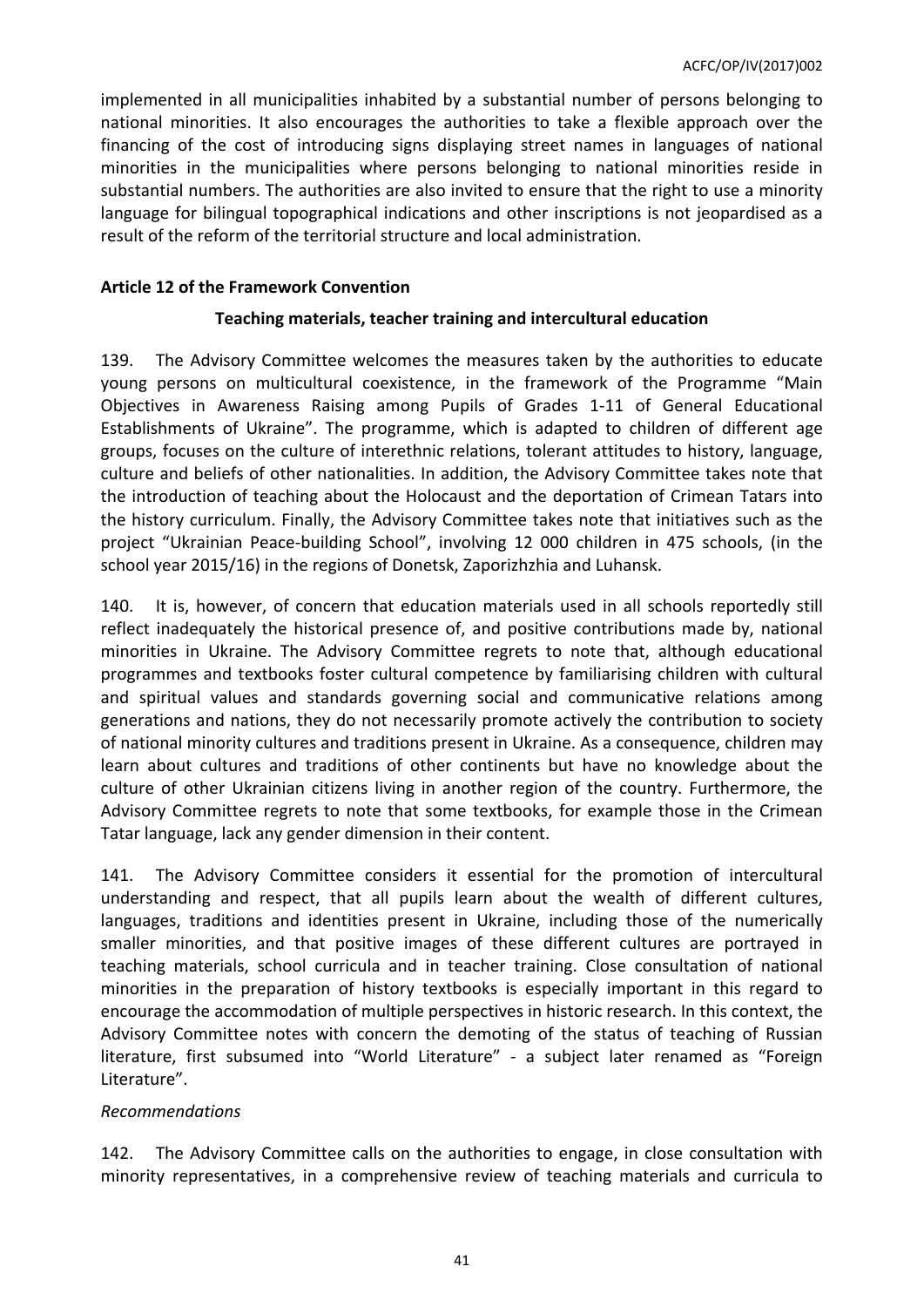ensure that the presence of national minorities as well as their culture and history, are adequately reflected. Attention should be paid to introducing a multiple perspective into history teaching, including through adequate textbooks.

143. The Advisory Committee urges the authorities to ensure a more comprehensive account of the history, culture and traditions of national minorities in the school curricula at all levels of education, including by increasing the opportunities to learn about the country's history and cultural diversity.

# **Equal access to education**

144. The Advisory Committee notes with deep concern that Roma children continue to face multiple obstacles in accessing education. Segregated and sub-substandard schools for Roma children still exist, such as schools Nos. 13 and 14 in Uzhhorod, which the delegation of the Advisory Committee visited, or school No. 14 in Mukhachevo. Furthermore, Roma children are overrepresented in so-called 'special education' schools where teaching follows curricula adapted for children with special needs. Roma representatives report, for example, the existence of a 'special education' school in the Odesa region, where Roma children constitute 36% of the school intake, even though the Roma population of the area is fewer than 5%. Although enrolment into 'special education' schools follows in each case an examination by an expert committee which assesses whether a child requires an adapted curriculum or has particular education needs, it is most surprising that according to information provided by Roma representatives, entire families of Roma children have been officially diagnosed as having special education needs and have all been enrolled in this school.<sup>112</sup>

145. It is equally worryingly that some integrated schools refuse admission to Roma children, and those which admit Roma pupils operate a quota system of no more than two Roma children per class. For example, as school No. 14 in Uzhhorod teaches only up to the 4th grade, upon completion children should continue their education in another local school No. 20. It is of grave concern that approximately 30% of children are refused enrolment, effectively depriving them of the possibility to progress beyond the 4th grade. The Advisory Committee finds this highly disturbing and incompatible with Article 12.3 of the Framework Convention.

146. The Advisory Committee notes with regret that, instead of trying to facilitate Roma children's access to education, school directors place multiple obstacles to prevent enrolment. Children are not admitted due to a lack of original birth certificates (even if a copy of such is produced), or the inability to pay an informal fee demanded of all parents to cover some running expenses of the school or transportation costs. Reportedly, directors and teachers frequently display open prejudice against the Roma and voice prejudicial views.<sup>113</sup>

147. Those Roma children who are allowed to attend schools often do not receive quality education, given the deplorable material condition of the schools which the Advisory Committee visited, including overcrowded conditions and lack of teaching materials. The problems faced by Roma children are compounded often by the abject material conditions in which these children live. Research by Roma organisations has found that, in Uzhhorod and

<sup>112</sup> "Written Comments of the European Roma Rights Centre and Chiricli, Concerning Ukraine For Consideration by the UN Committee on Economic, Social and Cultural Rights at the 52nd Session (28 April to 23 May 2014)", p.6, available at <https://www.errc.org/cms/upload/file/ukraine-cescr-march-2014.pdf> 113 ibid., p. 9.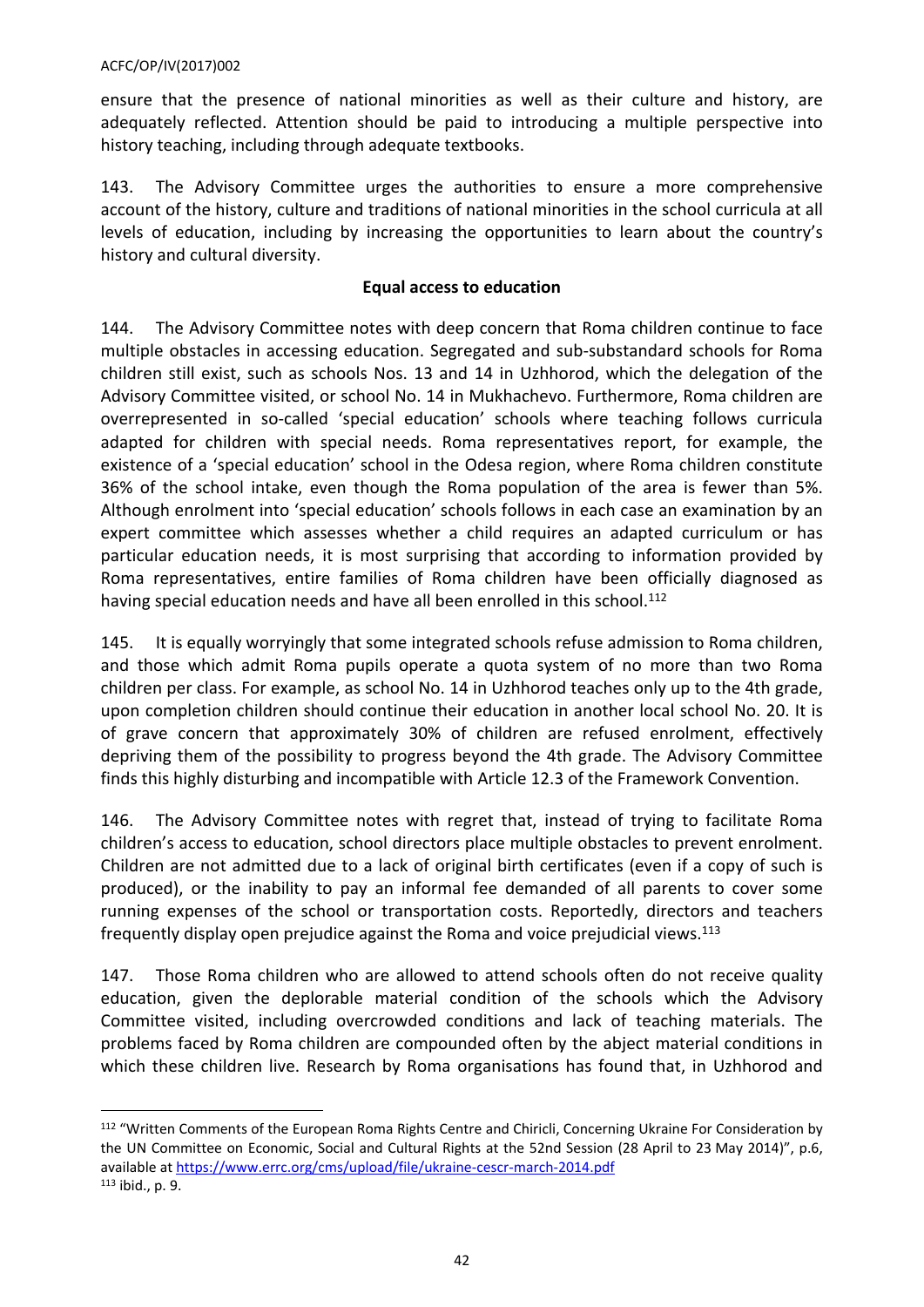Mukhachevo, the majority of 4th grade students (aged between nine and ten approximately) attending segregated schools overall could not achieve an adequate level of literacy.<sup>114</sup> Moreover, given the high rate of repetition of classes and the lack of an entrenched culture of school attendance among Roma children, in particular young Roma girls, many of them will have left school by the age of 16 without completing secondary education. This will impact very significantly on their employment prospects.

148. Against this bleak background, the Advisory Committee further notes the low attendance of preschools by Roma children which creates a disadvantage already at the outset of their education. The lack of a targeted government plan to better prepare Roma children for school, thus increasing their chances of success, is most regrettable. Moreover, the Advisory Committee observed that it is primarily charitable foreign donors who make long-term, but narrowly-targeted efforts to improve conditions in which Roma children are schooled.

# *Recommendations*

149. The Advisory Committee urges the authorities to take all necessary measures to end, without further delay, practices that lead to the continued segregation of Roma children at school and to redouble their efforts to remedy other shortcomings faced by Roma children in accessing education, in line with the guarantees of the Framework Convention and those of Article 2 of the Protocol to the European Convention on Human Rights.

150. The authorities must ensure that Roma children have equal opportunities for access to all levels of regular education. Measures should be taken to prevent children from being wrongfully placed in special schools. Placement in regular schools should be the rule. Special schooling should be reserved for exceptional cases only following diagnostic examinations based on appropriate testing methods that have been introduced with a view to securing objectivity and non-discrimination. Targeted awareness-raising measures should be developed to improve the inclusion and schooling of Roma children, in particular Roma girls, and to devise and implement, as a matter of urgency, in co-operation with those concerned, including Roma organisations, new measures and solutions to the persisting problems.

151. The Advisory Committee calls on the authorities to promote access to appropriate, nonsegregated, adequately staffed and equipped preschool facilities for all Roma children and guarantee that the curriculum in such kindergartens corresponds to the diverse needs and multilingual composition of the groups concerned.

# <span id="page-42-0"></span>**Article 14 of the Framework Convention**

# **Teaching and learning in and of minority languages**

152. The Advisory Committee notes the continued support for minority language education in Ukrainian schools. Pupils may either attend schools where all subjects are taught in the minority language, with obligatory classes of Ukrainian language and literature, or they may study the minority language and literature as an elective subject in classes organised at schools teaching in Ukrainian. In addition, numerous bilingual (Ukrainian and a national minority language), and trilingual (Ukrainian, Russian and another minority language) schools continue to provide education to children. Altogether, there were 614 schools with the Russian language

 $114$  ibid., p. 6.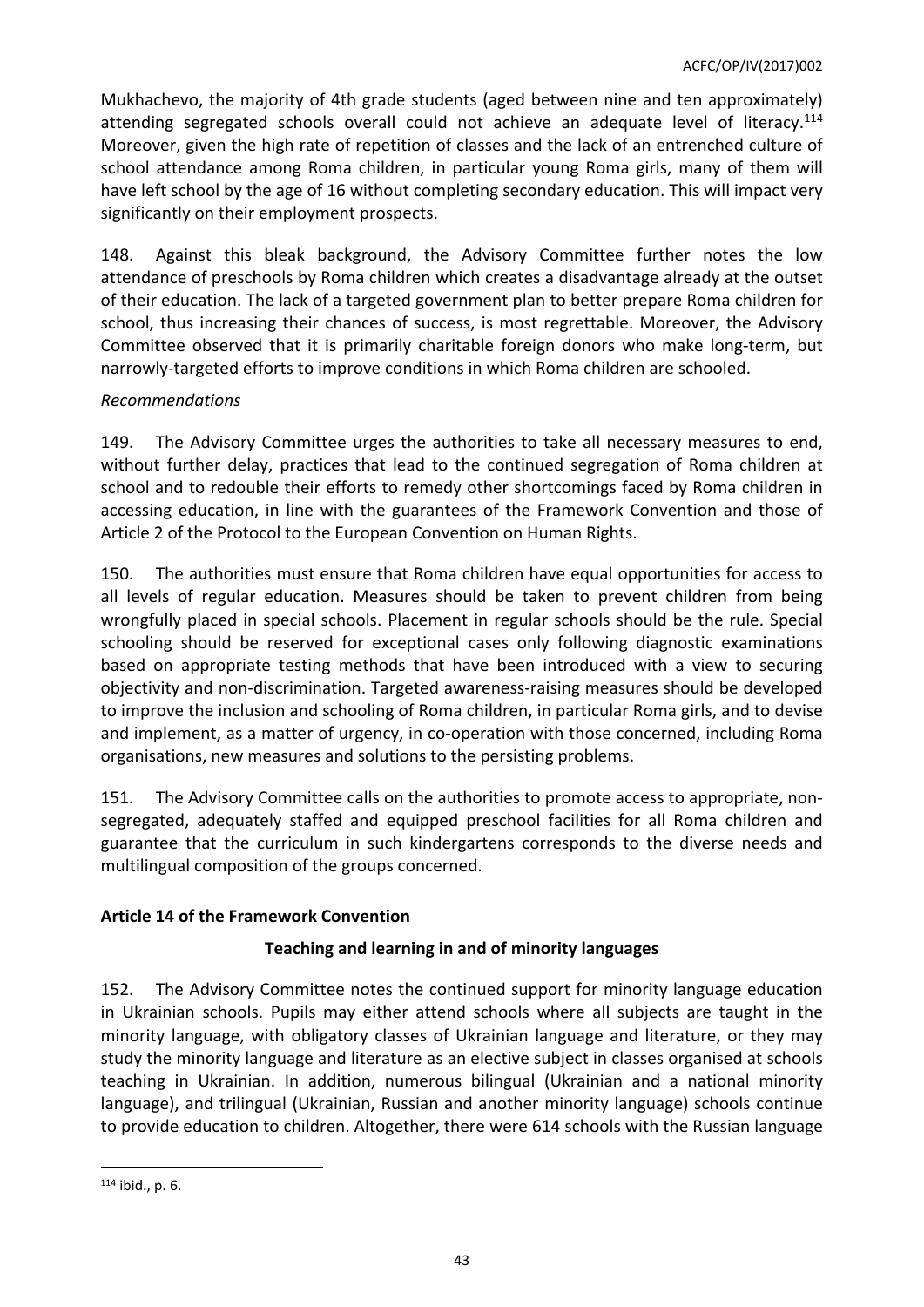as the language of education, during the school year 2015/16, providing education to 351 948 children. The number of schools (621) with Russian as the language of education has remained similar to the previous academic year, with the decrease less pronounced than that of the schools teaching in the Ukrainian language.<sup>115</sup> In addition, there were, in the 2015/16 academic year, 75 schools with Romanian, 69 with Hungarian, five with Polish and three with Moldovan as languages of instruction. The Advisory Committee notes that the number of children attending schools using a minority language as the language of education has remained stable during the last few years.<sup>116</sup>

153. The Russian language was the second most commonly chosen elective modern language (after English) in the school year 2015/16 and was taught as a subject to 960 425 children. Other modern languages widely studied at primary schools include Polish (34 624), Bulgarian (8 154), Romanian (3 940), Hebrew (3 905), Moldovan (2 436), Greek (2 138) and Gagauz (1 009). The Advisory Committee further notes that 318 children studied the Crimean Tatar language. It regrets that Romani and Rusyn languages are not taught at all as a subject in Ukraine. It notes, however, that a large number of additional educational initiatives have been taken, including Sunday schools, language clubs, and extracurricular courses have been taken to respond to the existing demand for national minority language teaching, including in languages of numerically smaller minorities, such as Gagauz, Azeri, Yiddish, Greek, Karaim, or Krimchak. These undertakings continue to be supported by local authorities and are appreciated by minority representatives.

154. Efforts to support university and post-graduate training of teachers at minority language schools continue, both for minority languages and literature and for subjects taught in minority languages, notably Russian, Hungarian, Romanian, Bulgarian, Polish, and Slovakian, as well as the Crimean Tatar language, Gagauz and Hebrew. It is encouraging that teachers for Russian language schools are trained at higher educational establishments located throughout Ukraine. Concerns have been raised however about the limited number of places available at smaller philology departments, such the Romanian philology department at the University of Chernivtsi, which do not train enough qualified teachers in general and teachers capable of teaching subjects other than Romanian philology in particular.

155. In this context, the Advisory Committee welcomes the fact that a number of universities established exchange programmes with universities in neighbouring countries to raise the linguistic competency of prospective teachers in minority language schools and developed programmes to train teachers to acquire multicultural and intercultural skills. It is essential, however, that the attainment of quality standards by teachers in minority language schools is regularly monitored by specialised experts. In this context, the Advisory Committee notes the absence of a higher pedagogical institute which would specialise in the Romani language and train teachers capable of teaching in that language. While the establishment in 2015 of an interdisciplinary Romology Programme at the Uzhhorod National University, aiming to train qualified teachers, is warmly welcome, it does not fill the gap as regards specialists in the Romani language.

156. While there are continued efforts related to the preparation and printing of textbooks in minority languages, national minority representatives still consider that the available

<sup>115</sup> There were 15 476 primary schools in Ukraine with the Ukrainian language of instruction in 2015/16 academic year, down from 15 696 in 2014/15, see Fourth State Report, p. 49, available at https://rm.coe.int/1680657b74. 116 Ibid., p. 49, available at<https://rm.coe.int/1680657b74>.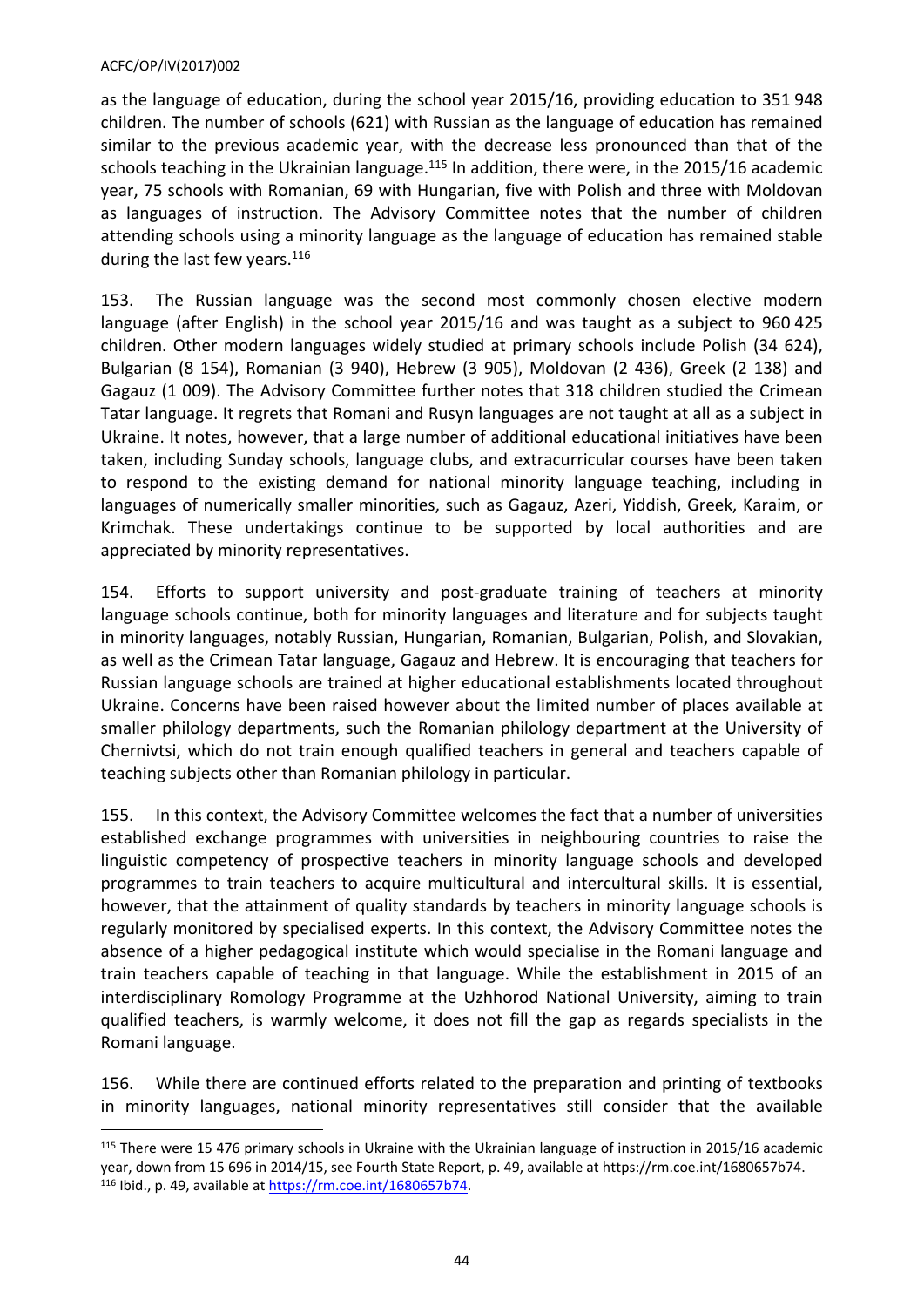material is often of low quality, for instance, containing inaccurate translations, and is only available in insufficient quantities. It is of further concern that the education materials used in schools reportedly reach students with several months delay, long after the start of the school year. Furthermore, according to national minority representatives, schools teaching in regional and minority languages are also not supplied sufficiently with other teaching materials, such as maps, atlases, workbooks and supplementary materials in the language of instruction. For example, in the 2015/16 and 2016/17 academic years, schools teaching in Hungarian and Romanian languages in the Transcarpathian region were all using geographical and historical maps in the Ukrainian language for geography and history classes.

157. The Advisory Committee notes with concern reports from minority representatives relating to the lack of qualified Ukrainian language teachers in schools using a minority language as medium of education. In some schools in the Odesa and Transcarpathian regions, Ukrainian language and literature are taught by Russian-language teachers who have only followed a brief retraining course. For example, in the town of Berehove, in the 2014/15 academic year, seven out of the 15 tutors teaching Ukrainian in the schools (with Hungarian as the language of teaching) were qualified teachers of Russian and only eight were qualified Ukrainian-language teachers. Coupled with persistent shortcomings in minority language schools regarding the adequate supply of education materials for learning Ukrainian as a second language (see Article 12), this negatively impacts on the quality of education offered to minority children in general.<sup>117</sup>

158. The Advisory Committee recalls that, in 2005, Ukraine joined the Bologna Process<sup>118</sup> and, since 2007, has been operating an "external independent testing" (EIT) procedure intended to combat corruption in the university admission process. The admission procedure, administered by the Ukrainian Centre for Education Quality Assessment (UCEQA), is credited with some success, as it has significantly reduced fraudulent admissions. Since 2010, graduates of minority language schools have been given a choice of taking their exams either in Ukrainian or in their language of schooling. In 2015, a standardised EIT in Ukrainian language and literature was made compulsory for all graduates, irrespective of either the type of school attended or the area of future study, and regardless of whether they wished to pursue tertiary education or not.

159. It has to be noted, however, that during the 11 years of education (from the 1st grade to the 11th), students attending schools with education in a minority language have a total of almost 500 hours less allocated to the Ukrainian language and literature lessons than those attending schools with education in Ukrainian. This fact, compounded by difficulties encountered in providing qualified Ukrainian-language teachers in minority-language schools, puts national minority children at a clear disadvantage not only in accessing tertiary education, but also, as the test is compulsory for all school graduates, in obtaining a high-school

<sup>118</sup> World Education News and Reviews "Barriers to progress: Documentation challenges in Ukraine and Crimea", 4 April 2014, available at [http://wenr.wes.org/2016/04/barriers-progress-documentation-challenges-ukraine](http://wenr.wes.org/2016/04/barriers-progress-documentation-challenges-ukraine-crimea)[crimea;](http://wenr.wes.org/2016/04/barriers-progress-documentation-challenges-ukraine-crimea) Eduard Klein "Post-Soviet anti-corruption reforms in higher education: Explaining the success of external independent testing in Ukraine" published in Employment and Economy in Central and Eastern Europe, available at [https://www.academia.edu/8292189/Post-Soviet\\_anti-](https://www.academia.edu/8292189/Post-Soviet_anti-corruption_reforms_in_higher_education_Explaining_the_success_of_external_independent_testing_in_Ukraine?auto=download)

<sup>117</sup> See also the Advisory Committee's "Ad hoc Report on the situation of national minorities in Ukraine adopted on 1 April 2014", p. 6, available at<https://rm.coe.int/16800c5d6f>.

corruption reforms in higher education Explaining the success of external independent testing in Ukraine? [auto=download](https://www.academia.edu/8292189/Post-Soviet_anti-corruption_reforms_in_higher_education_Explaining_the_success_of_external_independent_testing_in_Ukraine?auto=download).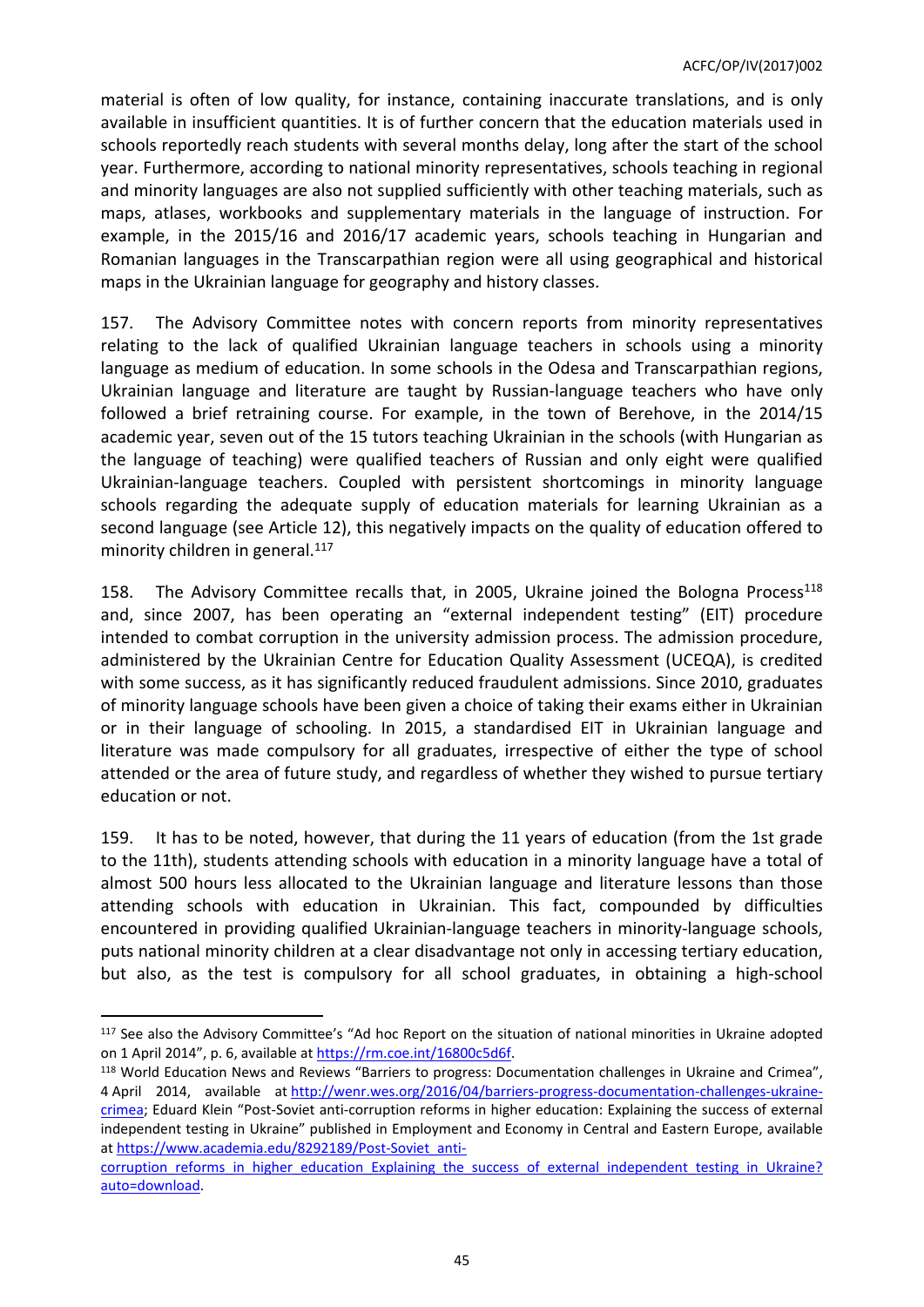graduation diploma. For example, according to information provided by Hungarian minority representatives, in 2015, 63% of graduates of schools with the Hungarian language of education in the Transcarpathian region failed the "Ukrainian language and literature" EIT exam, compared with 8% of graduates nationwide. Given the high proportion of children attending schools with a minority language of education in the Transcarpathian region, it is not surprising that, in 2016, this region had the worst EIT score in Ukraine with 27.3% of graduates failing the "Ukrainian language and literature" exam and 29.2% failing the Ukrainian history exam.<sup>119</sup>

160. Recent initiatives to reform primary and secondary education raise concerns as regards availability of minority language education in the future. In the course of the examination of the draft Law on Education, which was submitted to the Verkhovna Rada on 4 April 2016, the wording of Article 7 was amended and a reference to "the guaranteed right" of persons belonging to national minorities to education in their mother tongue or to study their mother tongue in state and community establishments, as it appeared in the first draft (which corresponded to Article 53<sup>120</sup> of the Constitution of Ukraine) was replaced with "the right to study in their mother tongue, alongside the Ukrainian language, in state and community preschool and general secondary establishments in areas of compact residence of the minorities".<sup>121</sup> The Advisory Committee shares the national minority representatives apprehension about the proposed changes which seem not to offer the same level of protection as the constitutional provision and circumscribe teaching in national minority languages to be offered "alongside the Ukrainian language" at "preschool and general secondary establishments" and in "areas of compact residence of the minorities". It notes that the term "area of compact residence", used in the proposed legislation, is not compatible with the provisions of Article 14 of the Framework Convention which guarantees these rights for areas that are inhabited either traditionally or in substantial numbers by persons belonging to national minorities.

161. These amendments give particular cause for concern in the context of the ongoing territorial administrative reform, which may result in local authorities of amalgamated *hromadas* seeking to "rationalise" the educational establishments' structure by establishing large hub schools which will provide education to all children residing within the *hromadas*, at the expense of the small village schools currently in existence. Representatives of national minorities fear that financial considerations will carry more weight than guaranteeing the right to education in the language of a national minority.

<sup>119</sup> Sputnik International News "Students From Western Ukraine Failing Ukrainian Language Exams", 23 August 2016, available at [https://sputniknews.com/europe/201608231044559730-ukrainian-language](https://sputniknews.com/europe/201608231044559730-ukrainian-language-instruction-problems-analysis/)[instruction-problems-analysis/](https://sputniknews.com/europe/201608231044559730-ukrainian-language-instruction-problems-analysis/).

<sup>120</sup> Article 53 of the Constitution of Ukraine "Citizens who belong to national minorities are guaranteed in accordance with the law the right to receive instruction in their native language, or to study their native language in state and communal educational establishments and through national cultural societies", available at [https://www.coe.int/t/dghl/cooperation/ccpe/profiles/ukraineConstitution\\_en.asp](https://www.coe.int/t/dghl/cooperation/ccpe/profiles/ukraineConstitution_en.asp).

<sup>121 &</sup>quot;Written Comments by Hungarian Researchers and NGOs in Transcarpathia (Ukraine) on the Fourth Periodic Report of Ukraine on the implementation of the Framework Convention for the Protection of National Minorities", 20 January 2017, paras. 75-88, available at [http://kmksz.com.ua/wp-content/uploads/2017/01/Framework-](http://kmksz.com.ua/wp-content/uploads/2017/01/Framework-Convention_Transcarpathia_Ukraine_Shadow-Report-KE.pdf)[Convention\\_Transcarpathia\\_Ukraine\\_Shadow-Report-KE.pdf](http://kmksz.com.ua/wp-content/uploads/2017/01/Framework-Convention_Transcarpathia_Ukraine_Shadow-Report-KE.pdf).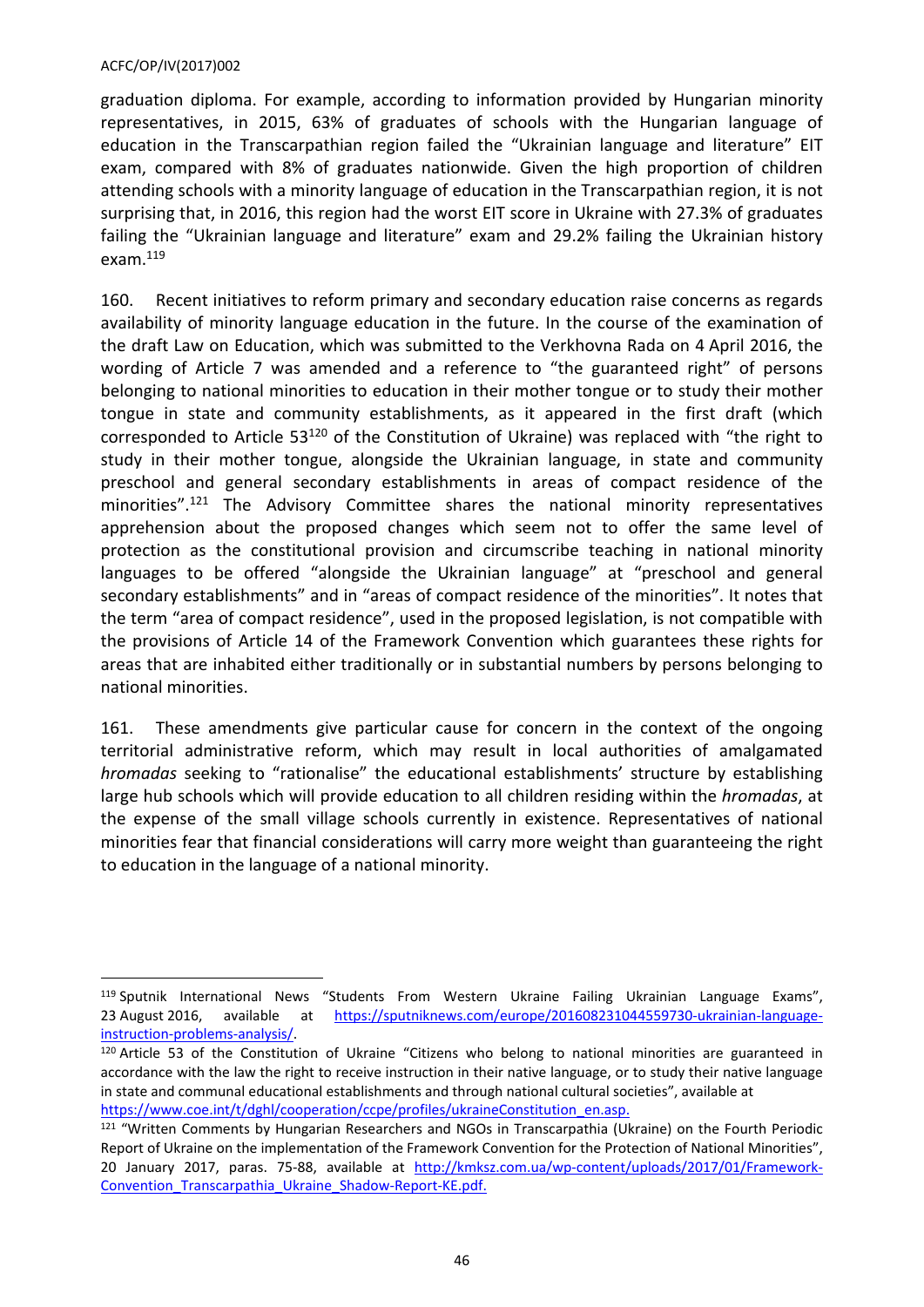# *Recommendations*

162. The Advisory Committee recommends that the authorities introduce flexibility in the implementation of the territorial administrative reform and ensure that the availability and quality of education at minority language schools do not suffer as a result of the establishment of large hub schools and a disproportionate focus on financial efficiency. Changes to education in minority language schools should be implemented only after effective consultation with national minority representatives.

163. The Advisory Committee strongly recommends that the authorities introduce more flexibility when carrying out exams in "Ukrainian language and literature" at schools using national minority languages as the medium of education, to ensure that the level at which the exam is administered, corresponds to the curriculum used to teach the subject.

164. The Advisory Committee further calls on the authorities to design comprehensive and long-term measures to enhance the availability and quality of state language teaching in the public education system through a balanced approach that contains parallel measures to protect and promote adequately the languages of national minorities, including through the introduction of multilingual teaching methodology.

165. The Advisory Committee calls on the authorities to increase their efforts to ensure that an adequate supply of textbooks and/or other teaching and learning materials in minority languages is available at all levels of education.

166. The Advisory Committee considers that the authorities should support teacher training in the Romani and Rusyn languages and develop the necessary teaching materials, with a view to creating opportunities for the teaching of or in the Romani and Rusyn languages, where there is sufficient demand.

### <span id="page-46-0"></span>**Article 15 of the Framework Convention**

# **Minority representation in elected bodies**

167. The Advisory Committee notes that the Law "On Election of People's Deputies",<sup>122</sup> adopted in November 2011, was amended seven times between 2012 and 2014 without changing the fundamental provisions on the mixed electoral system according to which half of the members of the Verkhovna Rada (225 Members of Parliament) are elected from a party list with a 5% threshold, with the other half elected in single member constituencies. The Advisory Committee welcomes the fact that Article 18 of the law establishes that the boundaries of single-mandate districts are determined taking into consideration the boundaries of administrative territorial units, interests of the members of territorial communities and national minorities residing in the respective territory<sup>123</sup> (see also under Article 16).

<sup>&</sup>lt;sup>122</sup> Law "On Elections of People's Deputies of Ukraine", available at [https://www.venice.coe.int/webforms/documents/default.aspx?pdffile=CDL-REF\(2016\)040-e](https://www.venice.coe.int/webforms/documents/default.aspx?pdffile=CDL-REF(2016)040-e) .

<sup>123</sup> ibid., Article 18 of the Law "On Elections of People's Deputies of Ukraine" reads: "Election Districts  $(1)$   $[...]$ ,

<sup>(2)</sup> Single-mandate districts, where possible, shall meet the following requirements:

 $1)$   $[...]$ ,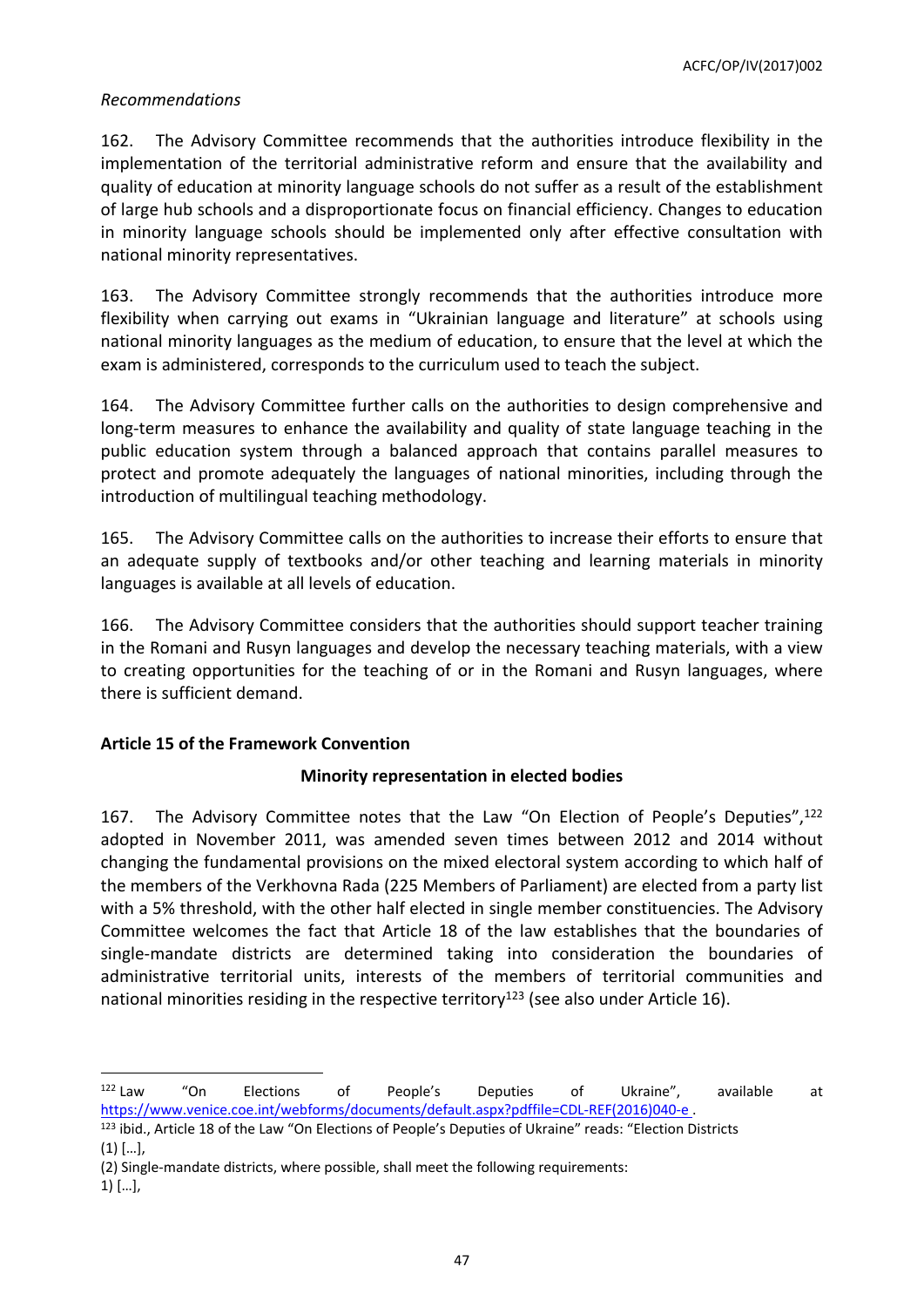168. Regrettably, the Central Election Commission, when establishing electoral districts,  $124$ did not take the above provision into consideration. Whereas, for example, under a 2002 delimitation, the majority of the population inhabiting district No. 72 (Berehove) belonged to the Hungarian minority, changes introduced in 2012 split it, with parts of it being attached to districts No. 68 (Uzhhorod), No. 69 (Mukachevo), No. 71 (Khust) and No. 73 (Vynohradiv). Persons belonging to the Hungarian minority are not in the majority in any of these districts, with 33% being their highest concentration in district No. 73.<sup>125</sup> The boundaries of the electoral districts remained unchanged, with appeals of the Transcarpathian Hungarian Cultural Association rejected on formal grounds both by the Central Election Commission and the Kyiv Administrative Court.

169. Local elections were held in Ukraine on 25 October and 15 November 2015. The Advisory Committee notes that, according to observers,<sup>126</sup> "[N]ational minorities' participation in these elections was affected by the crisis in the east and the temporary control of parts of the territory by illegal armed groups, and the illegal annexation of the Crimean peninsula. Representation of national minorities was further hindered by several aspects of the election legislation, especially the inability to self-nominate or run independently in local council races, as well as the increased 5% threshold for party lists". Overall, the system of national minority protection in Ukraine lacks any guaranteed and effective participation of minorities in elected bodies and there are also concerns about further adverse effects from territorial reforms in this regard.

170. The requirement to run on a political party ticket precluded or significantly hindered representatives of smaller minorities, such as the Polish minority standing in proportional elections, given the conditions associated with the registration of a political party.<sup>127</sup> Other

<sup>124</sup> Resolution of the Central Election Commission of 28 April 2012.

<sup>2)</sup> a single-mandate district shall be determined by the territory, within the boundaries of which the election precincts belonging to it are located. The center of the single-mandate district is an administrative territorial unit where the district election commission is located;

<sup>3)</sup> the boundaries of single-mandate districts are determined taking into consideration the boundaries of administrative territorial units, interests of the members of territorial communities and national minorities residing in the respective territory.

Neighboring administrative territorial units with dense population of certain national minorities shall belong to the same election district. In the cases when in neighboring administrative territorial units the number of voters belonging to national minorities is higher than necessary for creation of one election district, districts are formed in such a way that in one of them the voters belonging to the national minority constitute the majority of voters in this election district.

The data on the density of population of national minorities in the respective territory shall be submitted to the Central Election Commission by a central executive body responsible for implementation of the state policy in the sphere of inter-ethnic relations and protection of the rights of national minorities in Ukraine".

<sup>&</sup>lt;sup>125</sup> "Written Comments by Hungarian Researchers and NGOs in Transcarpathia (Ukraine) on the Fourth Periodic Report of Ukraine on the implementation of the Framework Convention for the Protection of National Minorities", 20 January 2017, available at [http://kmksz.com.ua/wp-content/uploads/2017/01/Framework-](http://kmksz.com.ua/wp-content/uploads/2017/01/Framework-Convention_Transcarpathia_Ukraine_Shadow-Report-KE.pdf)[Convention\\_Transcarpathia\\_Ukraine\\_Shadow-Report-KE.pdf](http://kmksz.com.ua/wp-content/uploads/2017/01/Framework-Convention_Transcarpathia_Ukraine_Shadow-Report-KE.pdf).

<sup>126</sup> OSCE/ODIHR, the Congress of Local and Regional Authorities of the Council of Europe and the European Parliament, International Election Observation Mission (IEOM) "Statement of Preliminary Findings and Conclusions Ukraine — Local Elections", 25 October 2015, available at

[https://wcd.coe.int/com.instranet.InstraServlet?command=com.instranet.CmdBlobGet&InstranetImage=2834833](https://wcd.coe.int/com.instranet.InstraServlet?command=com.instranet.CmdBlobGet&InstranetImage=2834833&SecMode=1&DocId=2322600&Usage=2) [&SecMode=1&DocId=2322600&Usage=2](https://wcd.coe.int/com.instranet.InstraServlet?command=com.instranet.CmdBlobGet&InstranetImage=2834833&SecMode=1&DocId=2322600&Usage=2).

<sup>127</sup> Article 10 of the Law "Of Ukraine on Political Parties in Ukraine" (2001), available at [https://www.legislationline.org/documents/action/popup/id/7110,](https://www.legislationline.org/documents/action/popup/id/7110) requires that parties demonstrate a base of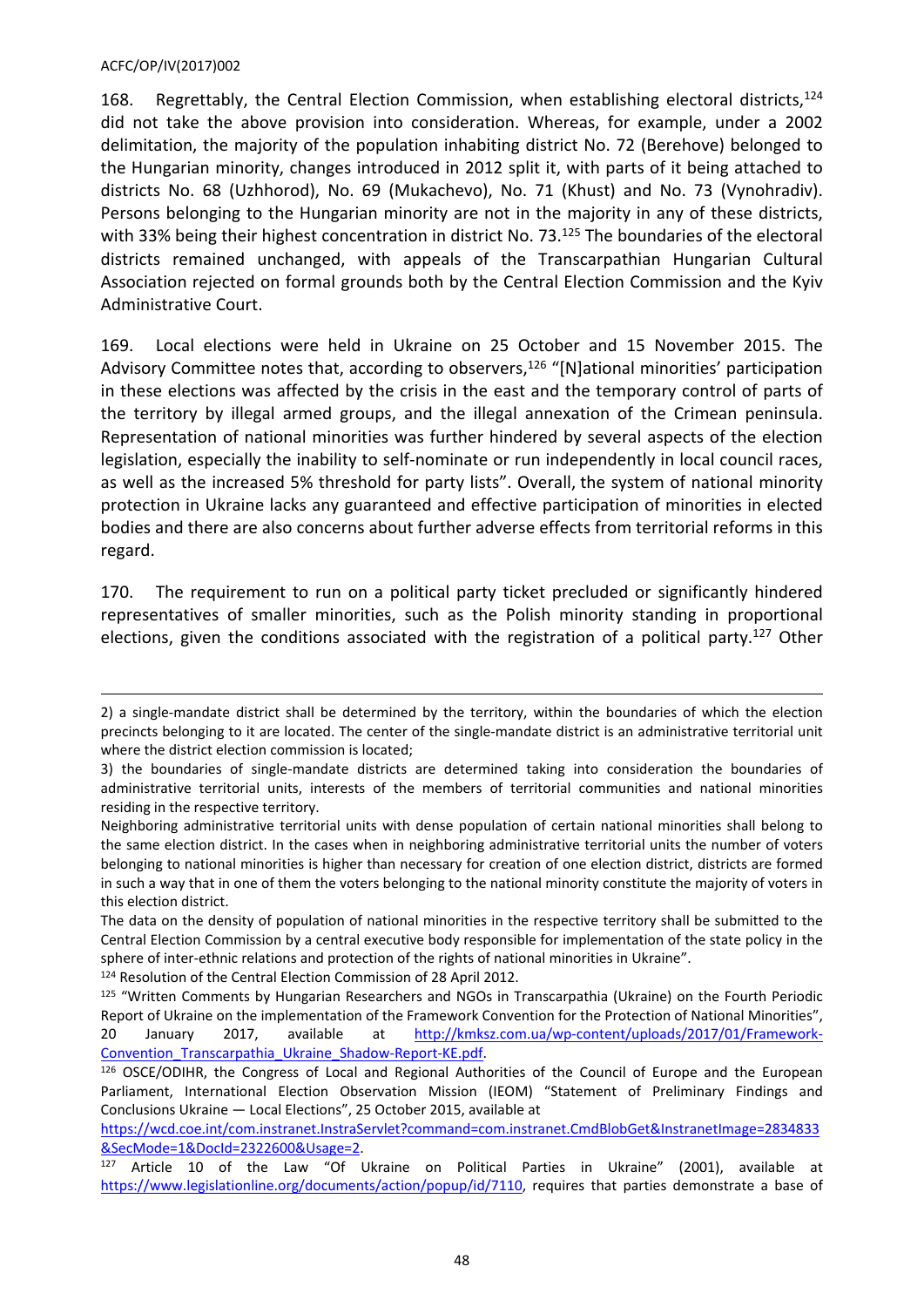national minorities, living compactly in substantial numbers, such as Hungarians in the Transcarpathian region, found it difficult to compete on account of the obligation to clear the 5% threshold for party lists at the regional level. Representatives of national minorities also raised concerns about the boundaries of electoral districts in some communities. Furthermore, the Law "On Local Elections"<sup>128</sup> did not provide for voting by IDPs. On the positive side, the Advisory Committee notes that national minority representatives, in particular those from the Roma community, were included in the lists of major parties running in their districts and that intolerant or xenophobic speech toward minorities was not observed during the campaign.

### *Recommendation*

171. The Advisory Committee reiterates its call on the authorities to review comprehensively electoral laws and ensure that the legislative framework contains effective mechanisms for persons belonging to national minorities to be adequately represented in elected bodies at all levels so that they may participate fully in public affairs, in line with Article 15 of the Framework Convention. Efforts should be made to fully respect the legislative provisions on the boundaries of electoral districts.

# **Specialised governmental bodies and consultative mechanisms**

172. The Advisory Committee notes with regret that the situation has not improved since the previous monitoring cycle and no steps have been taken to consolidate the governmental structures dealing with national minorities. Following the dissolution of the State Committee on Nationalities and Religions at the end of 2010, which ceased its functions after three years of operation, having replaced the former State Committee for Nationalities and Migration, the Office of Governmental Plenipotentiary on the Issues of Ethno-National Policy was created in 2014 only to be abolished one year later.<sup>129</sup> The Verkhovna Rada deputies considered that the Governmental Plenipotentiary duplicates certain functions of the Ministry of Culture and "is not engaged in the general procedure for development and adoption of governmental decisions in the respective area". The deputies proposed in addition the creation of a "central executive authority in charge of this important sphere of social life alongside with territorial bodies in the regions".<sup>130</sup> Regrettably, no steps have been taken towards enacting these proposals.

173. Currently, the responsibility for implementing state policies for national minorities resides with the Division for National Minorities and Ukrainian Expatriate Community within the Ministry of Culture. This division, with a staff of 24, only some of whom work on national minority issues, is unable to adequately respond to the concerns of national minorities or carry out any coherent long-term policy on national minorities. As its field of competence is limited to culture, it is also not in a position to be an interlocutor of minority communities in other fields.

support in two thirds of the country's regions in order to register as a political party. It took the Party of Poles of Ukraine three years to register, given the onerous process of collecting signatures.

<sup>128</sup> Law "On Local Elections", adopted by the Verkhovna Rada on 14 July 2015 and signed by the President on 6 August 2015, available at http://cis-legislation.com/document.fwx?rgn=79114.

<sup>129</sup> Recommendation of the Parliamentary Hearings on the "Role, Importance and Impact of the Civil Society on Development of the Ethnic National Policy of Unity in Ukraine" held on 25 November 2015, Fourth State Report, pp. 63-65, available at <https://rm.coe.int/1680657b74>.

<sup>130</sup> Fourth State Report, p. 65, available at <https://rm.coe.int/1680657b74>.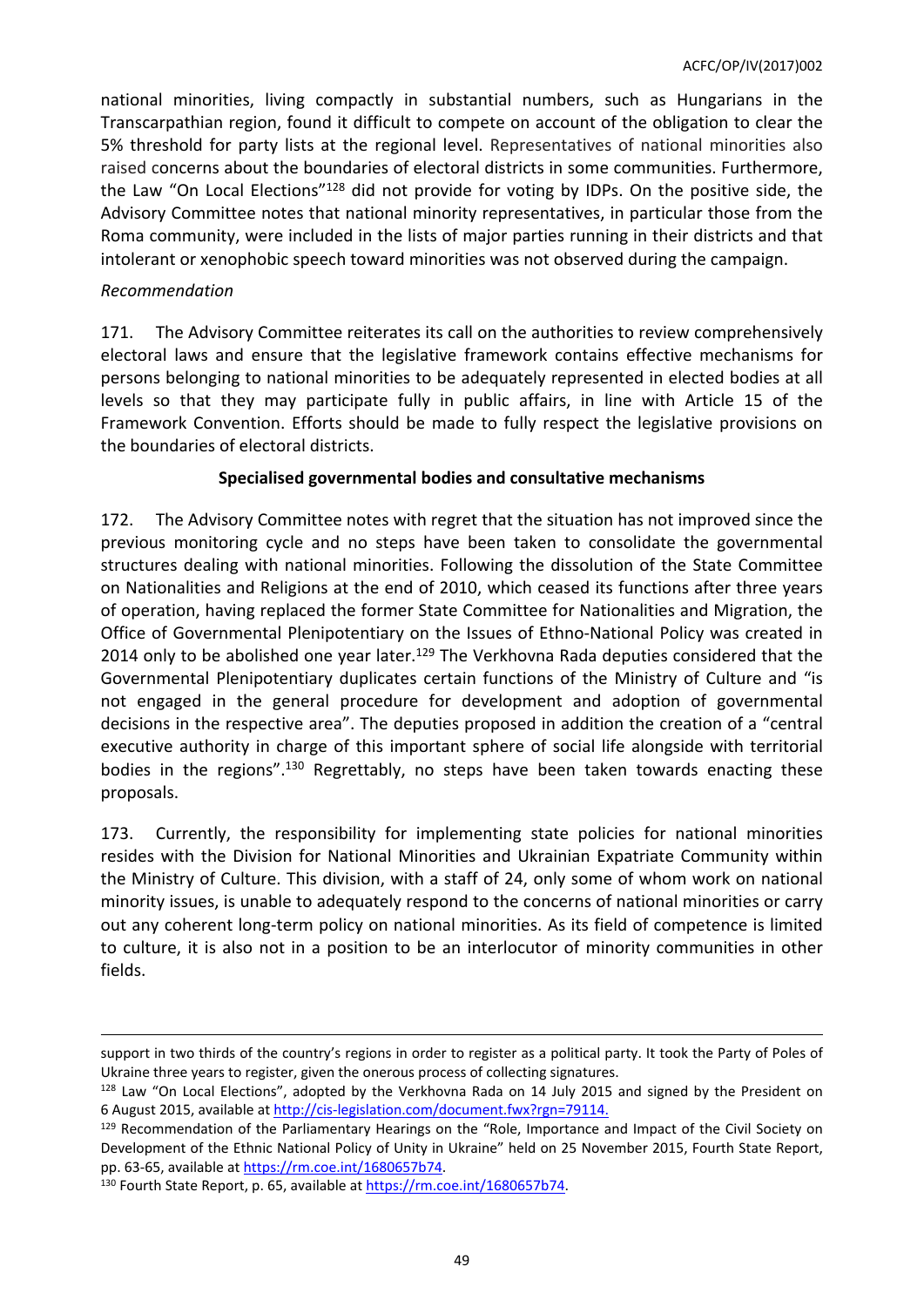174. Given that no progress has been registered with the elaboration of a comprehensive law on national minorities, there have been no significant changes as regards institutional arrangements to ensure effective consultation of national minorities on matters concerning them. The Council of Representatives of All-Ukrainian Minority Associations, composed exclusively of men, thus offering no gender perspective on national minority issues, continues to exist under the auspices of the Ministry of Culture. A similar Council of Heads of Educational Programmes of All Ukrainian Public Organisations functions under the auspices of the Ministry of Education and Science. Both of these bodies, according to national minority representatives, meet at irregular intervals but do not constitute adequate consultation mechanisms. The Inter-Departmental Working Group for the implementation on the "Strategy for Protection and Integration of the Roma National Minority into Ukrainian Society for the period until 2020" also does not fulfil its role of a consultative body, lacking any impact on subsequent decisions, irregular meetings and due to the disinterest of higher level officials in its work.

175. The Advisory Committee welcomes the recognition by the Verkhovna Rada of the Mejlis of the Crimean Tatar People to be "the executive body of the Assembly of the Crimean Tatar People, and the Assembly to be the supreme representative authority of the Crimean Tatars",<sup>131</sup> and the establishment of an office of the Commissioner of the President of Ukraine for the Affairs of Crimean Tatars. It notes, however, that these long-required changes occurred only after the illegal annexation by the Russian federation of the Autonomous Republic of Crimea and the city of Sevastopol in 2014. In consequence, the decisions of both these bodies remain unenforceable due to the lack of effective control of the authorities over the Autonomous Republic of Crimea and the city of Sevastopol. Moreover, the delay in transmitting the funding necessary for the functioning of the Mejlis and of the office of the Commissioner, as well as a delay in formalising their status and responsibilities, seriously hamper their ability to fulfil their statutory roles.

# *Recommendations*

176. The Advisory Committee renews its call on the authorities to re-establish a specialised and stable government body with sufficient financial and human resources to co-ordinate all issues relating to national minority protection, in order to ensure transparency and build confidence that adequate attention is paid by the state to minority protection issues.

177. The authorities should expand the consultation structures for minority representatives beyond the cultural and educational spheres and ensure effective opportunities for persons belonging to national minorities to participate in public affairs and play an active part in all decision-making processes affecting them.

# **Participation in socio-economic life**

178. The "Strategy for the Protection and Integration of the Roma National Minority into Ukrainian Society for the period until 2020" continues to be the main operating tool for the implementation of governmental policies for Roma in the fields of culture, maintaining ethnic identity, improving living and health conditions, preventing racist offences and reducing unemployment. In addition, the regional programme of the Transcarpathian region for 2012-15 has been adopted. The Advisory Committee welcomes information contained in the Fourth State Report on the accommodation provided to Roma families and individuals registered in

<sup>131</sup> Fourth State Report, p. 69, available at <https://rm.coe.int/1680657b74>.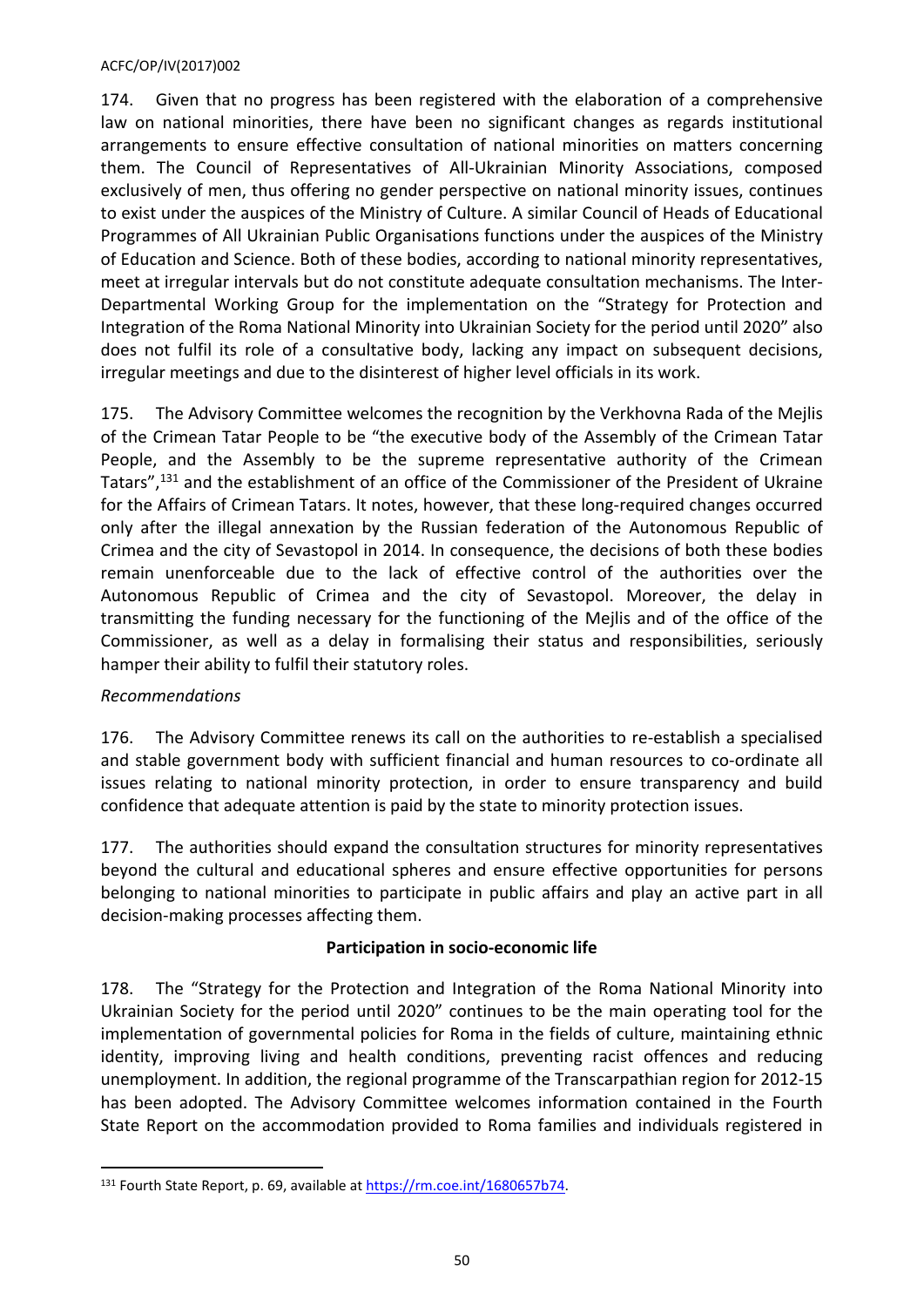the "Unified State Register of Citizens in Need of Improvement of their Living Conditions" in accordance with Article 42 of the Housing Code of the USSR, which is still in force in Ukraine. It notes infrastructural work on roads, water-pipes, sewers and electrical lines aimed at improving the living conditions of Roma. These projects have led to tangible improvements in this respect in some Roma settlements.

179. The Advisory Committee notes with concern, however, that Roma continue to suffer from multiple discrimination and in spite of successive programmes, remain the most socially vulnerable national minority. According to the evaluation of the implementation of the action plan of the strategy, conducted jointly by the International Renaissance Foundation in cooperation with the European Roma Rights Centre from October 2014 to January 2015, 63% of Roma remain unemployed. A further 22% of Roma work part-time and only 15% work full-time. Of those Roma in employment, more than half (57%) work in the informal economy (principally in trade or as service providers), without formalising their status as private entrepreneurs.<sup>132</sup> The principal reasons causing the continued difficulties faced by Roma in access to employment are low level education (24% of Roma have no schooling), lack of identification documents (23% of Roma do not have passports) and isolation (many Roma live in isolated compact settlements with poor or no infrastructure).<sup>133</sup>

180. Roma continue to experience problems in accessing health care. Main obstacles in this area are lack of identity and residence registration. In addition, many Roma find it difficult due to poverty to cover additional costs during treatment. According to Roma representatives, occurrences of refusal of treatment and lack of awareness of Roma specificities continue to be reported. Information on the development and support of the network of Roma social and health mediators in seven regions of Ukraine by the International Charitable Organization of "Roma Women Fund "Chiricli", with the aim of ensuring adequate communication and timely contact of Roma with the medical system, is warmly welcome.<sup>134</sup> The Advisory Committee notes however that provision of health care is first and foremost a responsibility of the Ukrainian authorities who should be more proactive in this regard and not reliant on the involvement of civil society and international institutions.

### *Recommendation*

181. The Advisory Committee urges the authorities to increase their efforts to implement comprehensive measures, in close consultation with the relevant community representatives, to promote effectively the participation of Roma in socio-economic life. Particular efforts must be made to ensure adequate access to housing, health services and employment, including through targeted vocational education and training.

<sup>132 &</sup>quot;Implementation of State Policy towards Roma", p. 9, available at [https://issuu.com/irf\\_ua/docs/rpi-2015-](https://issuu.com/irf_ua/docs/rpi-2015-2_engl_) [2\\_engl](https://issuu.com/irf_ua/docs/rpi-2015-2_engl_).

<sup>133</sup> New Ukraine and the International Renaissance Foundation "Annual Report-2015", p. 54, available at [http://www.irf.ua/content/files/annual\\_report\\_2015\\_en.pdf.](http://www.irf.ua/content/files/annual_report_2015_en.pdf)

<sup>134</sup> International Renaissance Foundation "Annual report 2014", p. 93, available at [http://www.irf.ua/content/files/annual\\_report\\_2014\\_en.pdf.](http://www.irf.ua/content/files/annual_report_2014_en.pdf)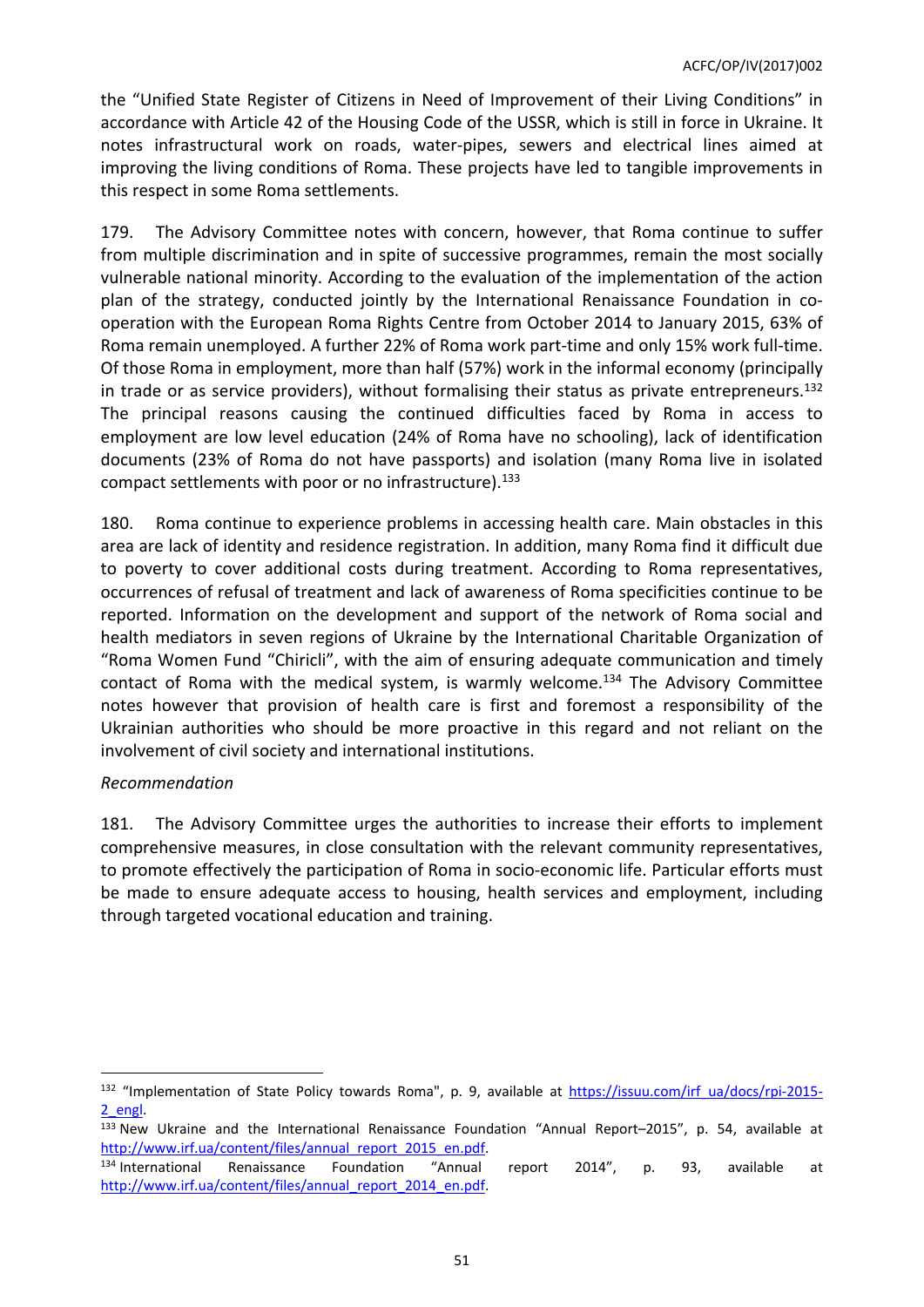### <span id="page-51-0"></span>**Article 16 of the Framework Convention**

#### **Administrative reform**

182. The Advisory Committee notes that legislation was adopted on administrative territorial reform in 2014 and 2015 with the aim of including laws on state regional policy, fiscal decentralisation, as well as on co-operation and amalgamation of local communities (*hromadas* at the lower and *rayons* at the intermediary level of local self-government). The reform of the territorial structure and local administration has been undertaken with the aim of strengthening the local administrative units (*hromadas*) by decentralising power and creating larger local communities capable of delivering basic services to the population. Such mainstreaming of the administration by the creation of a smaller number of larger *hromadas* with increased competencies leading to empowerment of local communities is, in general, welcome. It has to be noted, however, that under-resourcing and insufficient training of local councillors and administrative staff, in advance of the reform, may seriously undermine the ability of these officials to fulfil their functions, and as a consequence undermine public trust in the process.

183. Moreover, while welcoming the efforts to provide better municipal services to all inhabitants of Ukraine, the Advisory Committee notes nonetheless that *hromadas* inhabited by substantial numbers of persons belonging to national minorities, which currently are selfgoverning, may find themselves merged with the surrounding villages inhabited by persons belonging to the majority or another national minority. Such a development could mean that the thresholds for access to certain minority rights provided for in Ukrainian law are difficult or impossible to meet and could furthermore lead to a weakening of the possibilities for persons belonging to national minorities to influence local affairs. According to various interlocutors of the Advisory Committee, national minority concerns were not given serious consideration at the planning stage and no consultation on the matter was held with representatives of national minorities (see also under Article 15).

### *Recommendation*

184. The Advisory Committee urges the authorities to ensure that, when redrawing administrative boundaries, the rights and freedoms which flow from the Framework Convention are not restricted and that effective participation of persons belonging to national minorities in discussions at local level is guaranteed.

### <span id="page-51-1"></span>**Articles 17 and 18 of the Framework Convention**

#### **Bilateral co-operation**

185. The Advisory Committee notes that Ukraine has concluded bilateral agreements containing clauses aimed at protecting national minorities. Protection of national minority rights is addressed in interstate agreements between Ukraine and the following states: Germany, Hungary, Romania, the Russian Federation and the Slovak Republic.<sup>135</sup> In a number of cities across Ukraine, consulates of neighbouring countries play an active role in supporting projects of national minority organisations and facilitate cross-border contacts. Intergovernmental bilateral commissions have been established on the basis of bilateral agreements with Germany, Hungary, Romania and the Slovak Republic to act as fora for

<sup>135</sup> Fourth State Report, p. 60, available at <https://rm.coe.int/1680657b74>.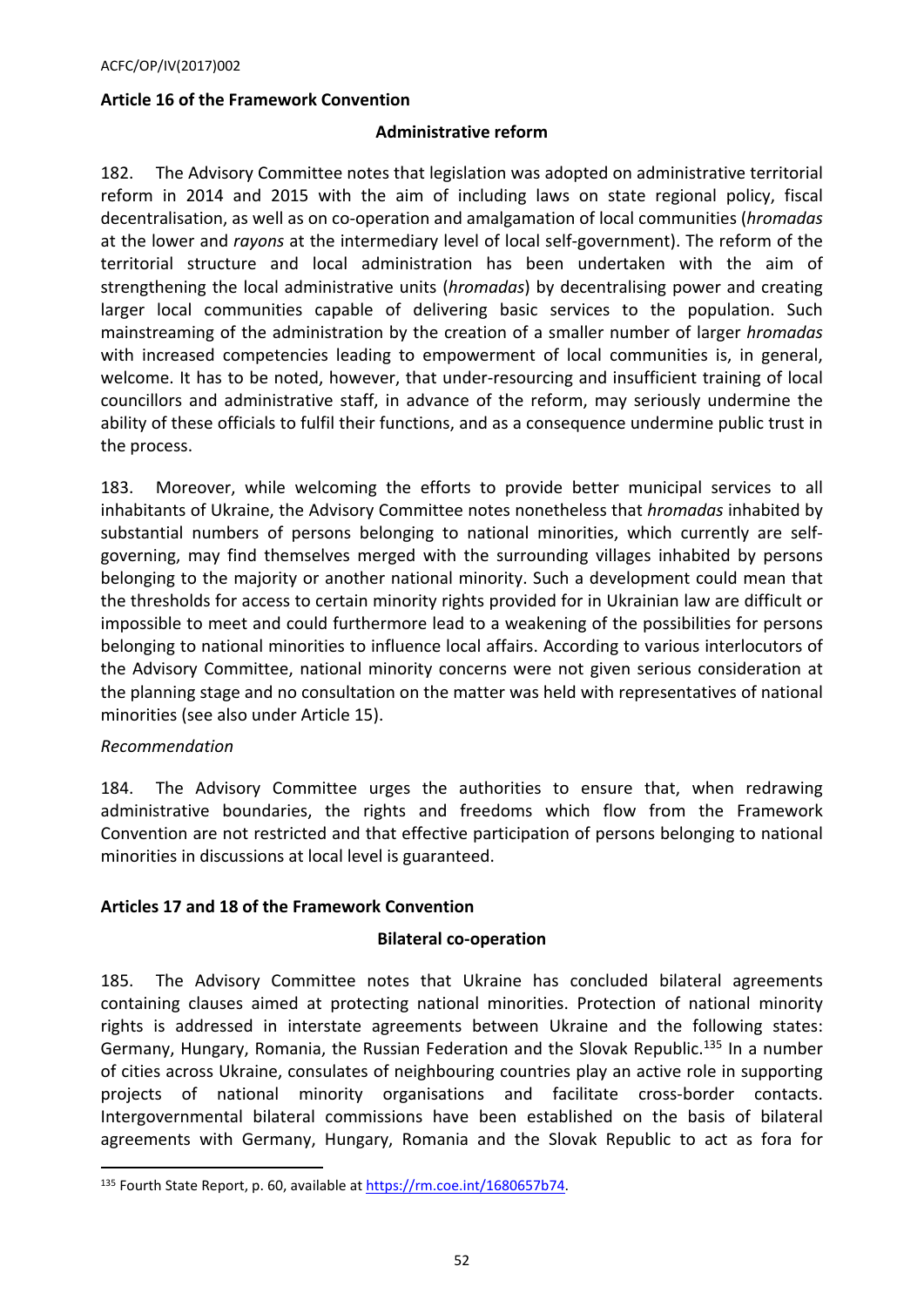discussing issues affecting national minorities. The Advisory Committee wishes nonetheless to recall, in this respect, that the protection of national minority rights in any state is primarily the responsibility of that state and in no case should be dependent on the condition of bilateral relations.

### *Recommendation*

186. The Advisory Committee encourages the authorities to implement existing bilateral agreements in the spirit of good neighbourliness, friendly relations and co-operation between states, whilst respecting the role of multilateral standards and procedures.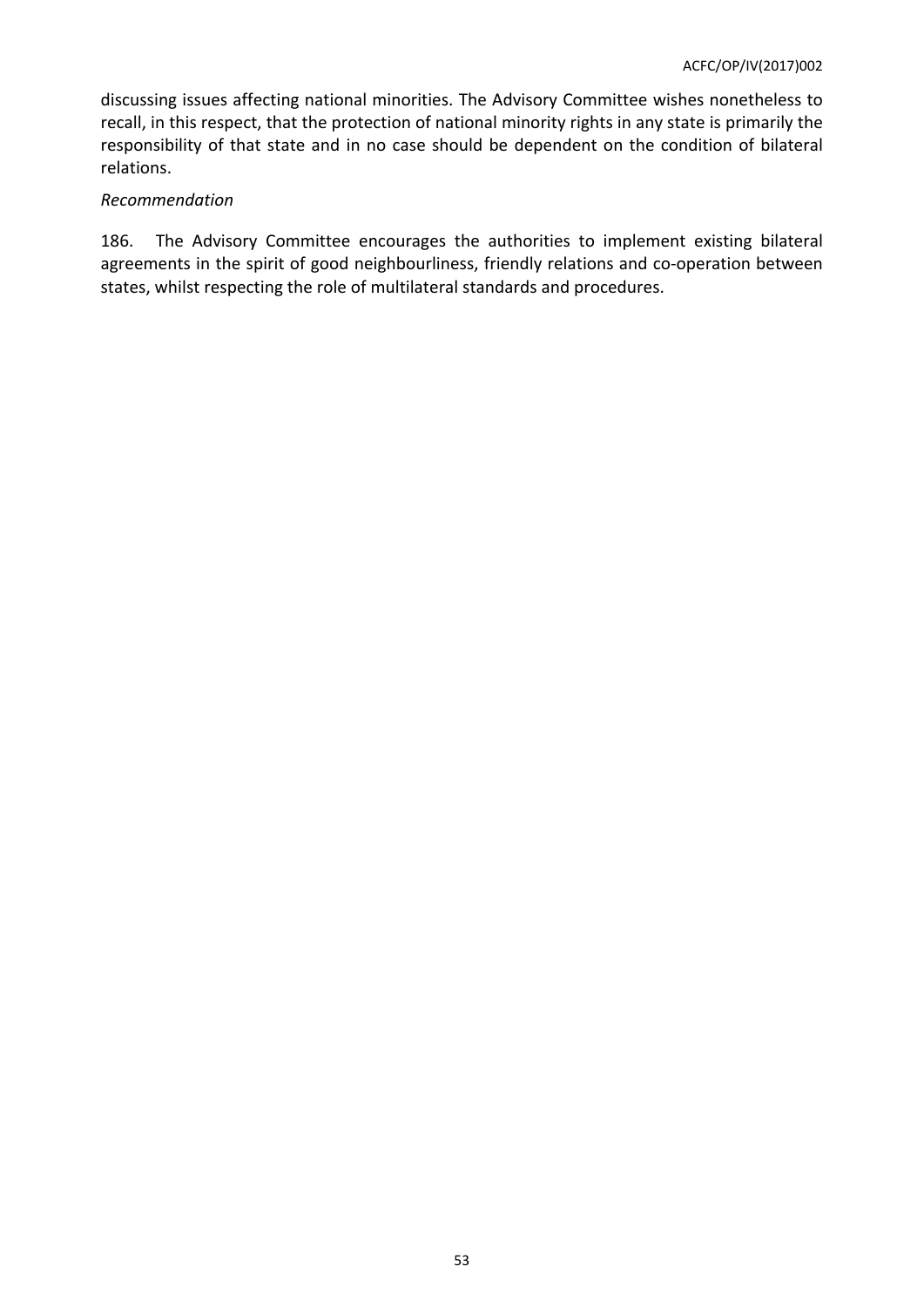# <span id="page-53-0"></span>**III. Conclusions**

187. The Advisory Committee considers that the present concluding remarks and recommendations could serve as the basis for the resolution to be adopted by the Committee of Ministers with respect to the implementation of the Framework Convention by Ukraine.

188. The authorities are invited to take account of the detailed observations and recommendations contained in Sections I and II of the Advisory Committee's Fourth Opinion on Ukraine<sup>136</sup> on the understanding that at present, the Autonomous Republic of Crimea and the city of Sevastopol and parts of the Donbass region remain outside the effective control of the Ukrainian authorities. In particular, they should take the following measures to improve further the implementation of the Framework Convention:

# <span id="page-53-1"></span>**Recommendations for immediate action<sup>137</sup>**

- **Adopt without delay and in close consultation with the groups concerned, an adequate and comprehensive legal framework for the protection of national minorities with effective implementation mechanisms;**
- **Promote respect and intercultural understanding among different groups in society as a whole, including through comprehensive measures that target the majority population; combat stereotypes and prejudice in political discourse and promote tolerance and intercultural dialogue throughout society as a whole;**
- **Continue efforts to develop, in consultation with all relevant groups, a clear and coherent legislative and policy framework regarding the use of languages, in order to provide solid legal guarantees for the protection and use of all minority languages, including the numerically smaller ones;**
- **Take all necessary measures to end, without further delay, practices that lead to the continued segregation of Roma children in schools and to redouble efforts to remedy other shortcomings faced by Roma children;**
- **Ensure that, when redrawing administrative boundaries, the rights and freedoms which flow from the Framework Convention are not restricted and that effective participation of persons belonging to national minorities in discussions at local level is guaranteed.**

<sup>136</sup> A link to the opinion is to be inserted in the draft resolution before submission to the GR-H.

<sup>&</sup>lt;sup>137</sup> The recommendations below are listed in the order of the corresponding articles of the Framework Convention.